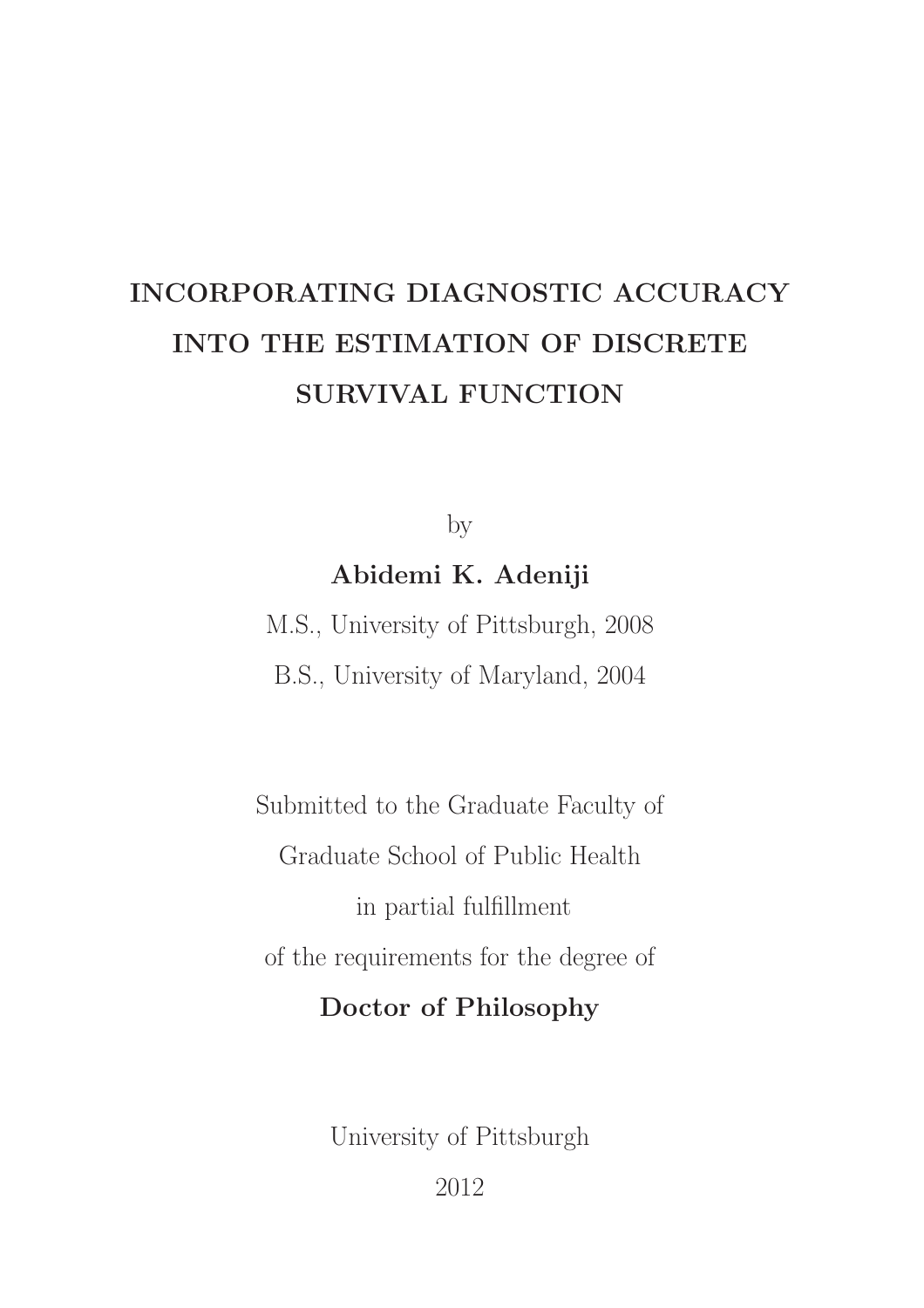## UNIVERSITY OF PITTSBURGH GRADUATE SCHOOL OF PUBLIC HEALTH

This dissertation was presented

by

Abidemi K. Adeniji

It was defended on

July 26, 2012

and approved by

Abdus S. Wahed, Ph.D., Associate Professor, Department of Biostatistics, Graduate School of Public Health, University of Pittsburgh

Howard Rockette, Ph.D., Professor, Department of Biostatistics, Graduate School of Public Health, University of Pittsburgh

Steven Belle, Ph.D., Professor, Department of Epidemiology, Graduate School of Public Health, University of Pittsburgh

Jong-Hyeon Jeong, Ph.D., Associate Professor, Department of Biostatistics, Graduate School of Public Health, University of Pittsburgh

Dissertation Director: Abdus S. Wahed, Ph.D., Associate Professor, Department of Biostatistics, Graduate School of Public Health, University of Pittsburgh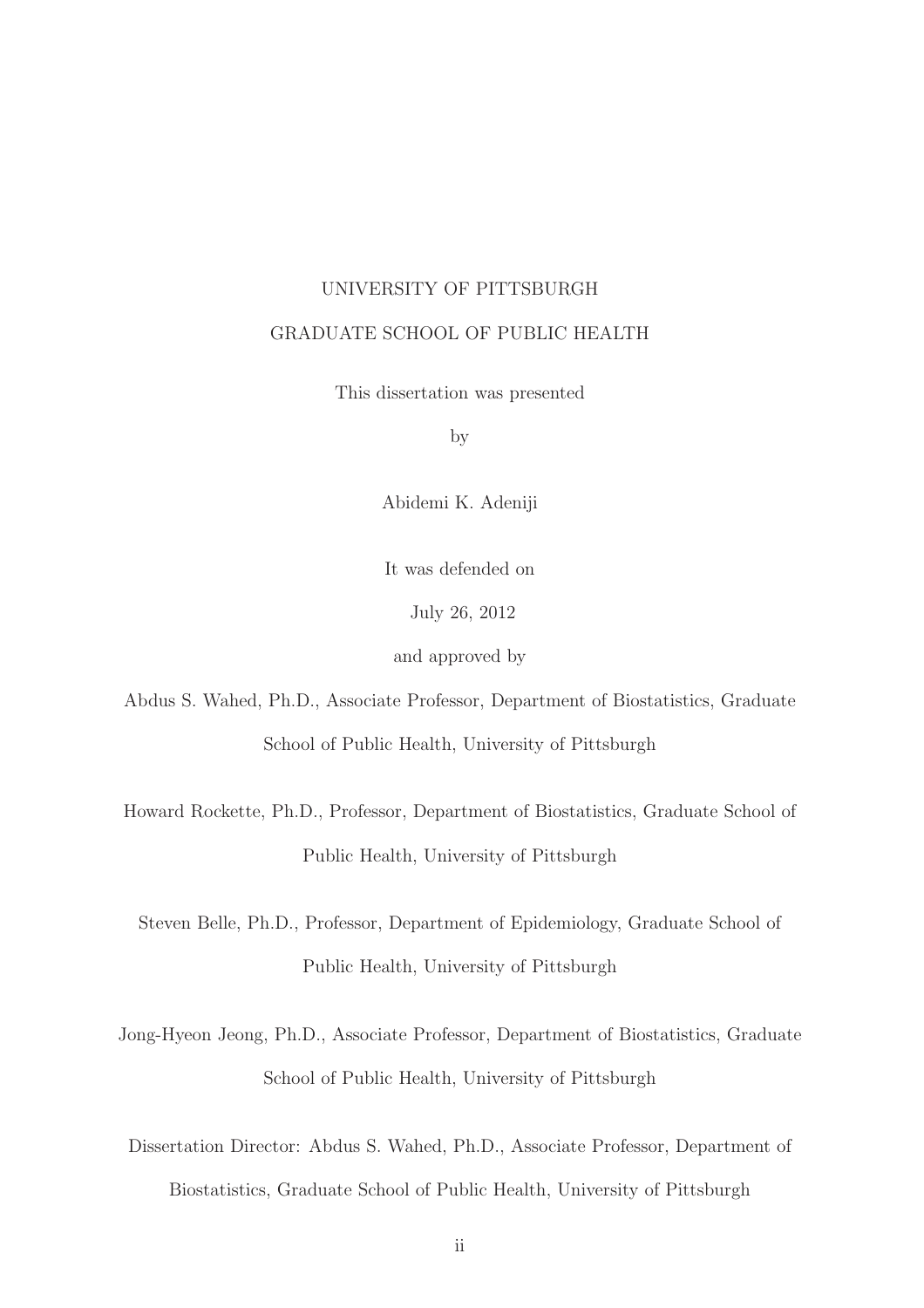Copyright  $\circled{c}$  by Abidemi K. Adeniji 2012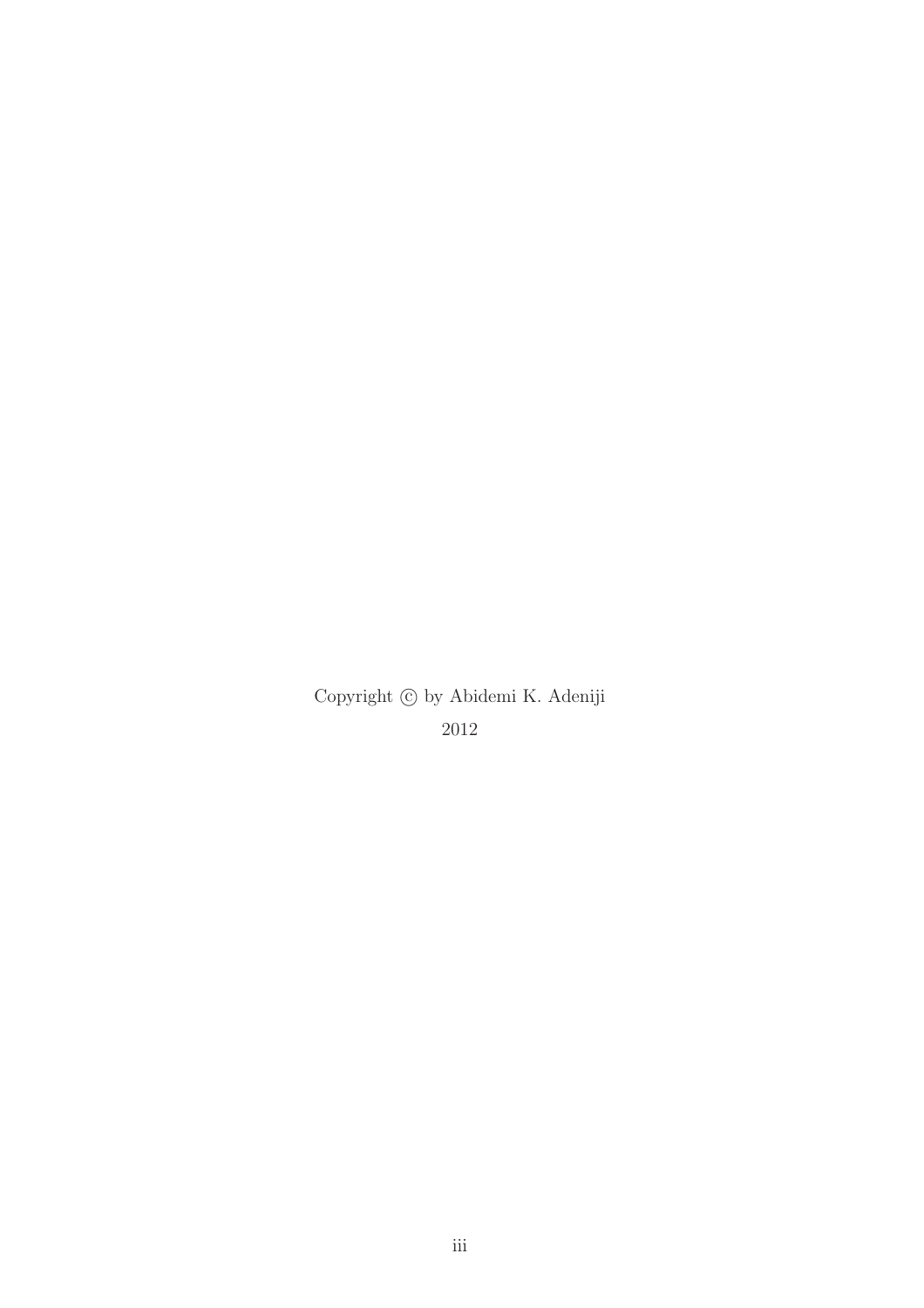### INCORPORATING DIAGNOSTIC ACCURACY INTO THE ESTIMATION OF DISCRETE SURVIVAL FUNCTION

Abidemi K. Adeniji, PhD

University of Pittsburgh, 2012

The Empirical distribution function (EDF) is a commonly used estimator of the population cumulative distribution function. The Survival function is estimated as the complement of the EDF. However, the clinical diagnosis of an event is often subject to misclassification, by which the event is assessed with some uncertainty. In the presence of such errors, the true distribution of the time to first event is unknown. We develop a method to estimate the true survival distribution by incorporating negative predictive values (NPV) and positive predictive values (PPV), which are assumed to be known, into a product-limit style construction of a survival function. This allows us to quantify the bias of the EDF that do not account for misclassification due to the presence of misclassified events in the observed data. We present an unbiased estimator of the true survival function and its variance. In addition to dealing with misclassified clinical outcomes, this dissertation addresses survival function estimates in the presence of misclassified and incomplete data. The product limit (KM) estimator is commonly used to estimate the survival function when follow-up time is incomplete due to drop-outs. Typically this method is employed assuming that the outcome is known with certainty. We develop a method to estimate the true survival distribution by incorporating the NPV and PPV into a Kaplan-Meier-like construction. This allows us to quantify the bias in the KM survival estimates due to the presence of misclassified events in the observed data. We present an unbiased estimator of the true survival function and its variance. Asymptotic properties of the proposed estimators are provided and these properties are examined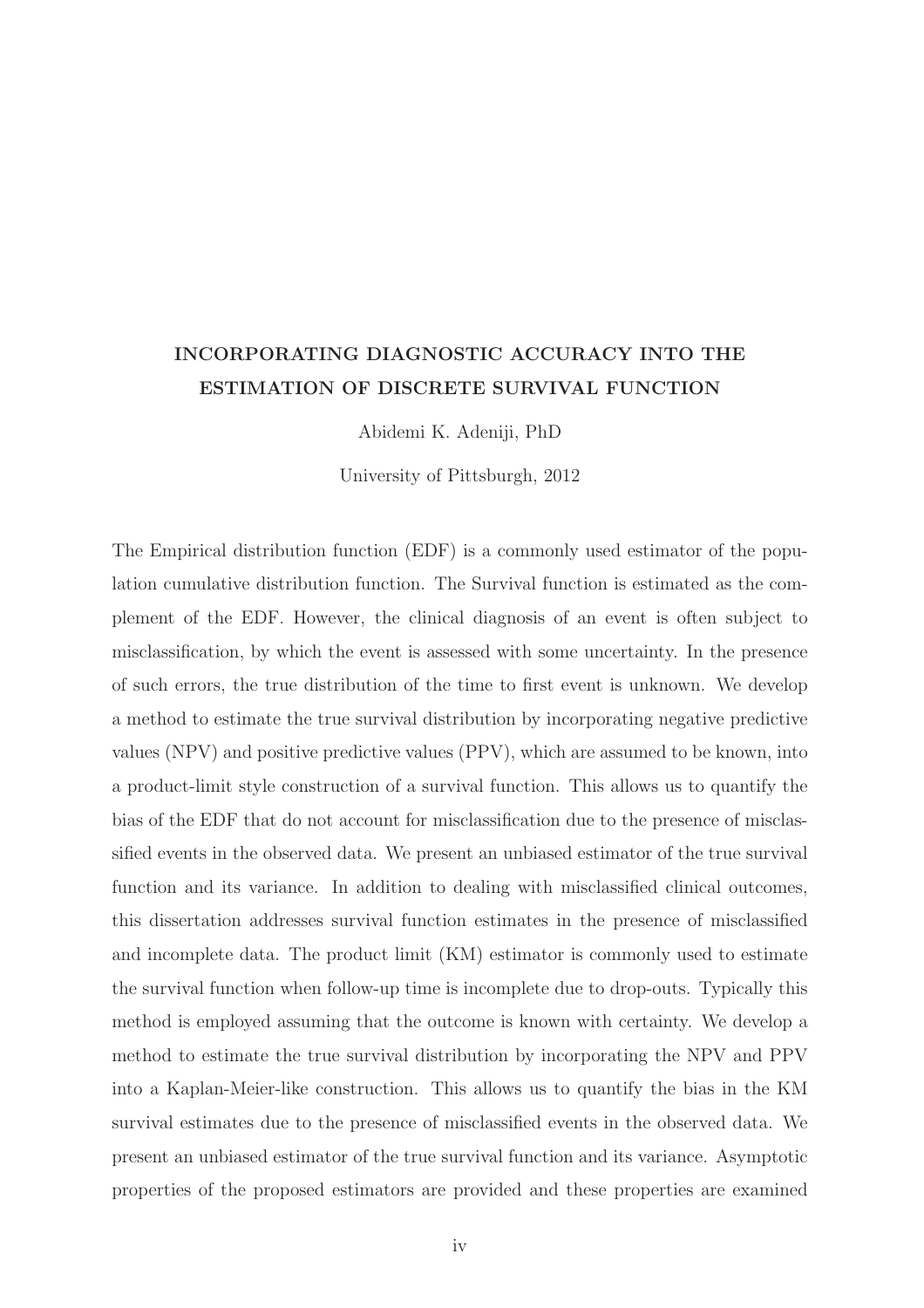through simulations. We demonstrate our methods using data from the VIRAHEP-C study.

Estimating the true distribution of time to an event such as time to symptom resolution among subgroups of population with certain characteristics is of public health importance. When the event is measured with error, the actual distribution cannot be estimated without bias, providing an inaccurate picture of the population. The new methods provide clinical investigators with a tool to accurately estimate the survival probabilities in the presence of misclassified events.

Keywords: Misclassification, Measurement error, Diagnostic testing, Product limit estimation, Generalized estimating equations, Binary classification.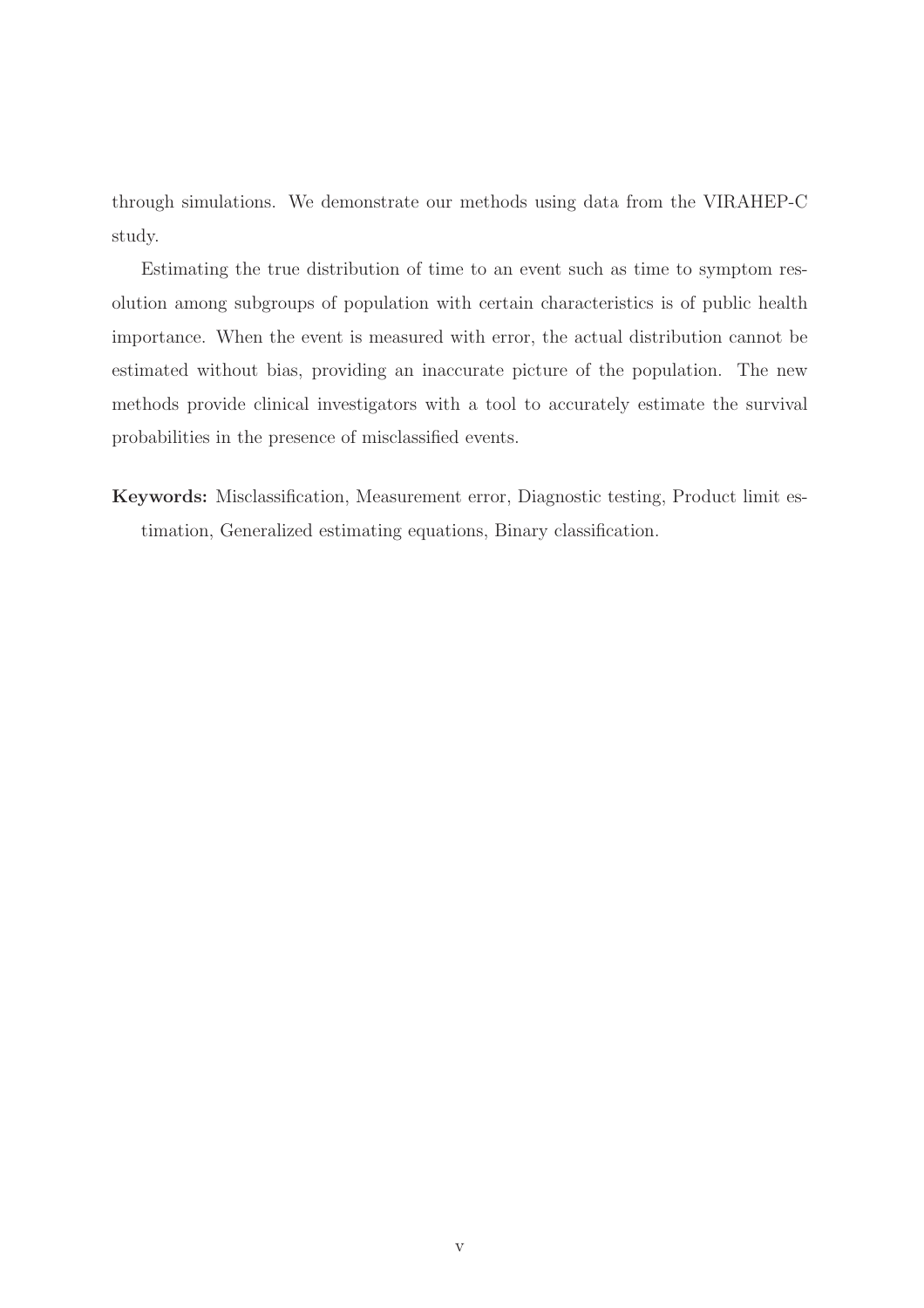### TABLE OF CONTENTS

|     |                                                        | X1             |
|-----|--------------------------------------------------------|----------------|
|     |                                                        | $\mathbf{1}$   |
|     | 1.1 DISCRETE SURVIVAL ANALYSIS                         | $\mathbf{1}$   |
|     | 1.2 KAPLAN-MEIER ESTIMATOR OF SURVIVAL FUNCTION        | 3              |
|     | 1.3 GENERALIZED ESTIMATING EQUATIONS (GEE)             | 3              |
|     | 1.4 MEASURES OF DIAGNOSTIC ACCURACY                    | 4              |
|     |                                                        | 6              |
|     |                                                        | 7              |
|     |                                                        | $\overline{7}$ |
|     |                                                        | 7              |
|     |                                                        | 7              |
|     |                                                        | 7              |
| 2.0 | DISCRETE SURVIVAL ANALYSIS WITH MISCLASSIFIED EVENTS 9 |                |
|     |                                                        | 9              |
|     | 2.2 NOTATION, ASSUMPTIONS AND DATA                     | 17             |
|     | 2.3 INFERENCE FROM COMPLETE DATA: NO DROP-OUT          | 19             |
|     | 2.4 SIMULATION STUDY                                   | 24             |
|     |                                                        | 26             |
|     |                                                        | 27             |
|     | 2.7 DERIVATION OF ESTIMATING EQUATIONS                 | 28             |
|     |                                                        | 29             |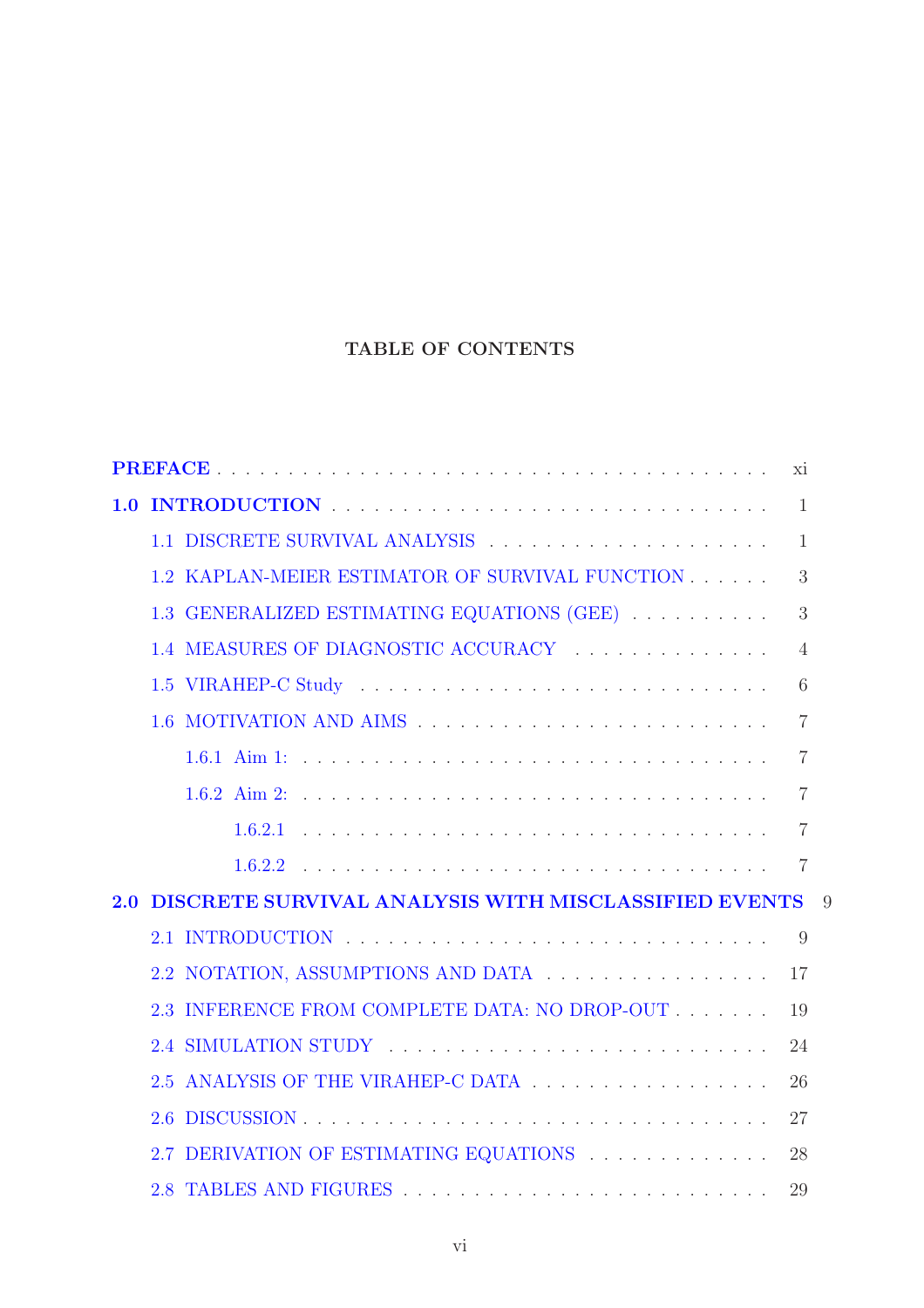| 3 Q | DISCRETE SURVIVAL ANALYSIS WITH MISCLASSIFIED EVENTS  |     |
|-----|-------------------------------------------------------|-----|
|     | AND WITH LOST-TO-FOLLOW-UP                            | -35 |
|     |                                                       |     |
|     | 3.2 INFERENCE FROM INCOMPLETE DATA: PRESENCE OF DROP- |     |
|     |                                                       | 36  |
|     | 3.3 SIMULATION STUDY                                  | 40  |
|     |                                                       | 42  |
|     |                                                       | 44  |
|     |                                                       | 44  |
|     |                                                       | 50  |
|     | 4.1 CONCLUSION AND DISCUSSION                         | 50  |
|     | 4.2 PUBLIC HEALTH SIGNIFICANCE                        | 51  |
|     |                                                       |     |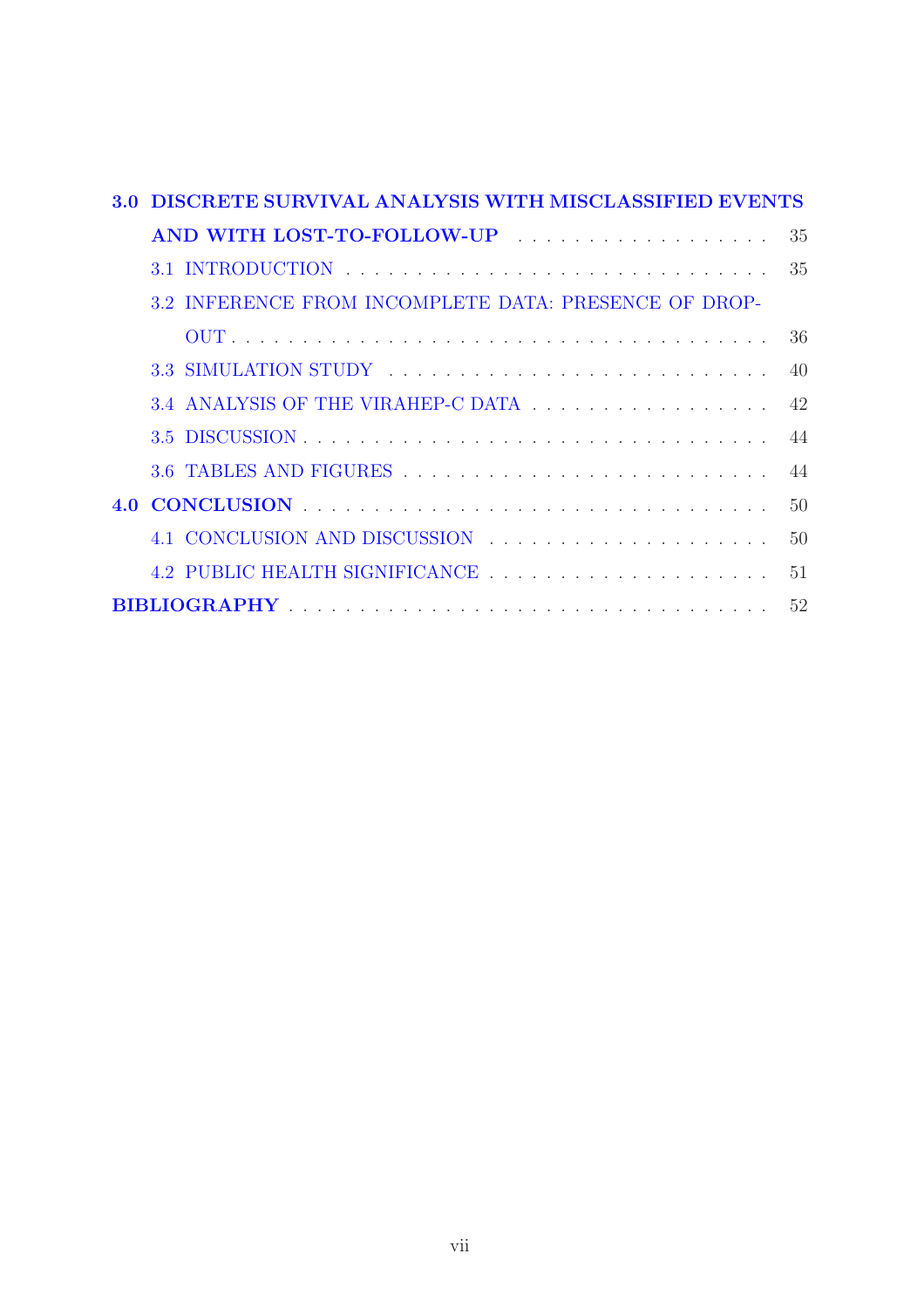### LIST OF TABLES

| $\mathbf{1}$   | $Count$ Table $\ldots$ .<br>the contract of the contract of                                               | $\overline{5}$ |
|----------------|-----------------------------------------------------------------------------------------------------------|----------------|
| $\overline{2}$ | Simulation results for estimating $P(T^* > t_k, k = 1, 4, 8)$ based on 5000                               |                |
|                | Monte Carlo (MC) samples of size 250. EST is the MC mean of the pro-                                      |                |
|                | posed estimate assuming $\theta$ and $\phi$ known, SE is the MC mean of the es-                           |                |
|                | timated standard errors, MCSE is the standard error of MC estimates,                                      |                |
|                | CP is the empirical coverage probability, EDF is the Empirical distribution                               |                |
|                | function estimate ignoring misclassification.                                                             | 30             |
| 3              | Simulation results for estimating $P(T^* > t_k, k = 1, 4, 8)$ based on 5000                               |                |
|                | Monte Carlo (MC) samples of size 500. EST is the MC mean of the pro-                                      |                |
|                | posed estimate assuming $\theta$ and $\phi$ known, SE is the MC mean of the es-                           |                |
|                | timated standard errors, MCSE is the standard error of MC estimates,                                      |                |
|                | CP is the empirical coverage probability, EDF is the Empirical distribution                               |                |
|                | function estimate ignoring misclassification.<br>$\hfill\ldots\ldots\ldots\ldots\ldots\ldots\ldots\ldots$ | 31             |
| $\overline{4}$ | Analysis results of the estimation of survival probabilities for time to viral                            |                |
|                | negativity at selected time points. All is the overall estimated survival esti-                           |                |
|                | mates by both methods. AA $(n=171)$ and CA $(n=184)$ stands for African                                   |                |
|                | Americans and Caucasians, respectively. EDF is the Empirical distribu-                                    |                |
|                | tion function estimated survival ignoring misclassification. Proposed is our                              |                |
|                | proposed estimate of the true survival. Right below the estimated survival                                |                |
|                | probabilities are the 95% confidence intervals of the estimates; p-value                                  |                |
|                | compares survival rates between groups at the designated time point                                       | 32             |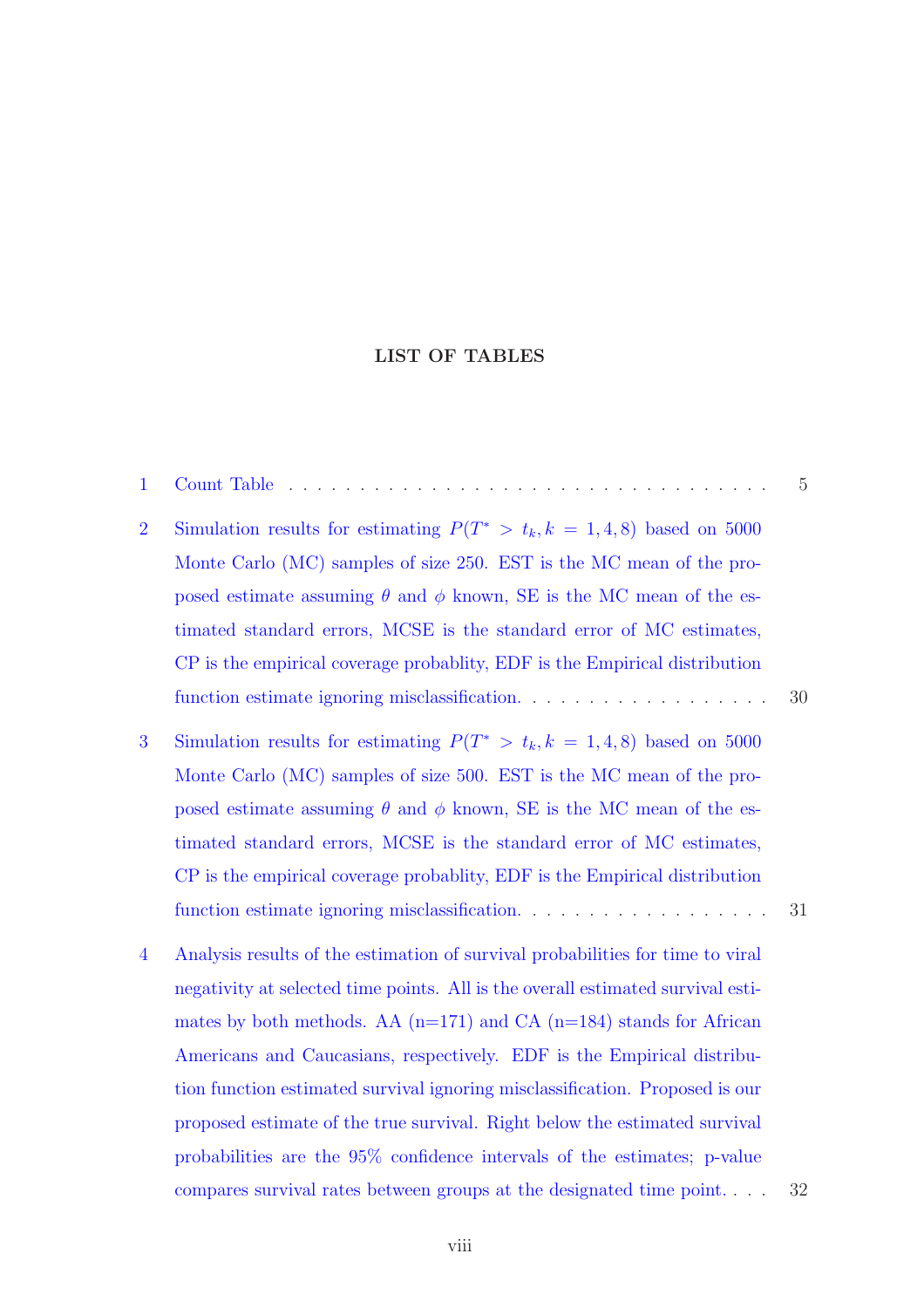- 5 Simulation results for estimating  $P(T^* > t_k, k = 1, 4, 8)$  based on 5000 [Monte Carlo \(MC\) samples of size 2](#page-55-0)50. EST is the MC mean of the proposed estimate assuming  $\theta$  and  $\phi$  known, SE is the MC mean of the estimated standard errors, MCSE is the standard error of MC estimates, CP is the empirical coverage probablity. . . . . . . . . . . . . . . . . . . . . . 45 6 Simulation results for estimating  $P(T^* > t_k, k = 1, 4, 8)$  based on 5000
- [Monte Carlo \(MC\) sampl](#page-56-0)es of size 250. EST is the MC mean of the proposed estimate assuming  $\theta$  and  $\phi$  known, SE is the MC mean of the estimated standard errors, MCSE is the standard error of MC estimates, CP is the empirical coverage probablity, KM is the Kaplan-Meier estimator ignoring misclassification. . . . . . . . . . . . . . . . . . . . . . . . . . . . 46
- 7 Simulation results for estimating  $P(T^* > t_k, k = 1, 4, 8)$  based on 5000 [Monte Carlo \(MC\) sampl](#page-57-0)es of size 500. EST is the MC mean of the proposed estimate assuming  $\theta$  and  $\phi$  known, SE is the MC mean of the estimated standard errors, MCSE is the standard error of MC estimates, CP is the empirical coverage probablity, KM is the Kaplan-Meier estimator ignoring misclassification. . . . . . . . . . . . . . . . . . . . . . . . . . . . 47
- 8 Analysis results of the estimation of survival probabilities for time to viral [negativity at selected time points. All is th](#page-58-0)e overall estimated survival estimates by both methods. AA  $(n=196)$  and CA  $(n=205)$  stands for African Americans and Caucasians, respectively. KM is the Kaplan-Meier estimator ignoring misclassification. Proposed is our proposed estimate of the true survival. Right below the estimated survival probabilities are the 95% confidence intervals of the estimates; p-value compares survival rates between groups at the designated time point. . . . . . . . . . . . . . . . . 48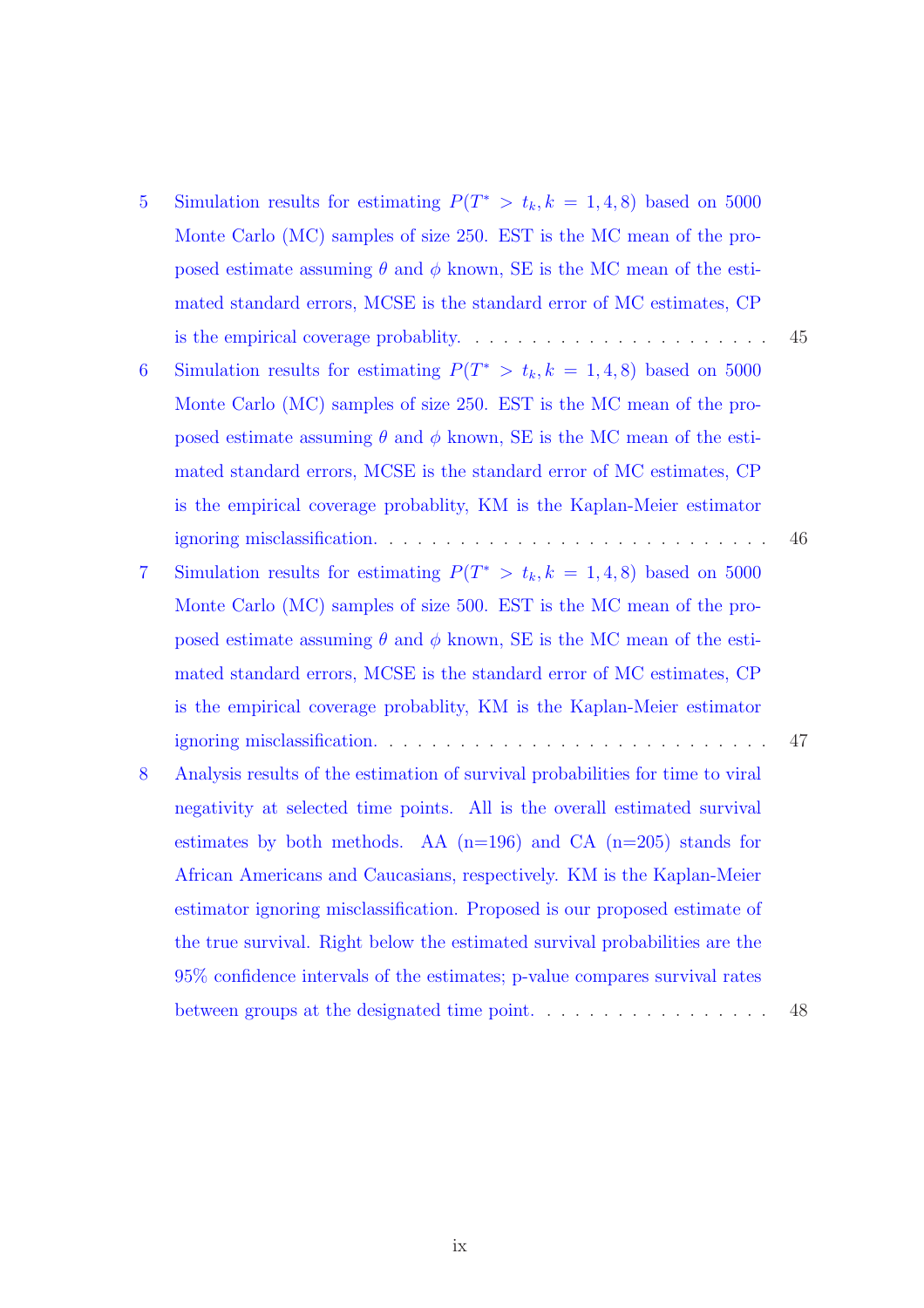### LIST OF FIGURES

| $\mathbf{1}$   | Examples of missclassification. $E^*$ is the true occurence of an event and E                              |    |
|----------------|------------------------------------------------------------------------------------------------------------|----|
|                | is the potentially misclassified event. Both $E^*$ and E can take values 1 or                              |    |
|                | $\alpha$ , indicating the occurence and non-occurence of the event, respectively.                          | 33 |
| $\overline{2}$ | Estimated survival curves for time to viral negativity at selected time                                    |    |
|                | points for the VIRAHEP-C study. (Left panel: EDF estimates; right panel:                                   |    |
|                | proposed method). $\ldots \ldots \ldots \ldots \ldots \ldots \ldots \ldots \ldots \ldots \ldots \ldots 34$ |    |
| 3              | Estimated survival curves for time to viral negativity at selected time                                    |    |
|                | points for the VIRAHEP-C study. (Left panel: KM estimates; right panel:                                    |    |
|                |                                                                                                            |    |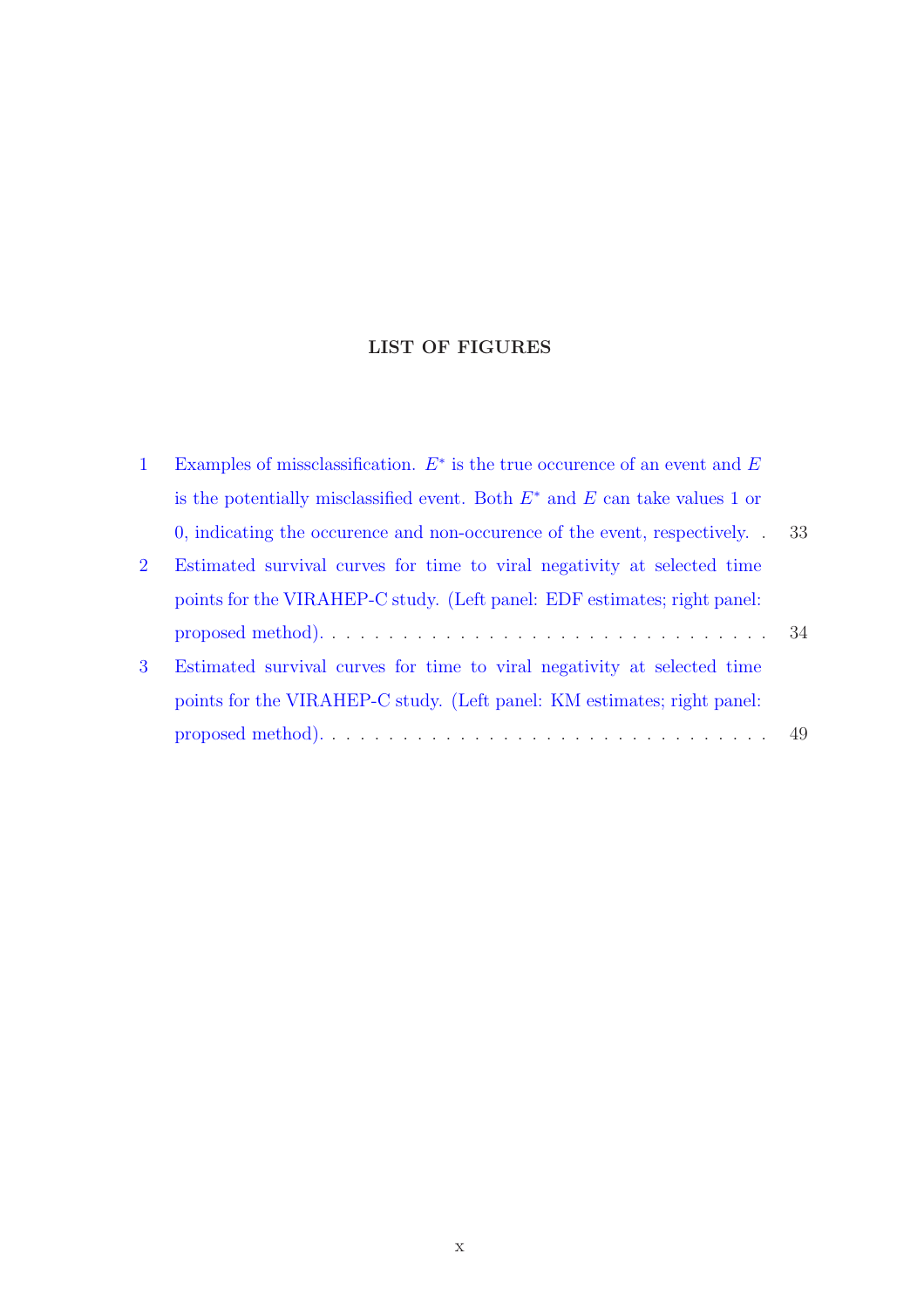#### PREFACE

I wish to express sincere appreciation to Dr. Abdus S. Wahed for his support, vision, instruction, and for his vast reserve of knowledge and patience. The completion of this dissertation would have been impossible without his support, thank you.

It is a pleasure to thank my committee members, Dr. Howard Rockette, Dr. Steven Belle and Dr. Jong-Hyeon Jeong for their insightful critique of my work. Special gratitude to Dr. Howard Rockette for his belief in my capabilities as a graduate student, I thank you for your financial support at the very beginning of my doctoral studies.

I am grateful to my colleagues and friends for their encouragement and for their support. Most notably, I wish to offer a sincere gratitude to Jesse Y. Hsu for always being available to listen to my frustrations, thank you.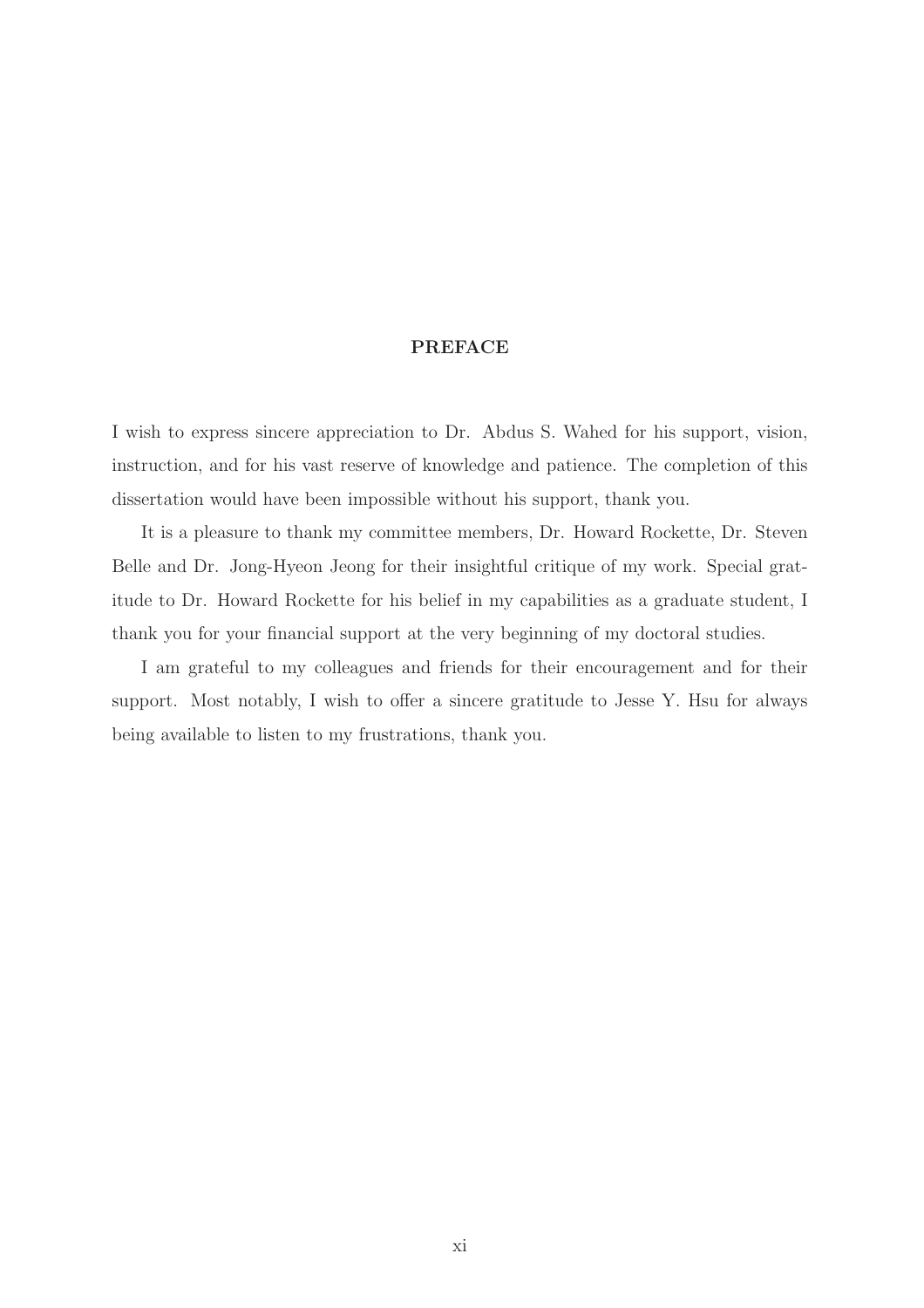#### 1.0 INTRODUCTION

<span id="page-11-0"></span>In this chapter, we review some important concepts that will be repeatedly used in this dissertation. The topics that will be described briefly here are:

- Discrete survival analysis,
- Generalized estimating equations (GEE),
- Measures of diagnostic accuracy and
- <span id="page-11-1"></span>• VIRAHEP-C.

#### 1.1 DISCRETE SURVIVAL ANALYSIS

Survival analysis is used to study the time until occurence of some event in a population. This time is called the survival time or failure time. The basic quantity employed to describe time-to-event is the survival function, the probability of an individual surviving beyond time x, that is, to experience the event after time  $x$ . This function is defined as

$$
S(x) = Pr(X > x),
$$

that is, the probability of not experiencing the event up to and including time  $x$ .

When  $X$  is a continuous random variable, the survival function is the complement of the cumulative distribution function, that is,  $S(x) = 1 - F(x)$ , where  $F(x) = Pr(X \le x)$ . In addition, the survival function is the integral of the probability density function,  $f(x)$ ,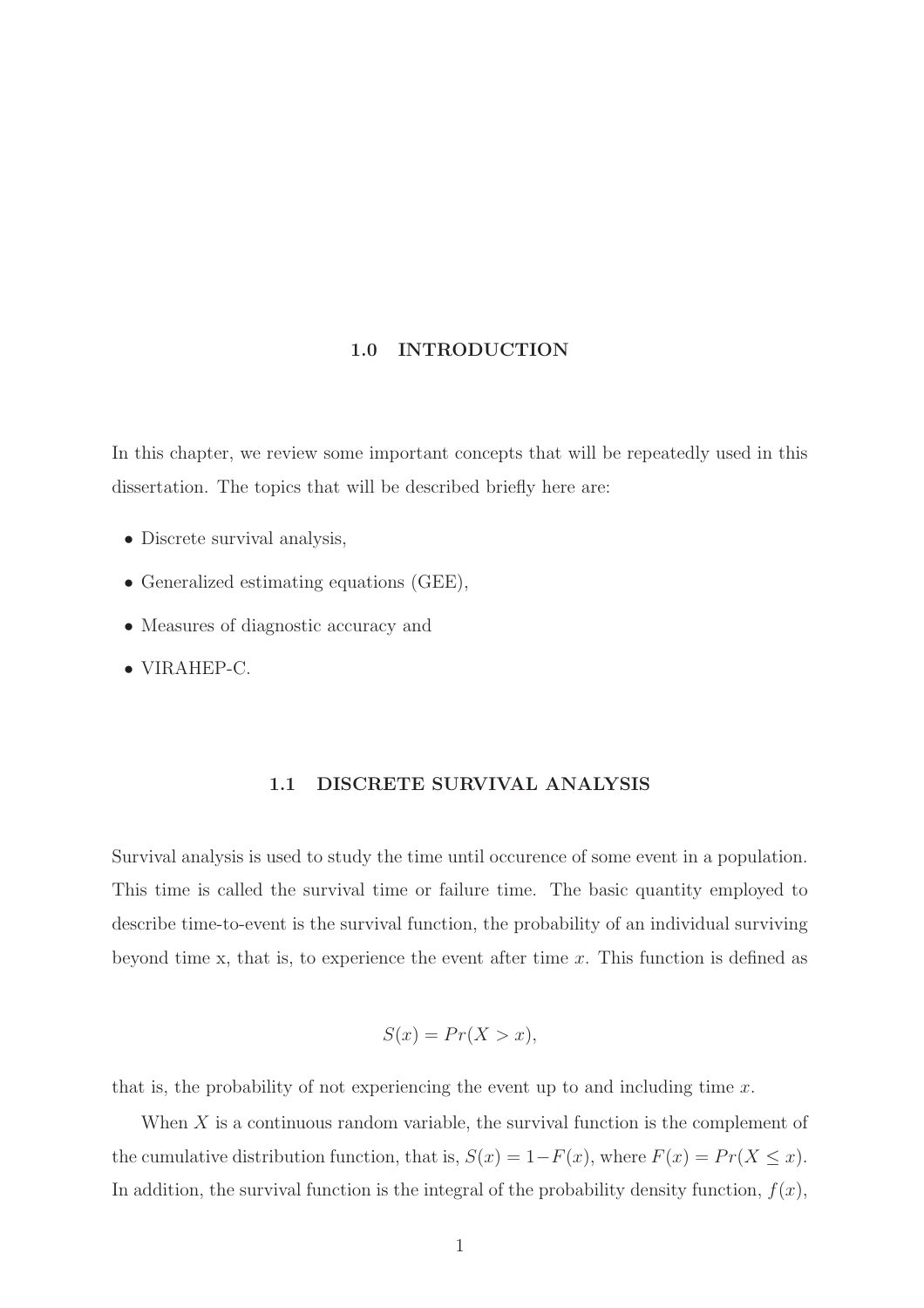that is,

$$
S(x) = Pr(X > x) = \int_x^{\infty} f(t)dt,
$$

therefore,

$$
f(x) = -\frac{dS(x)}{dx}.
$$

Note that  $f(x)d(x)$  may be thought of as the "approximate" probability that the event will occur at time x and that  $f(x)$  is a nonnegative function with the area under  $f(x)$ being equal to one [\[Klein and Moeschberger,](#page-63-0) [2003\]](#page-63-0). Many types of survival curves can be shown but the important point to note is that they all have the same basic properties. They are monotone, nonincreasing functions equal to one at zero and zero as time approaches infinity [\[Klein and Moeschberger,](#page-63-0) [2003](#page-63-0)].

Discrete time survival analysis is used when time is divided into discrete units or groups. Discrete time arises due to grouping of survival times into intervals, rounding off time measurements, or when lifetimes refer to an integral number of units. Often, survival times are grouped into discrete intervals of time (e.g. months). In this case, the length of time can be summarized using a set of positive integers  $(1,2,\ldots)$ , that is, although the underlying process occurs in continuous time, the data are not observed in such form, hence, the data are summarized discretely rather than continously. Another reason for discrete time data is when the underlying process is intrinsically discrete. An example of an intrinsically discrete time process is that of fertility given by Jenkins (2008)- if one were interested in the duration from puberty to first birth, it might make sense to measure time in terms of the number of menstrual cycles rather than in terms of the number of months or days. Suppose that  $X$ , the number of menstrual cycles, can take values  $x_j$ ,  $j = 1, 2, \ldots$  with probability mass function (p.m.f)  $p(x_j) = P(X = x_j)$ ,  $j = 1, 2, \ldots$ , where  $x_1 < x_2 \ldots$ . The survival function for a discrete random variable X is given by

$$
S(x) = Pr(X > x) = \sum_{x_j > x} p(x_j),
$$

when X is discrete, the survival function is a nonincreasing step function.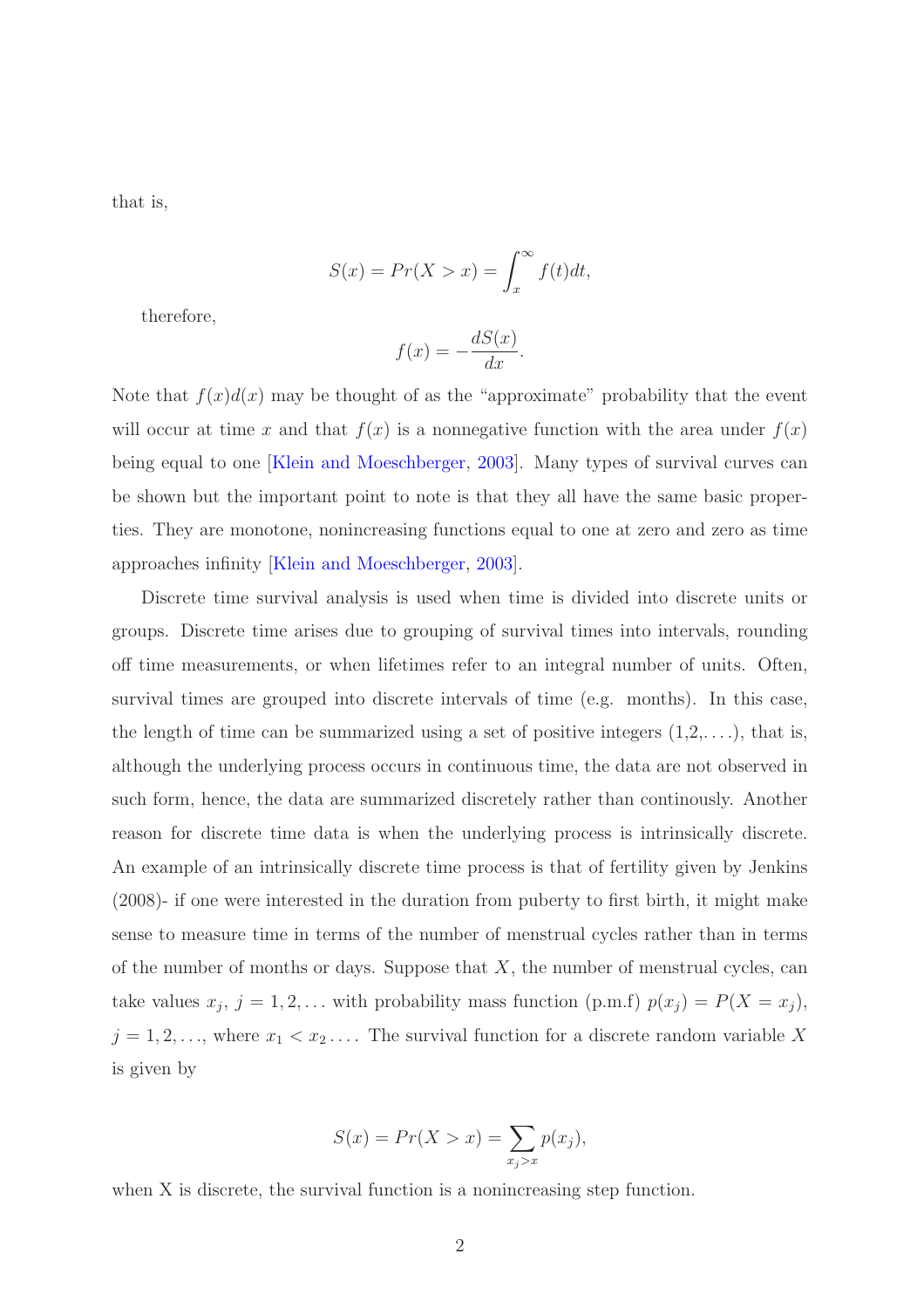#### <span id="page-13-0"></span>1.2 KAPLAN-MEIER ESTIMATOR OF SURVIVAL FUNCTION

A common estimator of the survival function, particularly in the presence of censored data, proposed by Kaplan and Meier [Kaplan and Meier](#page-63-1) [\[1958\]](#page-63-1), is called the Product-Limit estimator. Censoring is an incomplete observance of an individual's survival time. This estimator is defined as follows for all values of  $x$  in the range where there are data:

$$
\hat{S}(x) = \prod_{x_i \le x} (1 - \frac{d_i}{Y_i})
$$

 $\hat{S}(x)$  is equal to 1 if  $x < x_1$  (the time to the first failure), with, at time  $x_i, Y_i$  observations,  $d_i$  failures, and probability of failure  $x_i$ ,  $\frac{d_i}{\gamma_i}$  $\frac{d_i}{Y_i}$ . The Product-Limit estimator is a step function with jumps at the observed event times. The size of these jumps depends not only on the number of events observed prior to and at each event time  $x_i$ , but also on the number of censored observations prior to  $x_i$  [\[Klein and Moeschberger](#page-63-0), [2003](#page-63-0)].

#### <span id="page-13-1"></span>1.3 GENERALIZED ESTIMATING EQUATIONS (GEE)

Generalized estimating equations (GEE) is a statistical method to estimate the marginal mean from longitudinal data [\[Liang and Zeger,](#page-63-2) [1986](#page-63-2), [Zeger and Liang,](#page-64-0) [1986](#page-64-0)]. The marginal mean is a mean response, it depends only on the covariates of interest, and not on any random effects or previous responses. Let  $\mathbf{Y}_i = [Y_{i1}, \cdots, Y_{in_i}]^T$  be a  $n_i \times 1$ vector of the outcome measurement for subject *i* and  $E(\mathbf{Y}_i|\mathbf{X}_i) = \mathbf{X}_i\boldsymbol{\beta}$  be the marginal mean, where  $\mathbf{X}_i^T = [\mathbf{x}_{i1}, \cdots, \mathbf{x}_{in_i}]$  is a  $n_i \times p$  matrix of covariates and  $\boldsymbol{\beta}$  is a  $p \times 1$  vector of parameters, the generalized estimating equations is given by

$$
\sum_{i=1}^{n} \mathbf{X}_{i}^{T} \mathbf{V}_{i}^{-1} \left\{ \mathbf{Y}_{i} - \mathbf{X}_{i} \boldsymbol{\beta} \right\} = \mathbf{0},
$$

where  $\mathbf{V}_i = \phi \mathbf{A}_i^{\frac{1}{2}} \mathbf{R}_i(\alpha) \mathbf{A}_i^{\frac{1}{2}}$ ;  $\mathbf{R}_i(\alpha)$  is an  $n_i \times n_i$  "working" correlation matrix specified by a  $s \times 1$  vector  $\alpha$ ;  $A_i$  is an  $n_i \times n_i$  diagonal matrix with  $v_{im}(\mathbf{X}_i;\boldsymbol{\beta})$  as the  $m^{th}$  element, where  $v_{im}(\mathbf{X}_i, \boldsymbol{\beta})$  is the assumed working variance function of  $Y_{im}$  and  $\phi$  is the dispersion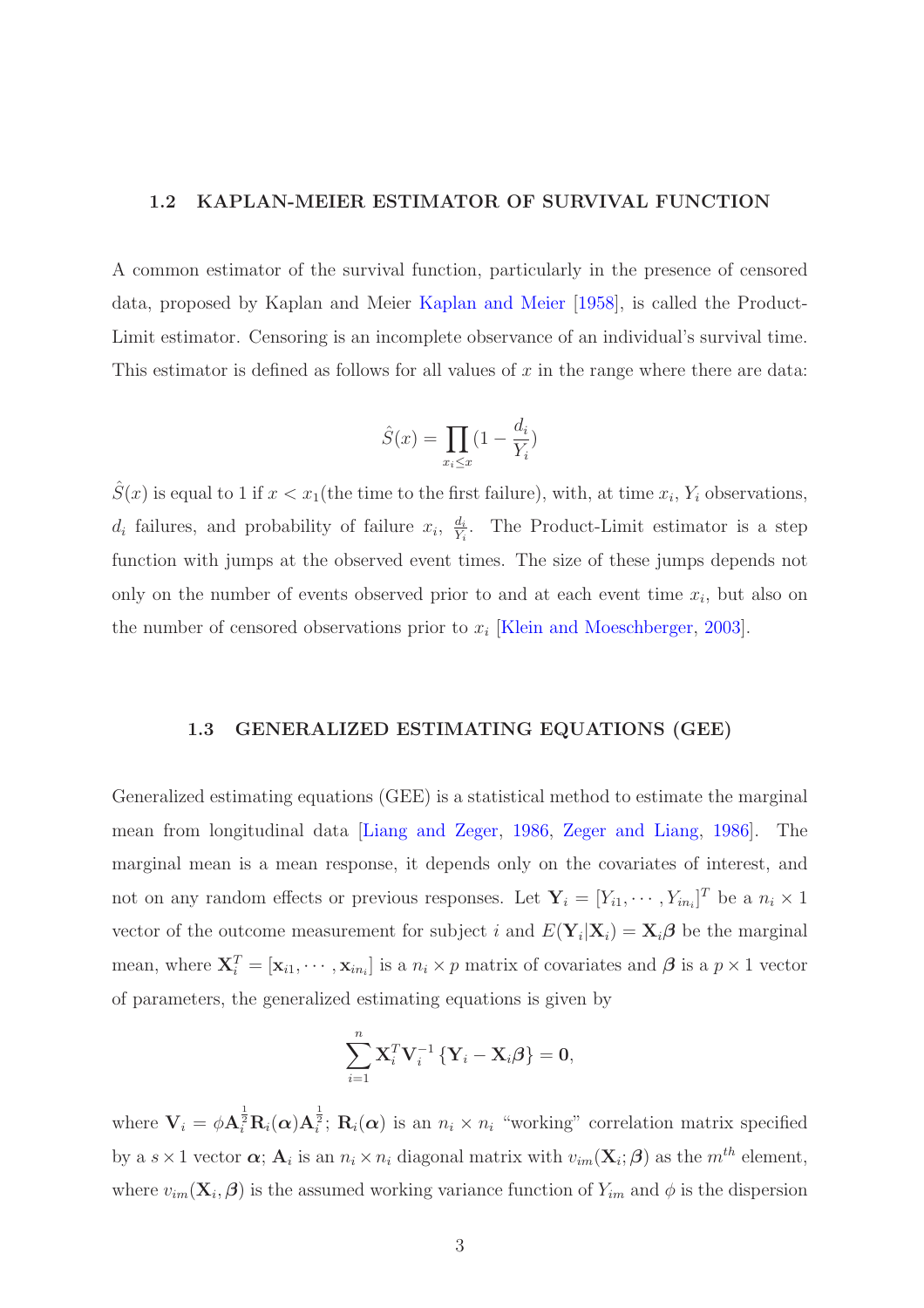parameter for  $m \in \{1, \dots, n_i\}$ . The solution of the generalized estimating equations,  $\hat{\beta}$ , can be obtained through the iterative Gauss-Newton algorithm:

$$
\hat{\boldsymbol{\beta}}^{(r+1)} = \hat{\boldsymbol{\beta}}^{(r)} + \left(\sum_{i=1}^n \mathbf{X}_i^T \tilde{\mathbf{V}}_i^{-1} \mathbf{X}_i\right)^{-1} \sum_{i=1}^n \mathbf{X}_i^T \tilde{\mathbf{V}}_i^{-1} \left\{\mathbf{Y}_i - \mathbf{X}_i \hat{\boldsymbol{\beta}}^{(r)}\right\},\,
$$

<span id="page-14-0"></span>where  $\tilde{\mathbf{V}}_i = \mathbf{V}_i[\hat{\boldsymbol{\beta}}^{(r)}, \hat{\boldsymbol{\alpha}} {\{\hat{\boldsymbol{\beta}}}^{(r)}, \hat{\phi}(\hat{\boldsymbol{\beta}}^{(r)})\}].$ 

#### 1.4 MEASURES OF DIAGNOSTIC ACCURACY

Two basic measures of diagnostic accuracy are sensitivity and specificity. Their definitions can be illustrated by a table with 2 rows and 2 columns, or decision matrix, where the rows summarize the data according to the true condition status of the patients and the columns summarize the test results. We denote the true condition status by the indicator variable D, where  $D = 1$  if the condition is present and 0 if the condition is absent. Test results indicating that the condition is present are called positive; those indicating that the condition is absent are called negative. We denote positive test results as  $T = 1$  $T = 1$ , negative test results as  $T = 0$ . Table 1 has such characteristics; it is called a count table because it indicates the numbers of participants in various categories. The numbers of participants with and without the condition, respectively, are denoted by,  $n_1$ and  $n_0$ ; the numbers of participants with the condition who test positive and negative are, respectively,  $s_1$  and  $s_0$ ; and the numbers of participants without the condition who test positive and negative, are respectively,  $r_1$  and  $r_0$ . The total number of participants in the study group, N, is equal to  $N = s_1 + s_0 + r_1 + r_0 = n_1 + n_0$ .

The sensitivity (Se) of a test is its ability to detect the condition when it is present, so  $Se = P(T = 1|D = 1)$ , the probability that the test result is positive  $(T = 1)$ , given that the condition is present  $(D = 1)$ . Sensitivity is estimated by,  $\hat{Se} = \frac{s_1}{n_1}$  $\frac{s_1}{n_1}$ . The specificity (Sp) of a test is its ability to exclude the condition when it is not present, so  $Sp = P(T = 0|D = 0)$ , the probability that the test result is negative  $(T = 0)$ , given that the condition is absent  $(D = 0)$ . Specificity is estimated by,  $\hat{Sp} = \frac{r_0}{r_0}$  $\frac{r_0}{n_0}$ .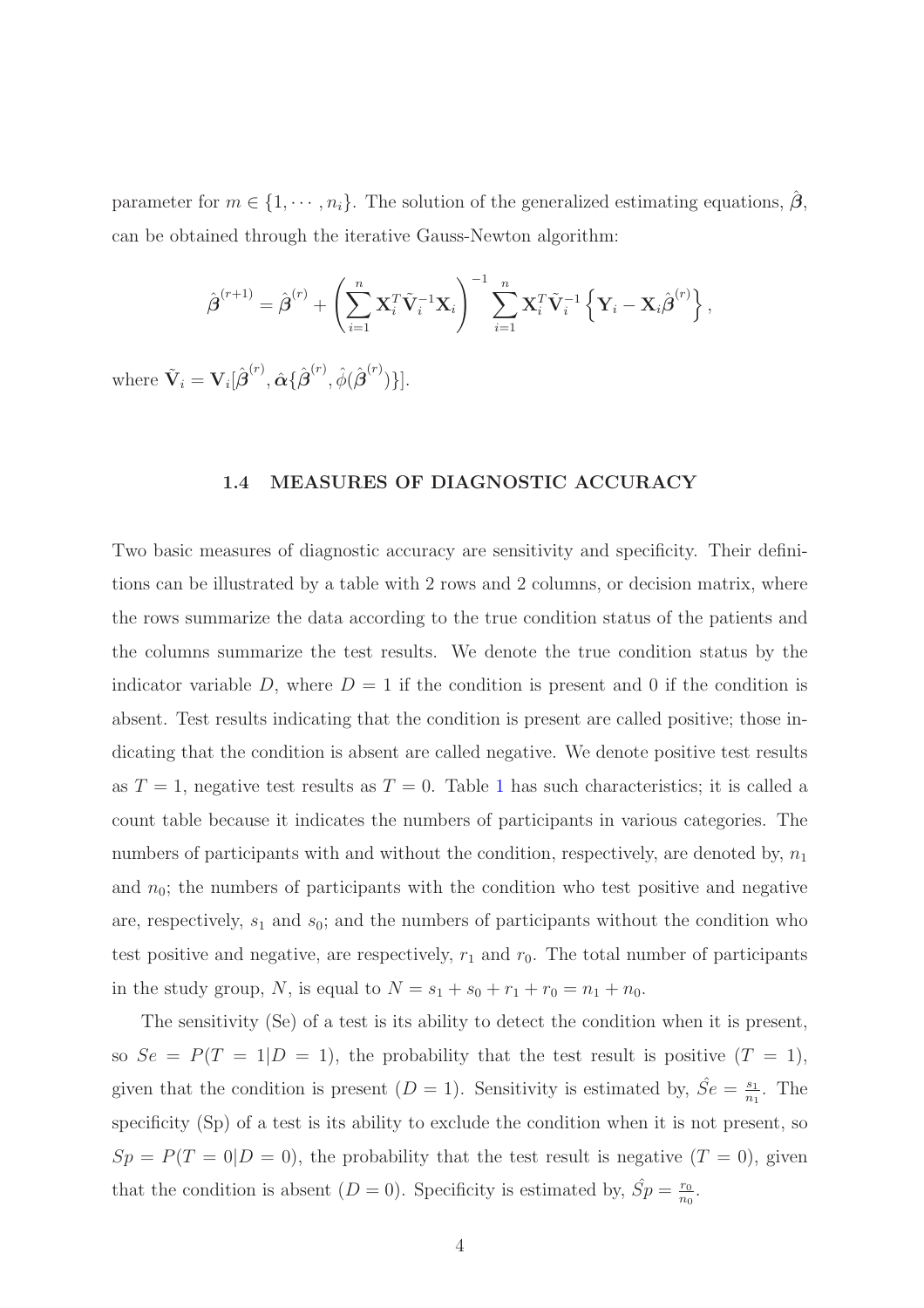<span id="page-15-0"></span>Table 1: Count Table

|                        | Basic 2x2 Count Table |            |       |
|------------------------|-----------------------|------------|-------|
|                        | Test Result:          |            |       |
| True Condition Status: | $Pos(T=1)$            | $Neg(T=0)$ | total |
| $Present(D=1)$         | S <sub>1</sub>        | $s_0$      | $n_1$ |
| Absent $(D=0)$         | $r_1$                 | $r_0$      | $n_0$ |
| total                  | m <sub>1</sub>        | $m_0$      |       |

We now address two questions important to the main result of this dissertation: For a participant with a positive test result, what is the probability that the participant has the condition (positive predictive value, PPV)? For a participant with a negative test result, what is the probability that the patient does not have the condition (negative predictive value, NPV)? Note PPV and NPV depend not only on the sensitivity and specificity of the test respectively, but also on the probability of the condition [\[Xiao-Hua Zhou,](#page-64-1) [2002\]](#page-64-1).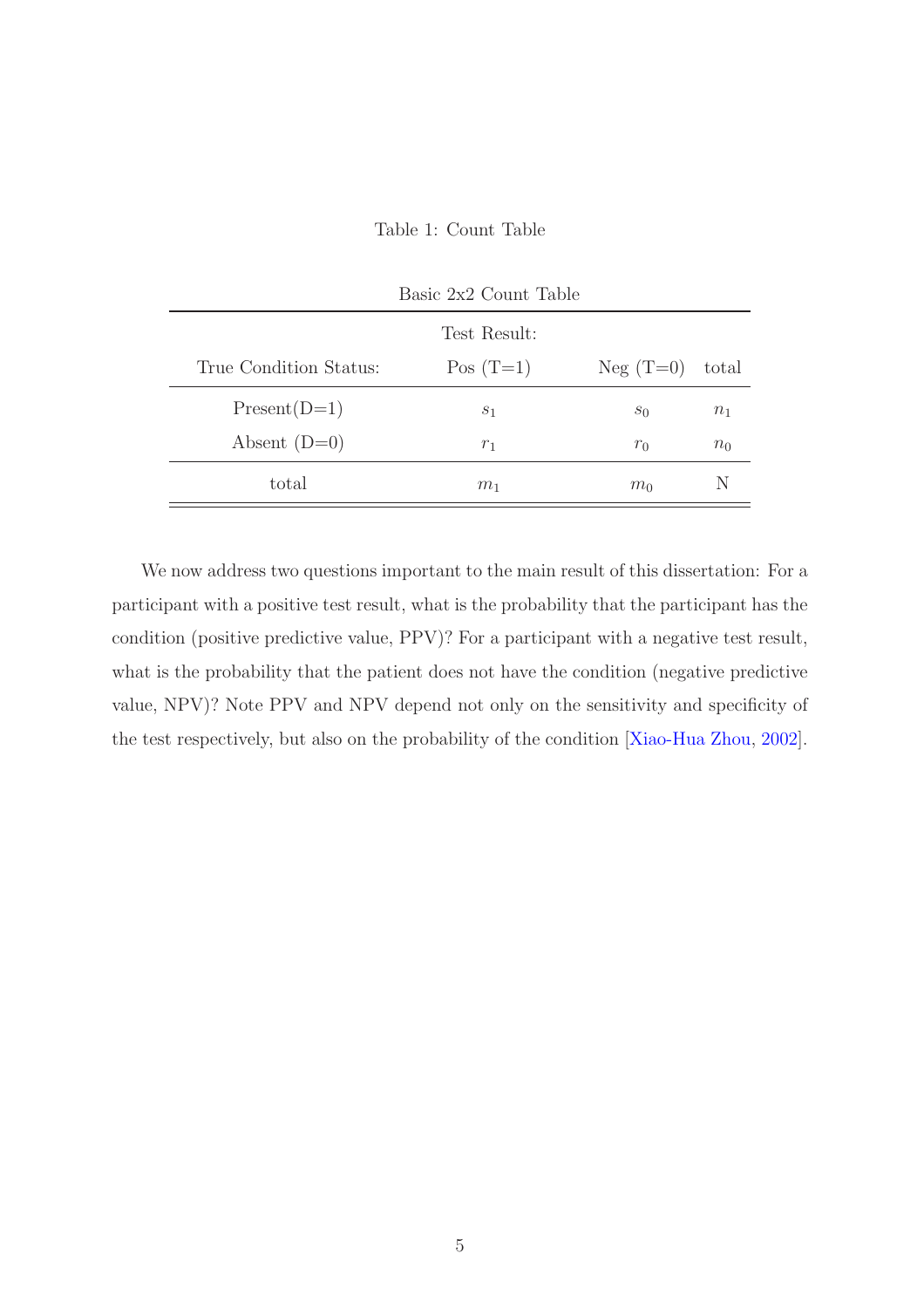#### 1.5 VIRAHEP-C STUDY

<span id="page-16-0"></span>Chronic hepatitis C virus (HCV) is a cause of chronic liver disease and the most common indication for liver transplantation in the United States [\[CDC,](#page-62-1) [2012](#page-62-1)]. Population-based surveys indicate that 1.3% of the US population, approximately 3.2 million Americans, have chronic HCV infection, as shown by detection of antibodies to HCV (anti-HCV) and HCV RNA in serum[\[G.L. Armstrong](#page-62-2), [2006\]](#page-62-2). Major advances have been made over the last decade in the field of antiviral therapy for chronic hepatitis C. Combination therapy with interferon and ribavirin has improved virological sustained response rates to nearly 40% in people with genotype 1 compared to only 10-15% for patients treated with interferon alone. Sustained response rates in African American patients appear to be significantly [less than in Caucasian patients treated with the same regimens\[](#page-63-3)John G. Mchutchison, [2000\]](#page-63-3). However, recently, the most exciting research aims to minimize side effects and increase virological sustained response rates by using combinations of Direct-acting antiviral agents (DAA) without interferon or ribavirin. The benefits of telaprevir plus peg-interferon and ribavirin over peg-interferon and ribavirin have have been demonstrated in the PROVE  $1 + 2$  trials as well as the ADVANCE trials [\[L. Y. Lee,](#page-63-4) [2012](#page-63-4)]. Telaprevir increased SVR up to 75% compared to about 44% with peg-interferon and ribavirin therapy [\[L. Y. Lee,](#page-63-4) [2012](#page-63-4)].

VIRAHEP-C was a multicenter, collaborative clinical trial, sponsored by NIDDK-NIH, designed to test the hypothesis that African Americans respond less well to antiviral therapy than Caucasian patients. A total of 196 African American and 205 Caucasian American treatment-naive patients with HCV genotype 1 infection were treated with peginterferon alfa-2a (180 microg/wk) and ribavirin (1000-1200 mg/day) for up to 48 weeks. The primary end point was sustained virologic response (SVR). SVR is defined as undetectable viral load 24 weeks after completion of antiviral therapy for chronic hepatitis C virus (HCV) infection.Clinical and virological data from these treatment cohorts were used to evaluate factors associated with resistance to antiviral therapy in African Americans and Caucasians with chronic hepatitis C. Pretreatment variables such as history of alcohol use, HCV RNA levels, hepatic histology, among others, were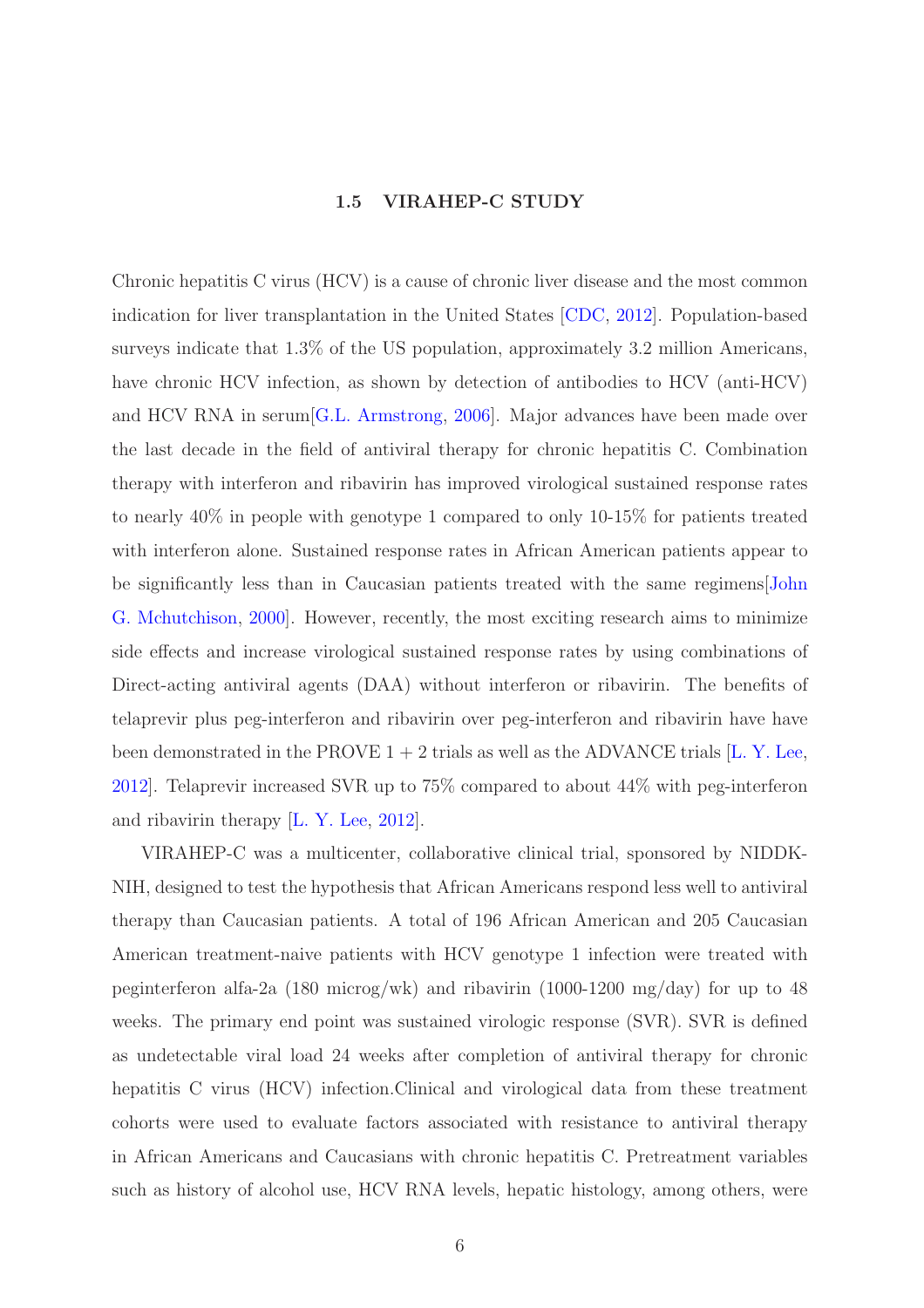<span id="page-17-0"></span>also investigated to determine which factors were associated with sustained virological response (SVR).

#### 1.6 MOTIVATION AND AIMS

The primary objective of this dissertation is to incorporate correct classification probabilities (NPV and PPV) into a product limit estimator of the survival distribution and to examine its large-sample properties. Two specific aims are to:

#### <span id="page-17-1"></span>1.6.1 Aim 1:

Derive an unbiased estimator of the true survival distribution in the presence of misclassified events and establish its large-sample properties, including an estimator for the asymptotic variance and to prove consistency and asymptotic normality of the derived estimator.

#### <span id="page-17-2"></span>1.6.2 Aim 2:

Derive an unbiased estimator of the true survival distribution in the presence of misclassified events and incomplete data and establish its large-sample properties, including an estimator for the asymptotic variance.

<span id="page-17-4"></span><span id="page-17-3"></span>1.6.2.1 Modify the KM estimator to account for misclassification.

1.6.2.2 Prove consistency and asymptotic normality of the derived estimator in Aim [1.6.2.1.](#page-17-3)

Standard methods in the analysis of survival data assume no error in classifying the event of interest. To estimate the time-to-event distribution, one widely used estimator is the Kaplan-Meier (KM) product limit estimator [\[Kaplan and Meier,](#page-63-1) [1958\]](#page-63-1), Greenwood's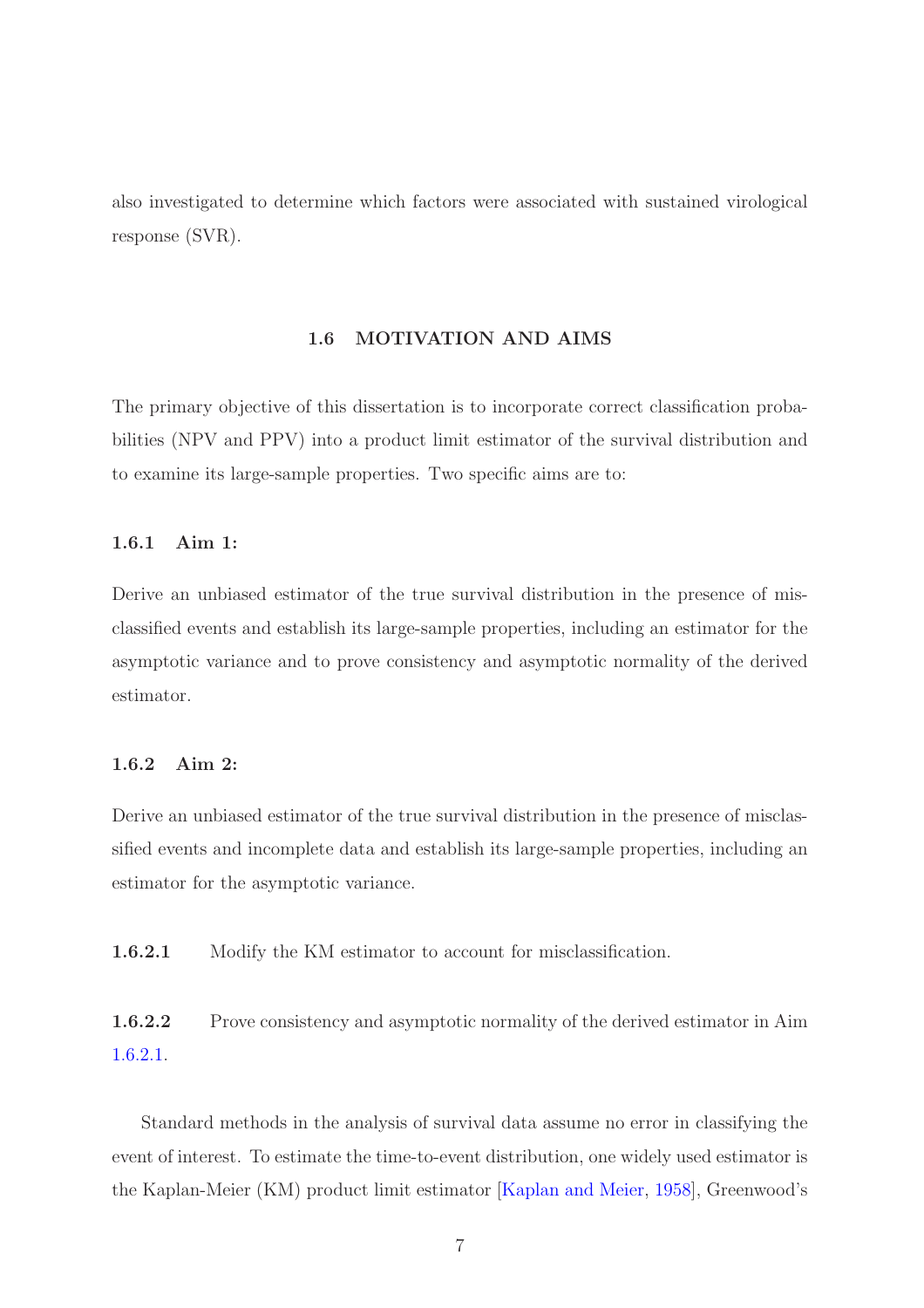formula can be used to estimate its variance [\[Greenwood](#page-62-3), [1926\]](#page-62-3). However, when there is uncertainty in classifying the outcome of interest, the KM estimator may be a biased estimate of the true survival distribution.

One of the challenges in constructing an estimator of the time-to-event in the presence of misclassification is that the true survival distribution is latent (unseen). If a diagnostic tool is prone to error, then the true distribution of time to event is unobservable, all that we are provided is an error prone observance of the truth.

This dissertation is organized into two self-contained manuscripts. Each manuscript addresses one specifc aim, and are presented in Chapters [2](#page-19-0) and [3](#page-45-0) respectively. Chapter [4](#page-60-0) offers some concluding thoughts and future directions.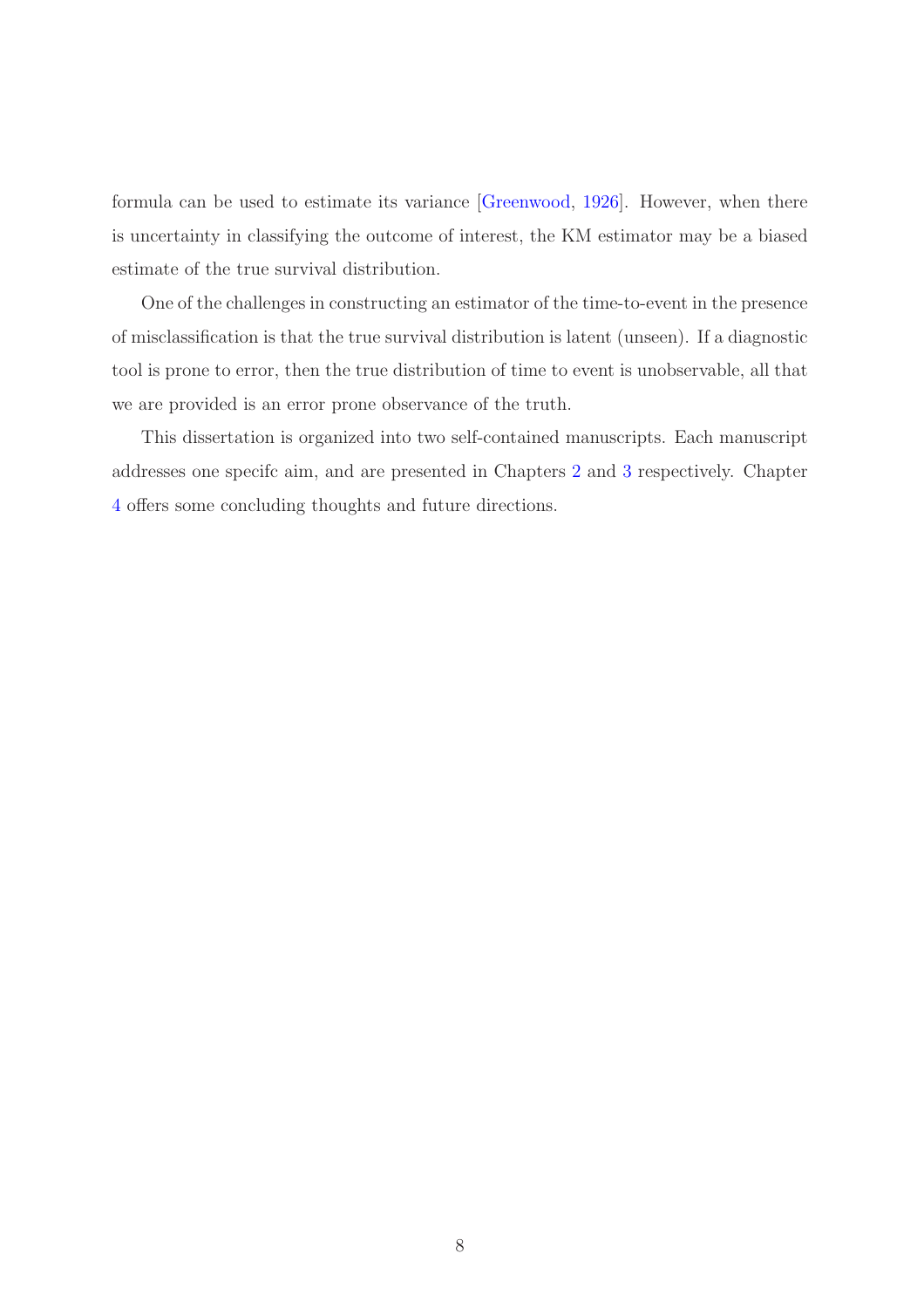### <span id="page-19-1"></span><span id="page-19-0"></span>2.0 DISCRETE SURVIVAL ANALYSIS WITH MISCLASSIFIED EVENTS

#### 2.1 INTRODUCTION

Diagnoses of many clinical outcomes are given with ambiguity. Maladies such as the early stages of acute lymphocytic leukemia and pancreatic cancer often have little to no physical manifestations, so they may not be diagnosed in their earliest stages. On the other hand, inaccurate test results or symptoms that occur in multiple conditions may lead to a false diagnosis of an event.

Time-to-event data are common in epidemiologic studies. Standard techniques in survival analysis can handle fatal events as such events can always be classified correctly when observed. However, for nonfatal events, classification can be inaccurate. For example, the clinical diagnosis of Alzheimers disease is a complex process which includes, but is not limited to, eliminating all other causes of dementia. The clinical criteria for the diagnosis of Alzheimers disease involves the progressive deterioration of memory, cognitive skills and behavior (McKhann et al. 1984) . Thus, in the absence of an error-proof test, diagnoses may be made with error, in both directions. As a consequence, the time to such a misclassified event will not reflect the true time to event, Figure [1](#page-43-0) provides an illustration.

The negative predictive value and the positive predictive value are the rates of correct classification of the diagnostic tool. The goals of this dissertation are to incorporate rates of classification and develop valid methods of inference for time-to-event data in the presence of misclassified events, to establish its large-sample properties, and to provide simulations that verify the large-sample properties in moderate samples.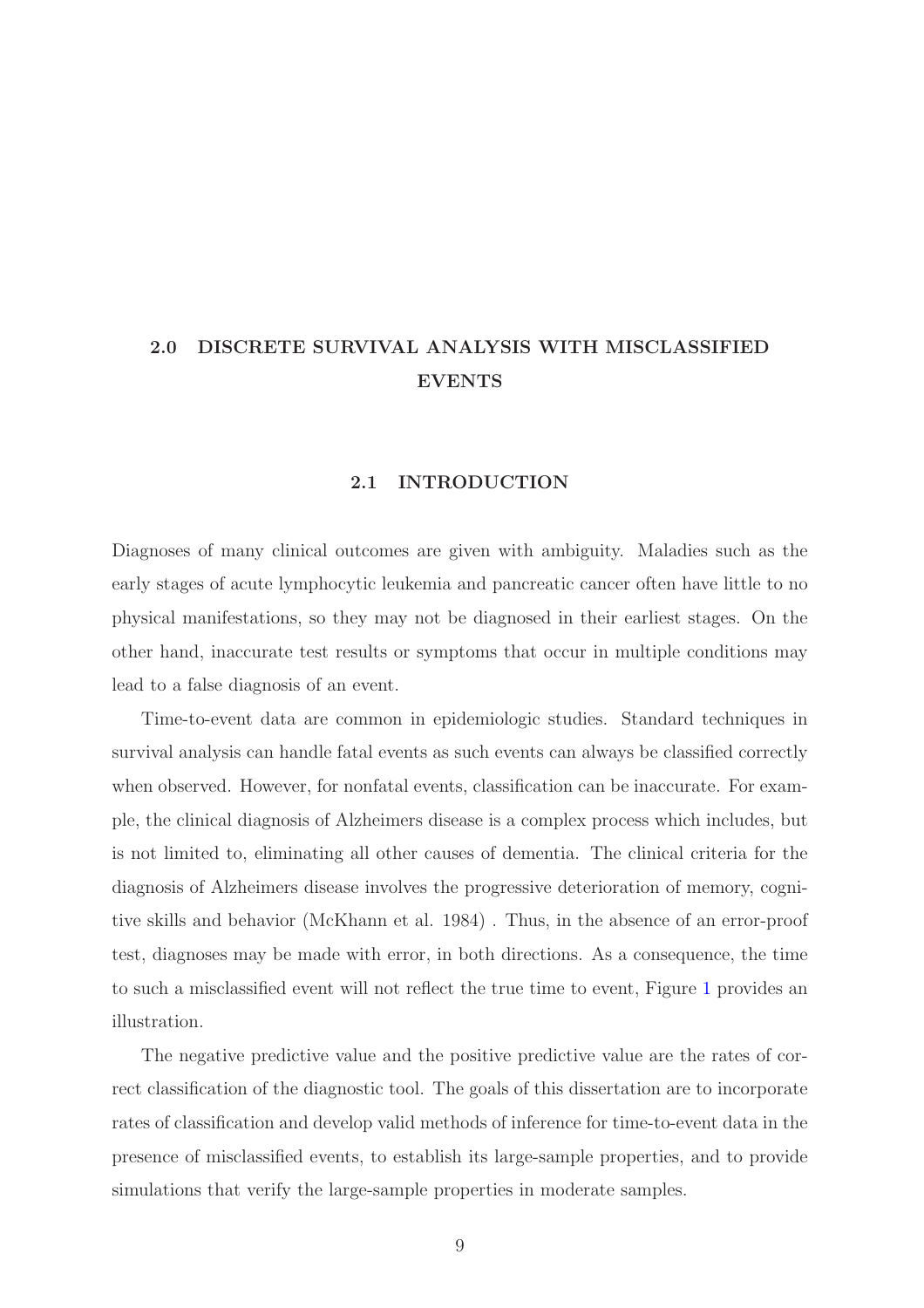An estimator of the population cumulative distribution function is the empirical distribution function (EDF). Studies have employed this method with several underlying assumptions including that the time to the outcome of interest is known without error. However, such is not always the case. Diagnostic tools that are perfectly accurate may be too costly with respect to time or money to routinely conduct, or may not even be available. So the question arises as to the accuracy of EDF estimates for estimating the survival function when the diagnostic test misclassifies a subject as having the outcome, when in truth he or she does not, or vice-versa. The work presented in this dissertation deals with the setting in which the observed data are prone to misclassification while the true status of the individual is unobservable. We will show that when the event is not accurately determined the EDF method leads to incorrect inferences. We will use the positive predictive value (PPV) and negative predictive value (NPV) of the diagnostic tool to construct a bridge between the observed and the unobserved distributions of outcomes. We will show that when the diagnostic tool used to measure failure is not perfect, it may lead to incorrect inferences. The bridging will lead to a product-limit estimator of the true survival distribution that can be recursively calculated using the NPV and PPV of the diagnostic tool and the observed survival distribution (events measured with error). The methods developed in this dissertation are applicable to studies investigating the incidence and timing of an event when the event is determined with uncertainty.

There have been prior investigations into the aforementioned problem. Racine-Poon (1984) offered a nonparametric estimation of the survival function that is analogous to the Kaplan-Meier approach for which the cause of death was uncertain. Their work assumed that the estimated probability of the risk of interest being the cause of death can be estimated without bias. Their endpoint, death, could be determined without error. The method does not consider the case of multiple endpoints nor does it consider the estimation of covariate effects. Snapinn (1998) offered methodology that dealt with scenarios for which a subject may experience a number of potential nonfatal endpoints. For example, a patient might experience several episodes of chest pain resembling myocardial infarctions, only some of which represent true myocardial infarctions. In the complex process of the diagnosis of myocardial infarction, there may be cases for which experts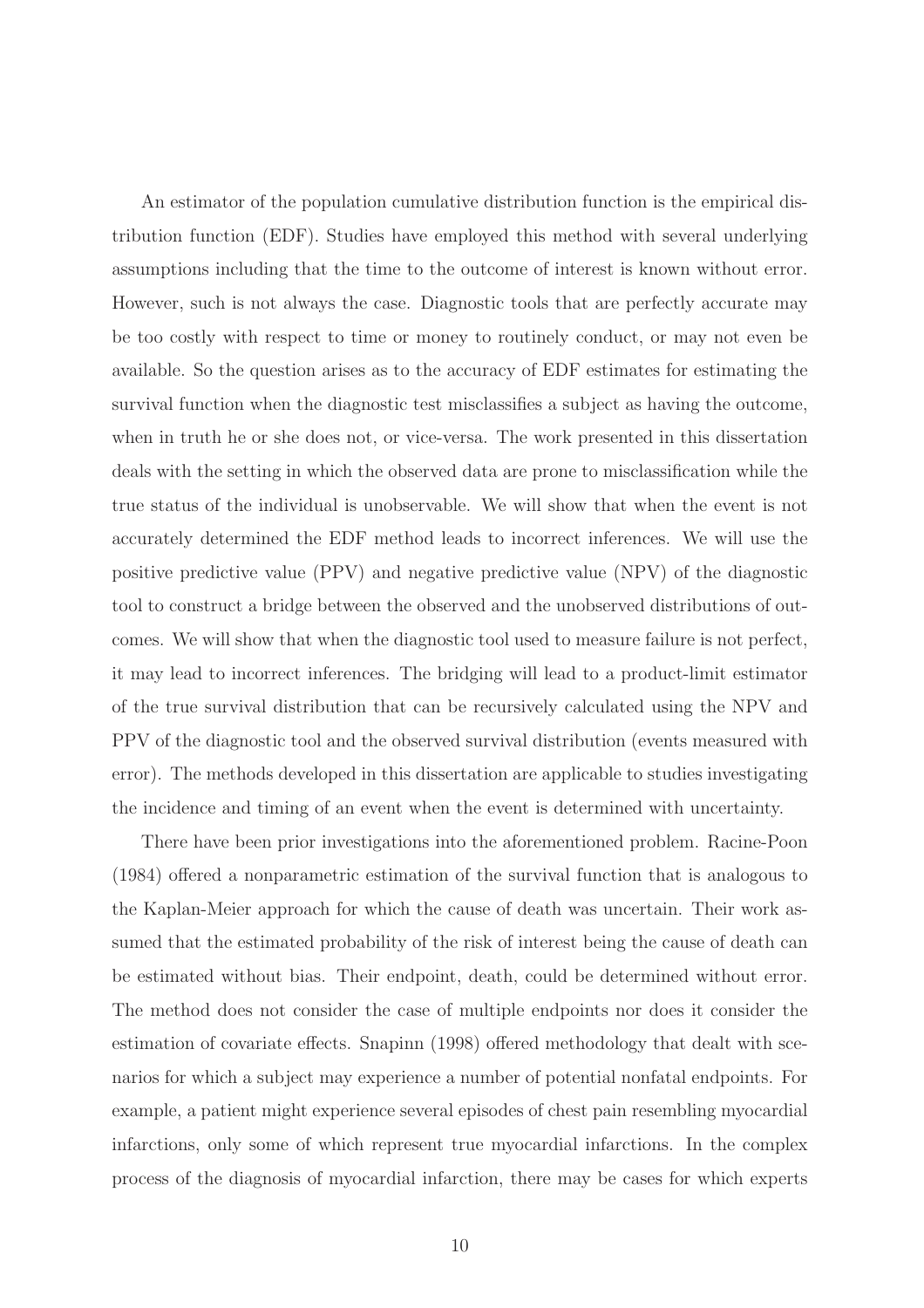disagree on the diagnosis. To deal with uncertain endpoints, an adjudication (endpoint) committee may declare potential endpoints to have occured or not. A shortcoming is that the boundary for declaring true endpoints from false endpoints is somewhat arbitrary so different committees' final conclusions could differ. The other issue here is that when endpoints are classified as true or false, there is a loss of information in the level of certainty. To bypass the uncertainty in the declaration of a first true event, they proposed modifying the Cox proportional hazards regression model to incorporate information from all potential endpoints as well as the level of uncertainty. Although multiple endpoints were included in the model, the focus was on the time to the first true endpoint. Their method is similar to the ordinary Cox regression model in the sense that the focus is with the estimation and inference regarding the first true event only. A weight was given to each potential endpoint and incorporated into the modified Cox model; this weight represented the estimated likelihood that the corresponding potential endpoint is in fact the first true endpoint for a specific patient.

Richardson and Hughes (2000) expressed that low sensitivity or specificity of a diagnostic test results in biased estimates of the time to first event using product limit estimation. Working within the context of infectious diseases, they constructed two special cases. The first was a treatable self-limiting infectious disease. In such a case the disease can be resolved with treatment, for example, a sexually transmitted disease like gonorrhea. The important point from this situation is that no additional follow-up testing is needed since the disease is cured after the first positive test. The second case is an infectious disease that remains for the duration of the persons life; an example of this is HIV-1 infection. In such a scenario, the symptoms of the disease may be treatable but the disease itself is unresolved. Additional follow-ups after initial detection may be needed to verify disease status. They developed statistical methods to obtain unbiased estimates of the distribution of event times when the diagnostic test for the event has less than perfect sensitivity or specificity. Their method applies to cases in which all subjects are followed at discrete time points until their first positive test. The EM algorithm was used to obtain unbiased estimates of the conditional probability of disease for each specified time point. They introduced two EM algorithms: one for the case without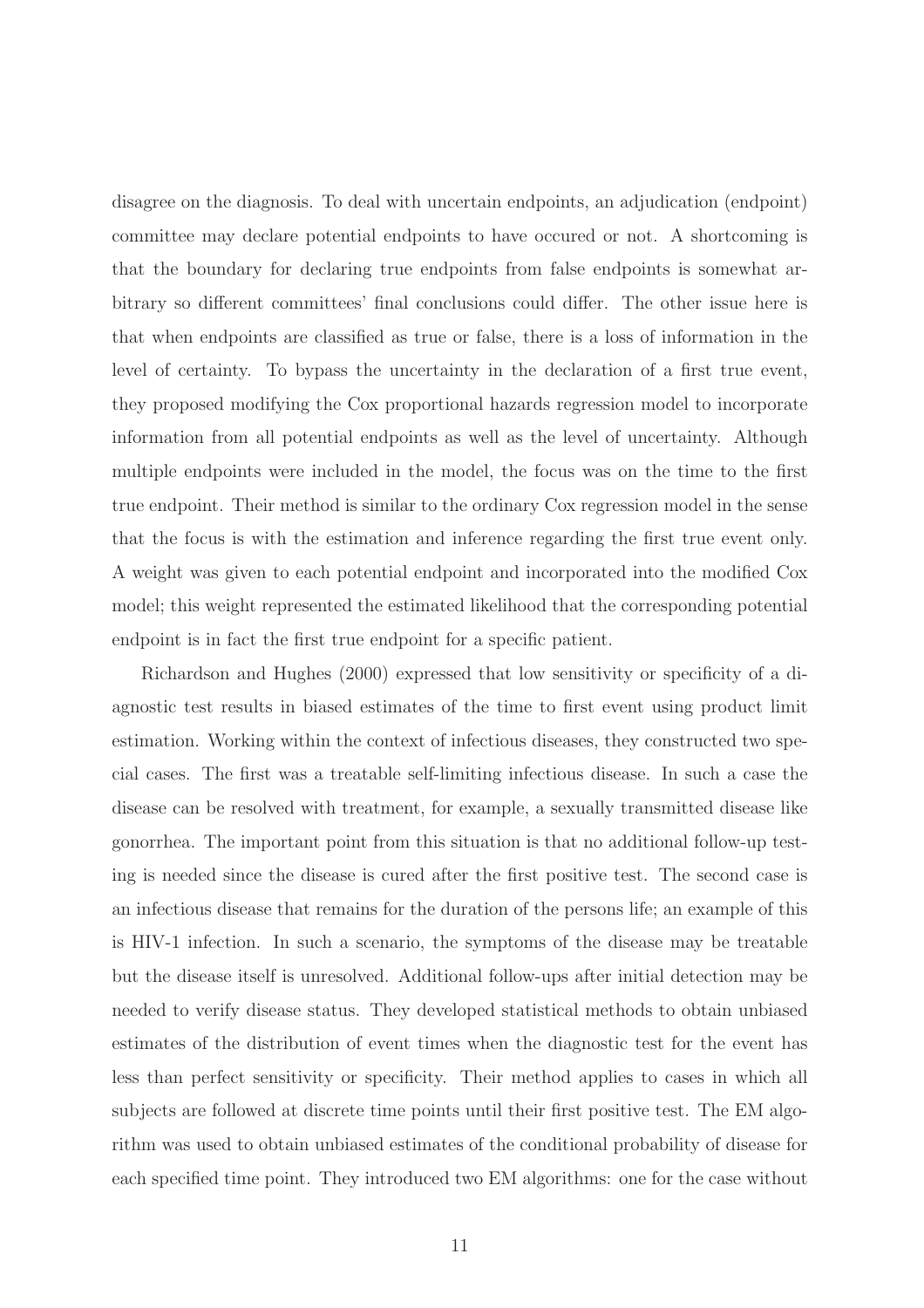follow-up after detection (treatable self-limiting infectious disease) and the other for the case with follow-up after detection (lifelong infectious disease). The methods produced ways to obtain less biased estimates of the cumulative distribution function of the time to first event when the outcome may be misclassified; they derived an EM algorithm for the product limit estimate of the survivor function.

Magder and Hughes (1997) incorporated information on the values of sensitivity and specificity into the estimation of the parameters in a logistic regression model. The regression coefficients and their standard errors were estimated using the Expectation Maximization (EM) algorithm. Neuhaus (1999) showed that ignoring errors in responses can lead to biased estimates of the associations of covariates with response. They derived general expressions for the magnitude of the bias in estimating the covariate effects due to errors in the response. They assumed that the true (unobserved) binary responses follow a binary regression model in the class of generalized linear models as described by McCullagh and Nelder (1989). The relationship between the unobserved truth and the observed error-prone responses are the response classification probabilities, namely sensitivity and specificity of the measurement. Even when the error probabilities were less than 0.1, the losses in efficiency were substantial. The paper derived the expressions for the magnitude of the bias in regression coefficients and efficiency loss due to errors in binary responses. Neuhaus showed that unless sensitivity and specificity are very high, the ignorance of errors in the response will yield highly biased covariate effect estimates. They quantified the magnitude of the bias due to errors in the response in terms of misclassification probabilities of the diagnostic test. They also showed that when the true error free response follows a generalized linear model with known misclassification probabilities, the observed responses also follow such a model with a modified link function. They showed that errors in the response lead to an increased standard error and a smaller test statistic, hence loss in estimation efficiency. From investigating the errors in response in settings with a single observation per subject, Neuhaus (2002) extended his work to investigate the effects of response misclassification on inference with clustered and longitudinal binary responses. Neuhaus (1999) investigated the effects of misclassification in settings with a single binary response per subject, Neuhaus (2002), some of the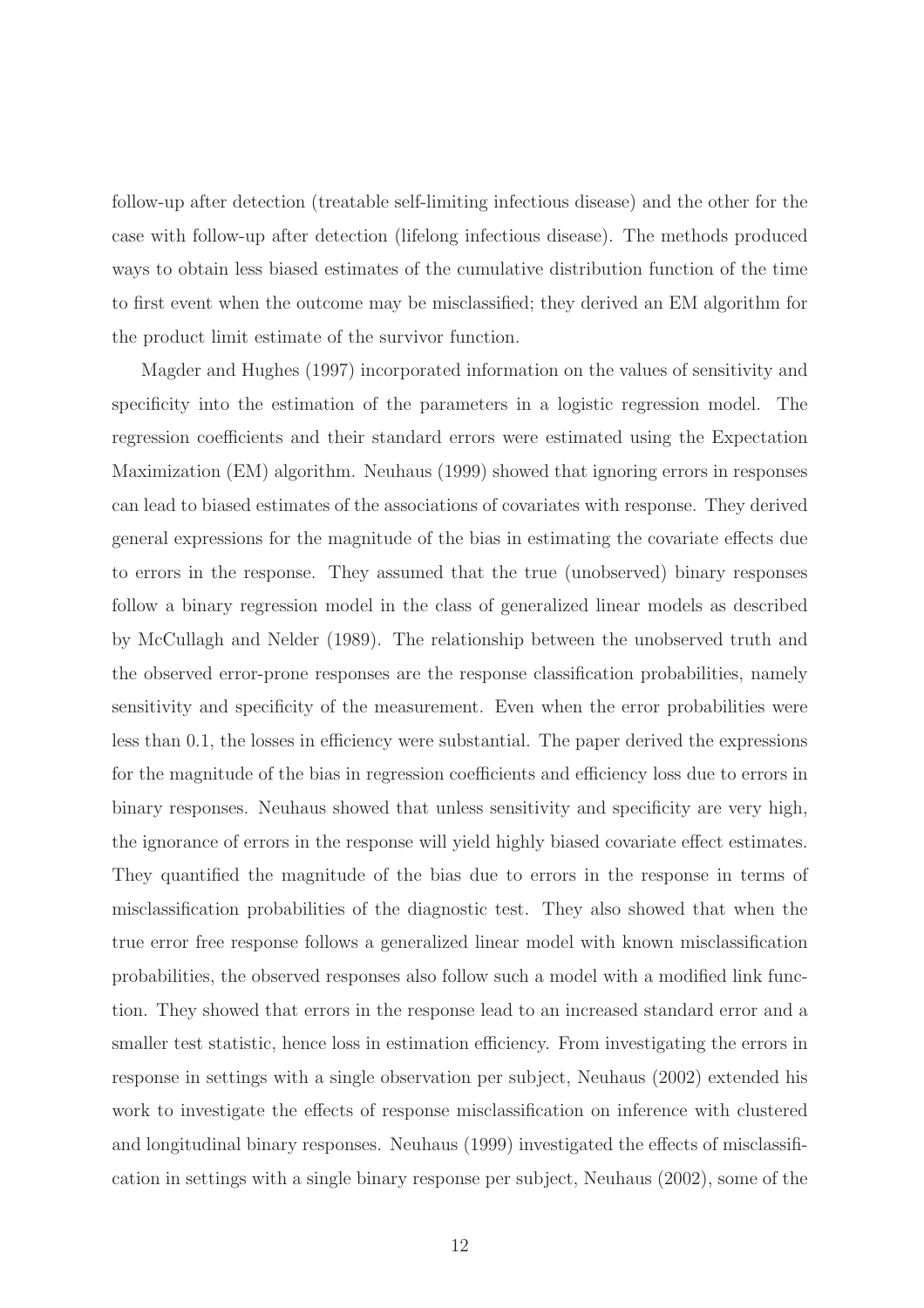results were extended to the population-averaged model. In this work, the within-cluster covariance structure of the response is specified; it is assumed that the misclassification probabilities do not depend on the random effects and the observed responses follow a generalized linear model with a modified link function. In the cluster specific case, the association of the predictors to the response also depends on a modified link function. It was shown that ignoring the errors in response leads to substantially biased estimates of the associations of covariates with response. Expressions for the bias due to error in the response for both approaches were derived.

Meier et al. (2003) proposed an adjusted proportional hazards model (APH) that accurately estimates both cumulative survival and hazards ratios in the presence of misclassified outcomes. The performance of the APH method depends on the accuracy of the diagnostic test, namely sensitivity and specificity. Unlike the proportional hazards (PH) model which assumes perfect sensitivity and specificity, the APH model incorporates sensitivity and specificity of the diagnostic test in the estimation process. This model estimates the baseline cumulative survival and covariate effects by numerically maximizing the likelihood. Given accurate estimates of the tests' sensitivity and specificity, along with the caveat that a "reasonable" amount of data is available, the APH method provides unbiased estimates of cumulative survival as well as hazard ratios.

Balasubramanian and Lagakos (2001) developed regression methods for the distribution of the timing of perinatal HIV transmission. The gold standards for determining whether an infant is infected with HIV are the ELISA and Western Blot antibody tests; however imperfect diagnostic tests are often used because the ELISA and Western Blot antibody tests are only reliable when administered to infants beyond 18 months of age since infants can carry maternal antibodies for more than a year after birth. With no information on the true infection status of infants, but by assuming perfect specificity and time-dependent sensitivity, their method provided an estimator of the cumulative probability of perinatal transmission. All testing occurred after birth, thus, the period of exposure had ended. In their regression methods, data from different types of diagnostic tests can be utilized within the same analysis.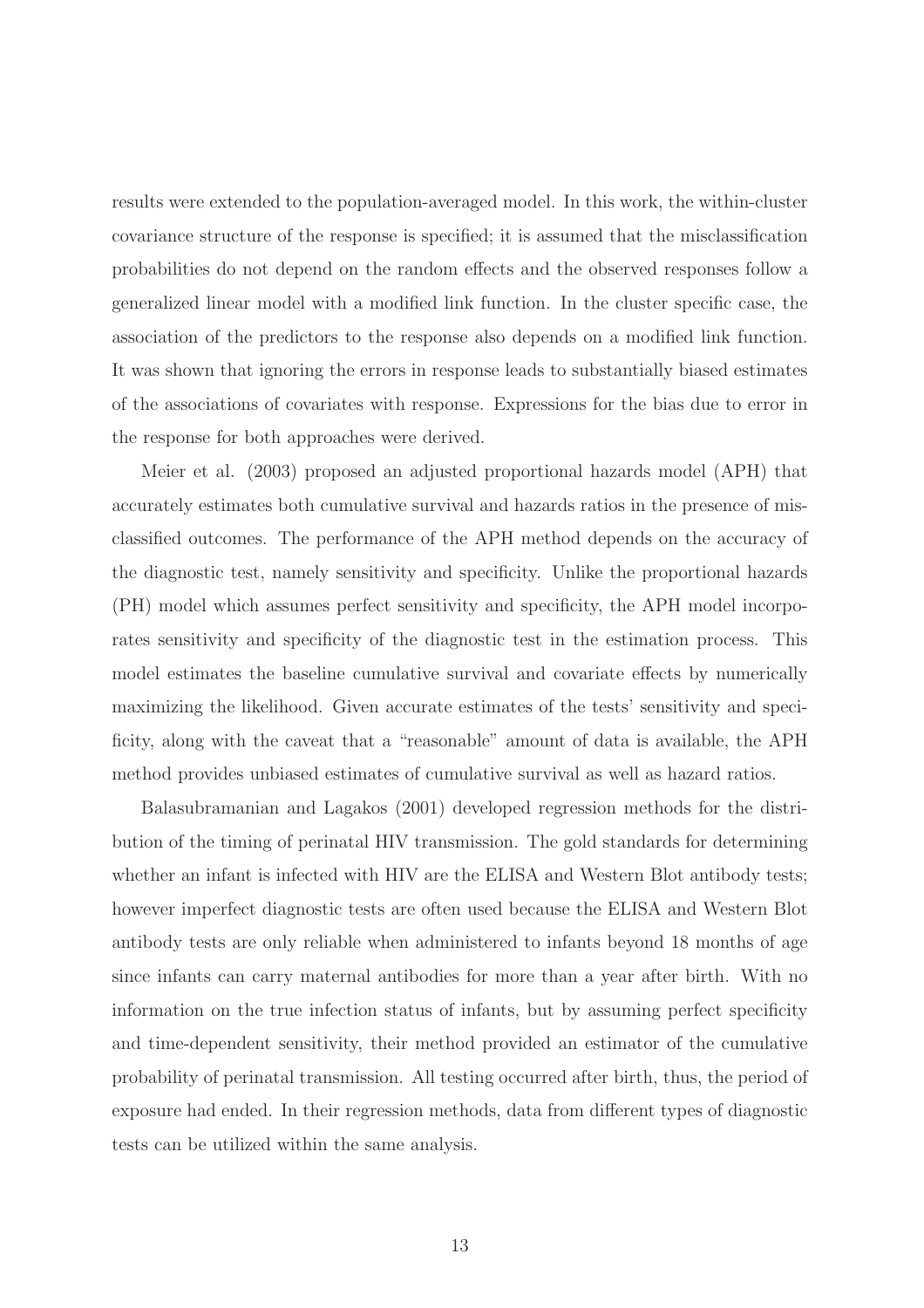Retaining the context of sequentially-administered and error-prone diagnostic tests, Balasubramanian and Lagakos (2003) presented statistical methods for estimating the distribution of the time until an event in settings in which individuals can have different periods of exposure to the elements that place them at risk for HIV infection. The individuals could be infected with HIV in utero, at birth or from being breast fed. They developed a likelihood function and estimated the cumulative distribution function of the timing of vertical transmission of HIV through maximizing their proposed log likelihood. Also provided are approximate 95% pointwise confidence intervals based on a normal approximation using a bootstrap variance estimator.

Current status observation is a form of interval censoring; it refers to the situations in which the only available information on a survival random variable T is whether or not T exceeds a random independent monitoring time C (Jewell and van der Laan, 2002). McKeown and Jewell (2010) extended the nonparametric maximum likelihood estimator (NPMLE) of the distribution function underlying current status data when there is no misclassification to allow for time-dependent misclassification rates. They also extended their model to allow for misclassification rates that varied over time. Pointwise confidence intervals for the NPMLE were obtained through the use of a bootstrap method. Banerjee and Wellner (2005) provide further information.

McKeown and Jewell (2010) extended their ideas to the regression context. To deal with outcome misclassification, they adapted the techniques of binary generalized linear models (Neuhaus 1999). To adjust for errors in classification, they proposed that the observed outcome follows a generalized linear model with a modified link function. Rosas and Hughes (2010) extended these ideas by proposing nonparametric maximum likelihood estimator (NPMLE) of the distribution function of the failure time when sensitivity and specificity may vary among individuals or subgroups. Since the log likelihood function is concave with respect to the parameters of interest the modified iterative convex minorant (MICM) algorithm (Jongbloed 1998) was utilized to obtain an estimator of the distribution of failure time. Two sample hypothesis testing was discussed and a statistic to test for a difference in distribution functions was proposed. Since the data are subject to outcome misclassification the baseline hazard function was adjusted to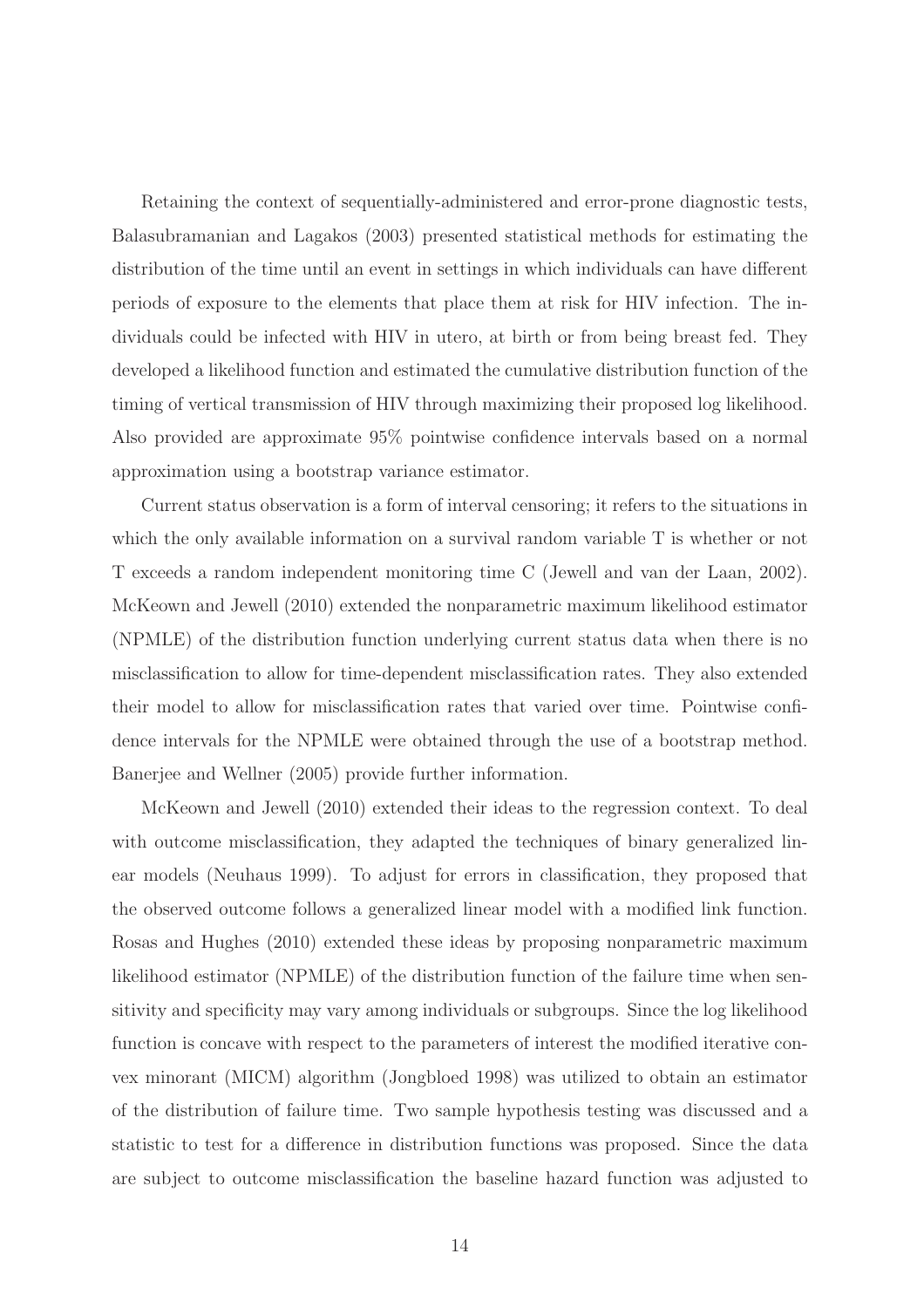obtain accurate estimation of the regression coefficients. The Cox proportional hazards model was adjusted to account for the errors in outcome classification. The estimation of regression parameters was achieved using an expectation maximization (EM) algorithm.

Event misclassification has been studied in frameworks slightly different from ours. In many randomized clinical trials, the primary outcome is the time to the first of a number of possible clinical events. Clinical endpoints such as disease progression in oncology trials are often determined with uncertainty. The conventional approach is to process uncertain cases through an endpoint adjudication committee. These cases are classified as true or false via a voting scheme and only the first confirmed endpoint for each patient is included in analysis, for instance, a Cox regression analysis. However, when interim analyses are performed on such trials, the final classifications for many of the reported events are unknown. Ignoring unconfirmed events may lead to incorrect statistical inference and analyses making use of all reported events are far more up-to-date than using only confirmed events (Cook and Kosorok, 2004) .

Cook and Kosorok (2004) studied the problem of event misclassification in the analysis of time-to-event data. They addressed the issue of incomplete adjudication in interim analysis. In many randomized clinical trials, the primary endpoint is the time to the first of a number of possible events. It is common in such studies for a selected set of study events, initially reported and classified by clinical investigators, to be reviewed by an event classification committee, whose role is to determine whether an event reported by an investigator is actually true. The use of an endpoint classification committee guarantees that criteria are uniformly applied to all reported events; however, it introduces additional delay between the time that an event is reported and the time that the final classification is known. This delay has implications for the timeliness of interim analysis of accumulating study data (Cook and Kosorok, 2004) .

They discussed that analyses that ignore events with incomplete adjudication or treat them as if they were confirmed events result in bias in the Kaplan-Meier estimates. They introduced methods to correctly address the statistical issues in the proper interpretation of interim data in the aforementioned setting; we explain the fundamental idea underlining their proposed methods. Suppose there is a dataset that contains a mixture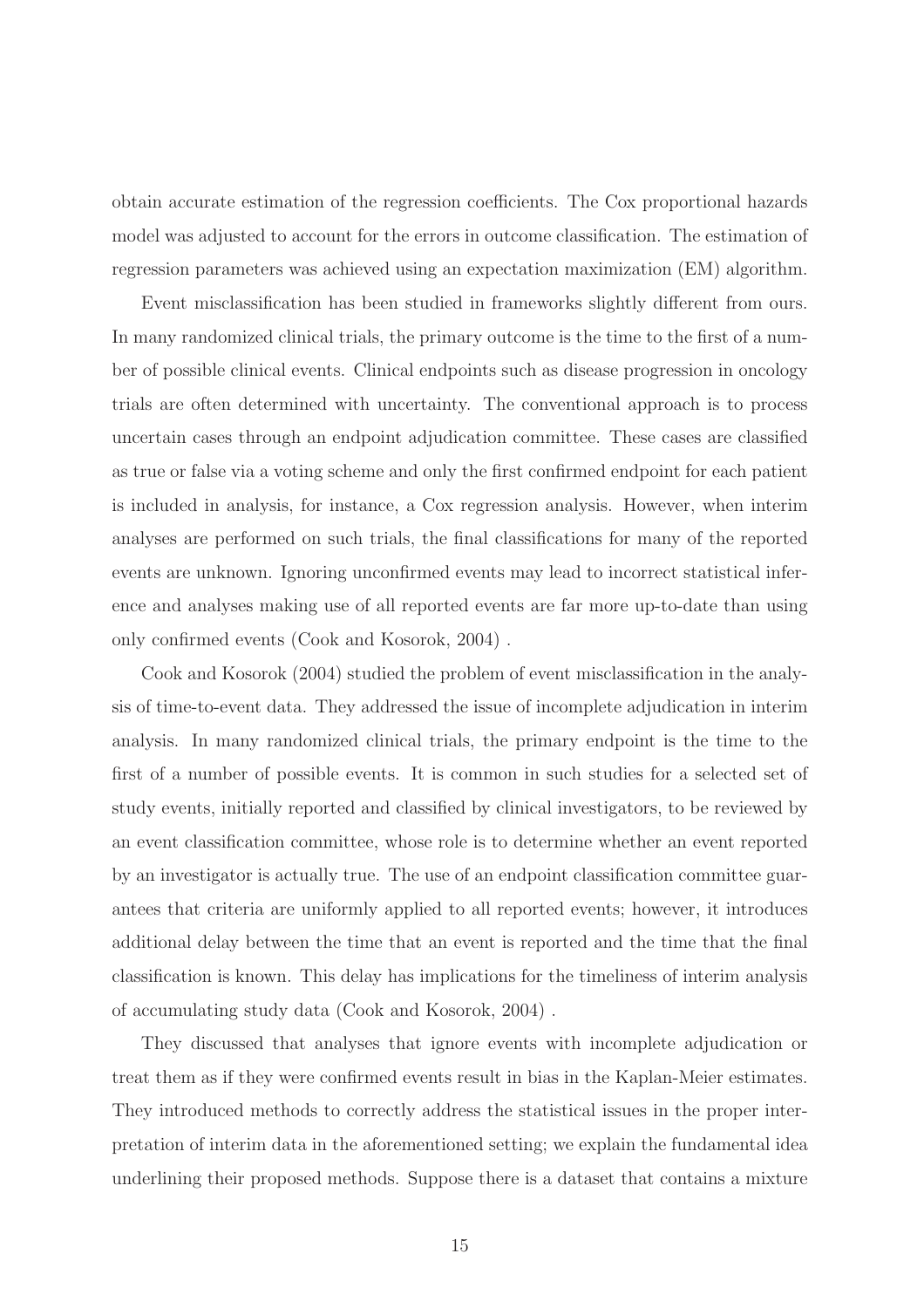of adjudicated and unadjudicated events. For a subject with a series of unadjudicated events, a particular event of interest is the first confirmed event provided that all earlier events are refuted. They considered the outcome of adjudication to be a binary random variable and assumed the outcomes are independent. Due to the fact that a subset of reported events underwent the adjudication process, estimates of these probabilities were obtained and applied to unadjudicated events. Thus events that were confirmed primary endpoint constituents were considered to have confirmation probability 1. In addition, subjects with no confirmed events were censored at the end of follow-up with probability equal to the probability that all reported events were refuted. They augmented the original dataset by randomly adjudicating all unadjudicated events according to the estimated probabilities. They then derived the asymptotic properties of the generalized Kaplan-Meier estimate of survival, parameter estimates under the Cox proportional hazards model, and a weighted generalized log-rank test. However variance estimates were more challenging because there were multiple and likely correlated events within each subject; that is, one individual may be likely to experience events of a given type than another individual; this phenomenon was captured using a frailty model. Also, the weights assigned to each event were estimated from the data. Therefore, standard martingale techniques were not applicable, and empirical process methods were required. An important result of their study is that complete adjudication may be unnecessary.

In this chapter, we propose a method to estimate the distribution of the true (latent) time to event by incorporating the NPV and PPV of the diagnostic test into the observed distribution of events in a product-limit-type construction. This estimator is a function of the NPV and the PPV of the diagnostic tool, which are assumed to be known. We conducted an extensive literature review, to the best of our knowledge, no research study has taken this approach in handling the issue of outcome misclassification. The other studies we reviewed have incorporated the sensitivity and specificity of the diagnostic tool into their estimation techniques. Our estimator differs from other research in that it uses NPV and PPV instead of sensitivity and specificity which are dependent on the distribution of events. For instance, sensitivity is the fraction of subjects that tested positive for an outcome out of all subjects that actually have the outcome. We under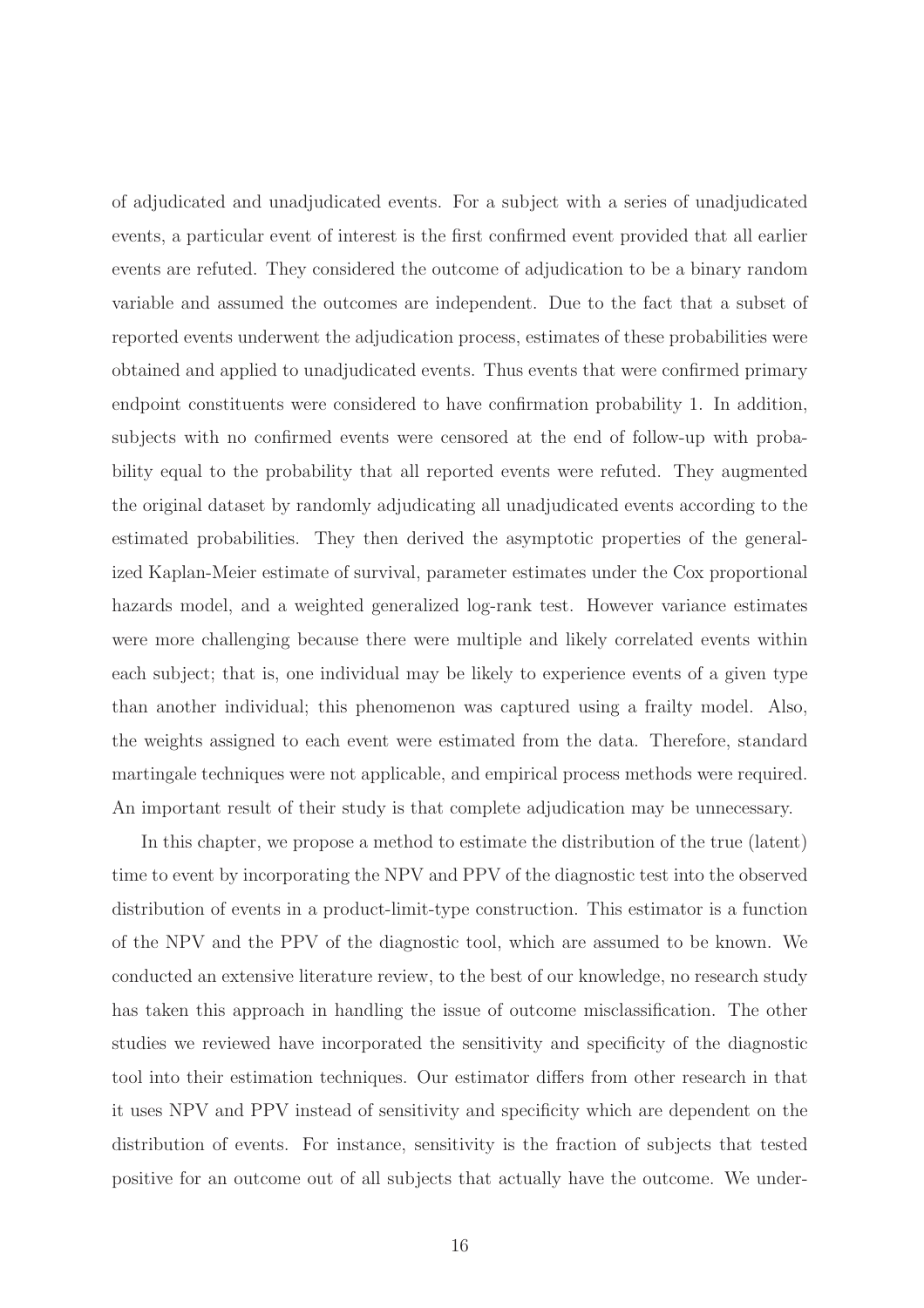take the task of estimating the true (latent) distribution of outcomes. This estimator is a function of the NPV and the PPV of the diagnostic tool, which are assumed to be known. An estimator of the variance of this estimator is also proposed. We assume that all participants are followed for the prespecified time period, and hence there is no dropout.

This chapter is organized as follows. We introduce notation, data, and assumptions in Section [2.2.](#page-27-0) In Section [2.3](#page-29-0) we propose an estimate of the true survival function and derive its formulation. We also estimate the variance of our true survival rate estimator using the methods of M-estimators. We evaluate the large-sample properties of the proposed methods through simulations in Section [2.4.](#page-34-0) In Section [2.5](#page-36-0) we appply our proposed methods to analyze data from the VIRAHEP-C study. We conclude our analysis with a discussion in Section [2.6.](#page-37-0) Section [2.7](#page-38-0) provides a derivation of the estimating equations used in Section [2.3.](#page-29-0)

#### 2.2 NOTATION, ASSUMPTIONS AND DATA

<span id="page-27-0"></span>Define  $E_j$  as the occurence of an event at evaluation time  $t_j, j = \{1, 2, \ldots K\}$ . To delineate true (latent) events from potentially misclassified events we use the symbol <sup>\*\*</sup> for true event; hence  $E_j^*$  is the true occurence of an event at time  $t_j$  and  $E_j$  is the potentially misclassified event at time  $t_j$ . Both  $E_j^*$  and  $E_j$  can take values 1 or 0, indicating the occurence or non-occurence of the event, respectively. Let  $\theta_j$  and  $\phi_j$  be respectively, the NPV and PPV of the evaluation process at time  $t_j$ . More specifically, let  $\theta_j = P(E_j^* = 0 | E_j = 0)$  and  $\phi_j = P(E_j^* = 1 | E_j = 1)$ , where  $P(.)$  denotes the probability of a specified event. Let  $T^*$  represent the time to the true event  $\{E_j^* = 1\}$ .

Let  $P_{jm}^*$  be the unconditional probability of the true event  $\{E_j^* = m\}$  at time  $t_j$ , and  $P_{jm}$  be the unconditional probability of observing an event  $\{E_j = m\}$  at time  $t_j, m \in \{0, 1\}; j \in \{1, 2, ..., K\}.$  The conditional probability of having the true event  ${E_j^* = n_j}$  at time  $t_j$  given  ${E_{j-1}^* = n_{j-1}}$ ,  ${E_{j-2}^* = n_{j-2}}$ , ...,  ${E_1^* = n_1}$ , that is  $P(E_j^* = n_j)$  $n_j \mid E^*_{j-1} = n_{j-1},...,E^*_{1} = n_1$ , is abbreviated as  $P^*_{jn_j|(j-1)n_{j-1},...,1n_1},n_k \in \{0,1\}, k \in$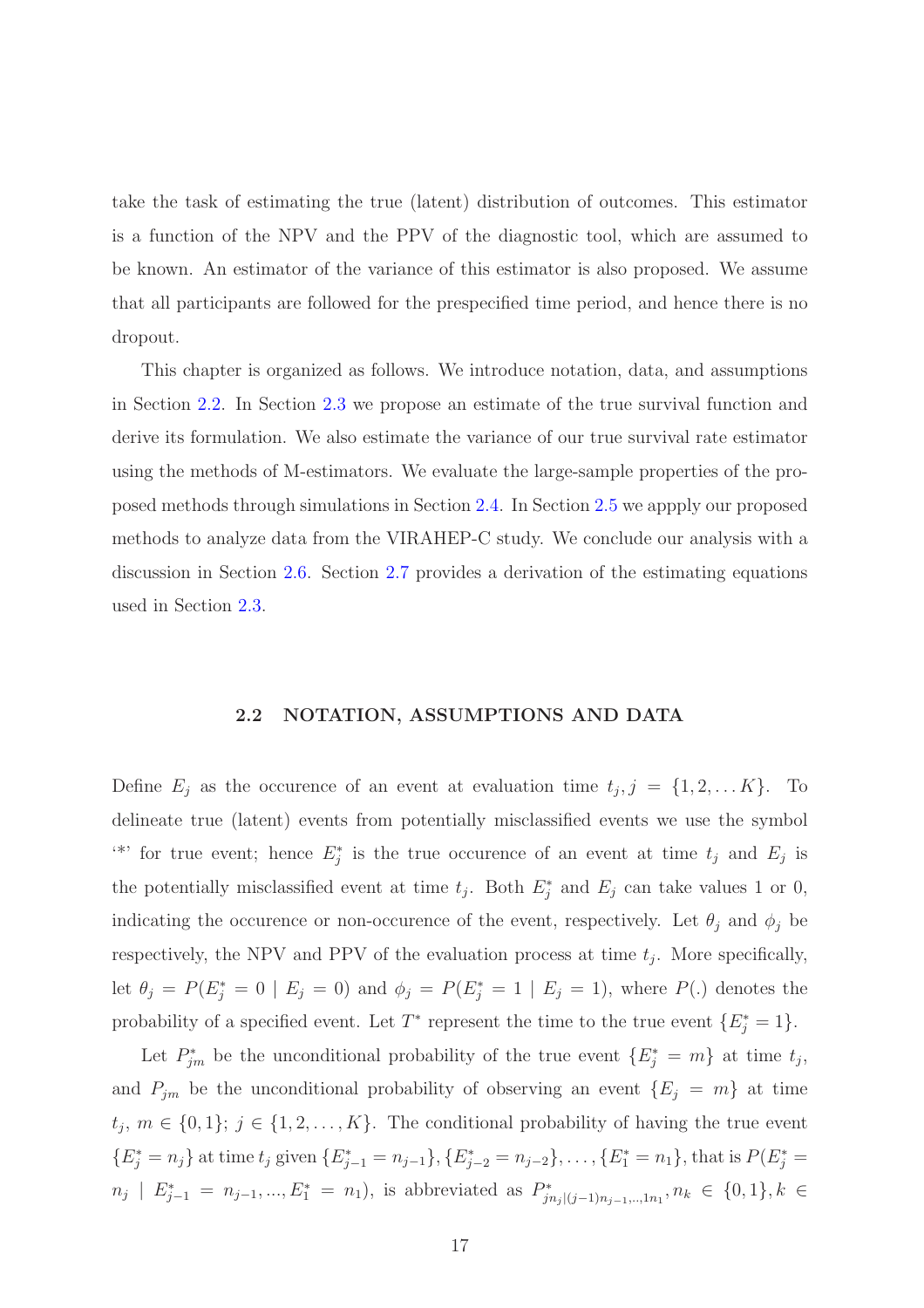$\{1, 2, \ldots, j\}; j \in \{1, 2, \ldots, K\}$ . The same shorthand notation follows for the observed events, namely,  $P(E_j = n_j | E_{j-1} = n_{j-1}, \dots, E_1 = n_1) = P_{jn_j|(j-1)n_{j-1}, \dots, n_1}$ .

Our development is based on several assumptions. First,  $\theta_j$  and  $\phi_j$  do not change over time, hence the probability of missclassification is constant across time points and individuals. Thus, we write

<span id="page-28-0"></span>
$$
\theta_j = \theta, \text{ and } \phi_j = \phi, \ \forall j = 1, 2, \dots, K. \tag{2.1}
$$

In addition, given an observed event  $E_j$  at time  $t_j$ ; the probability of the true outcome  $E_j^*$  can be ascertained without the knowledge of the previous true events. That is,  $P(E_j^* | E_j, E_k^*, k = 1, 2, \dots, j - 1) = P(E_j^* | E_j)$ . Thus, for example,

$$
P(E_j^* = 0 \mid E_j = 0, E_{j-1}^* = 0, E_{j-2}^* = 0, \dots, E_1^* = 0) = P(E_j^* = 0 \mid E_j = 0) = \theta,
$$
\n(2.2)

$$
P(E_j^* = 0 \mid E_j = 1, E_{j-1}^* = 0, E_{j-2}^* = 0, \dots, E_1^* = 0) = P(E_j^* = 0 \mid E_j = 1) = 1 - \phi.
$$
\n(2.3)

Furthermore, given observed and true outcomes at all previous  $(j - 1)$  time points, the probability of an observed outcome  $E_j$  at time  $t_j$  does not depend on the previous  $(j - 1)$  true outcomes. This assumption basically states that the estimation of the observed probabilities does not depend on the true status at previous time points. More specifically,

<span id="page-28-1"></span>
$$
P(E_j \mid E_k, E_k^*, k = 1, 2, \dots, j - 1) = P(E_j \mid E_k, k = 1, 2, \dots, j - 1). \tag{2.4}
$$

We consider only the first occurences of the event. Once the event occurs, follow-up ends. Thus,  $P(E_j^* < E_{j-1}^*) = P(E_j < E_{j-1}) = 0 \ \forall j = 1, 2, \ldots, K$ . In other words,  $P(E_j = 0 | E_{j-1} = 1) = 0$ , and  $P(E_j^* = 0 | E_{j-1}^* = 1) = 0$ . As mentioned, our goal is to estimate the survival distribution of the time to the first event  $(T^*)$  in the latent population in which the subjects are evaluated for the event at K fixed time points  $t_1, t_2, \ldots, t_K$ . Thus, the goal is to estimate  $S(t_K) = P(T^* > t_K) = 1 - P(T^* \leq t_K)$ . The observed data in this setting consist of a set of n identically distributed random vectors  $\widetilde{E}_i = (E_{i1}, E_{i2}, \dots, E_{iK}), i = 1, 2, \dots, n$ , where  $E_{ij} = 1$  if a potentially misclassified event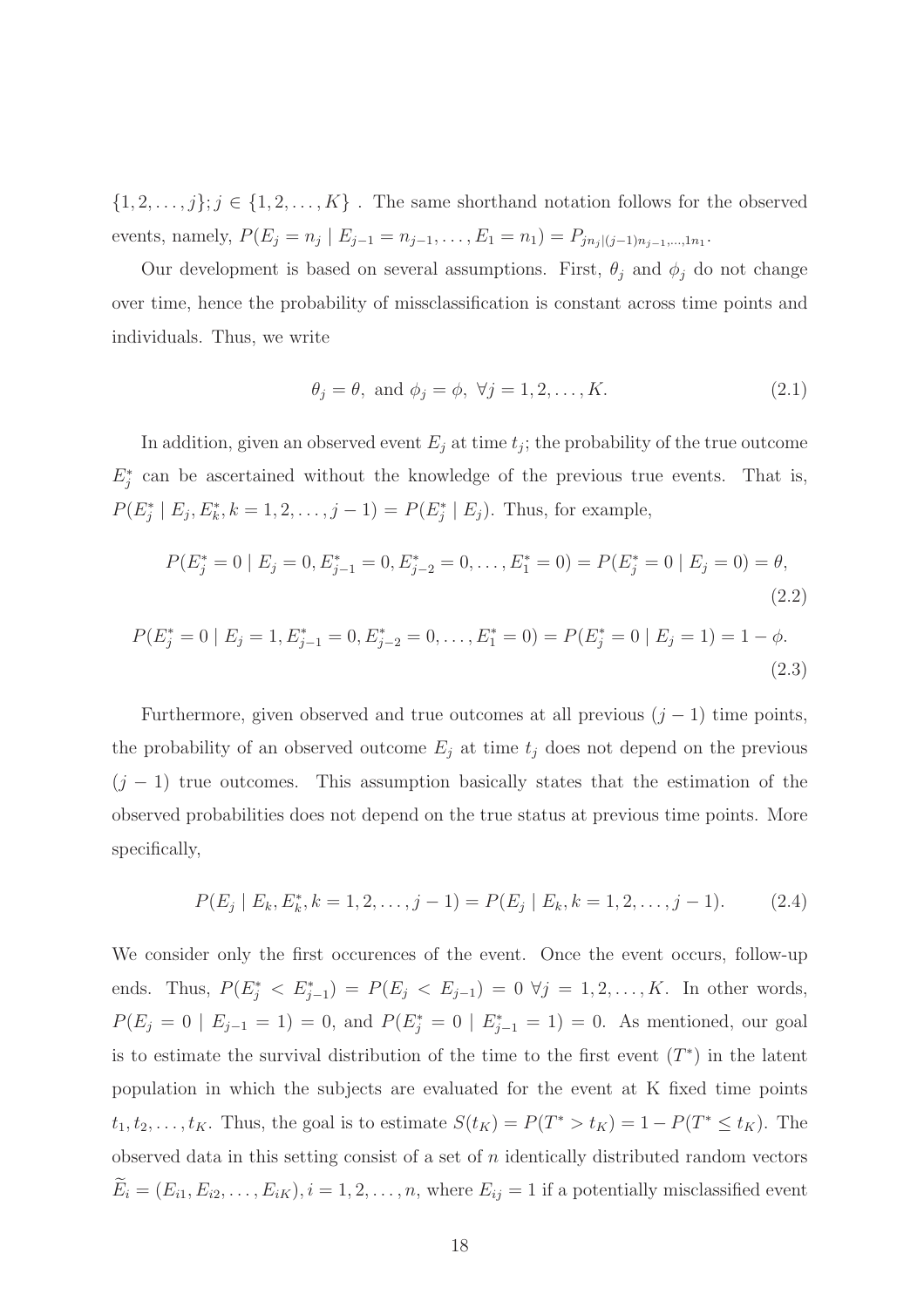is observed at time  $t_j$  for subject i, 0, otherwise. Note that  $E_{ij}$ 's satisfy the following:  $0 \le E_{ij} \le E_{i(j+1)} \le 1, j \in \{1, 2, ..., K-1\}$  and  $0 \le \sum_{j=1}^{K} E_{ij} \le 1$ . The empirical distribution estimate of S(.) is defined as  $\hat{S}(t_k) = 1 - \frac{1}{n}$  $\frac{1}{n}\sum_{i=1}^n\sum_{j=1}^k E_{ij}, k=1,2,\ldots K.$ 

#### <span id="page-29-0"></span>2.3 INFERENCE FROM COMPLETE DATA: NO DROP-OUT

<span id="page-29-1"></span>We first prove the following lemma necessary to develop our estimator for the survival distribution of T ∗ .

Lemma 2.3.1. *Under assumptions [\(2.1\)](#page-28-0)-[\(2.4\)](#page-28-1), and the notation described in section [2.2,](#page-27-0)*

$$
P_{j0|(j-1)0,\dots,10}^* = \theta \zeta^{(j-1)} + (1-\phi)(1-\zeta^{(j-1)}), j = 1,\dots, K,
$$
\n(2.5)

*where,*

$$
\zeta^{(j)} = \theta \prod_{k=1}^{j} \frac{P_{k0|(k-1)0,\dots,10}}{P_{k0|(k-1)0,\dots,10}^*} \times P_{(j+1)0|j0,\dots,10}, j = 1, ..., K - 1.
$$

 $and \zeta^{(0)} = P_{10}.$ 

We outline the proof of Lemma [2.3.1](#page-29-1) below.

Suppose follow-up starts at time  $t_0$ . At this time, no subjects will have an event, thus  $P_{01}^* = P(T^* \le t_0) = P(E_0^* = 1) = 0$ . The probability that an event does not occur by time  $t_1$  is

<span id="page-29-2"></span>
$$
P_{10}^* = P(E_1^* = 0) = P(E_1^* = 0 | E_1 = 0)P(E_1 = 0) + P(E_1^* = 0 | E_1 = 1)P(E_1 = 1)
$$
  
=  $\theta P(E_1 = 0) + (1 - \phi)P(E_1 = 1)$   
=  $\theta P_{10} + (1 - \phi)P_{11}$ . (2.6)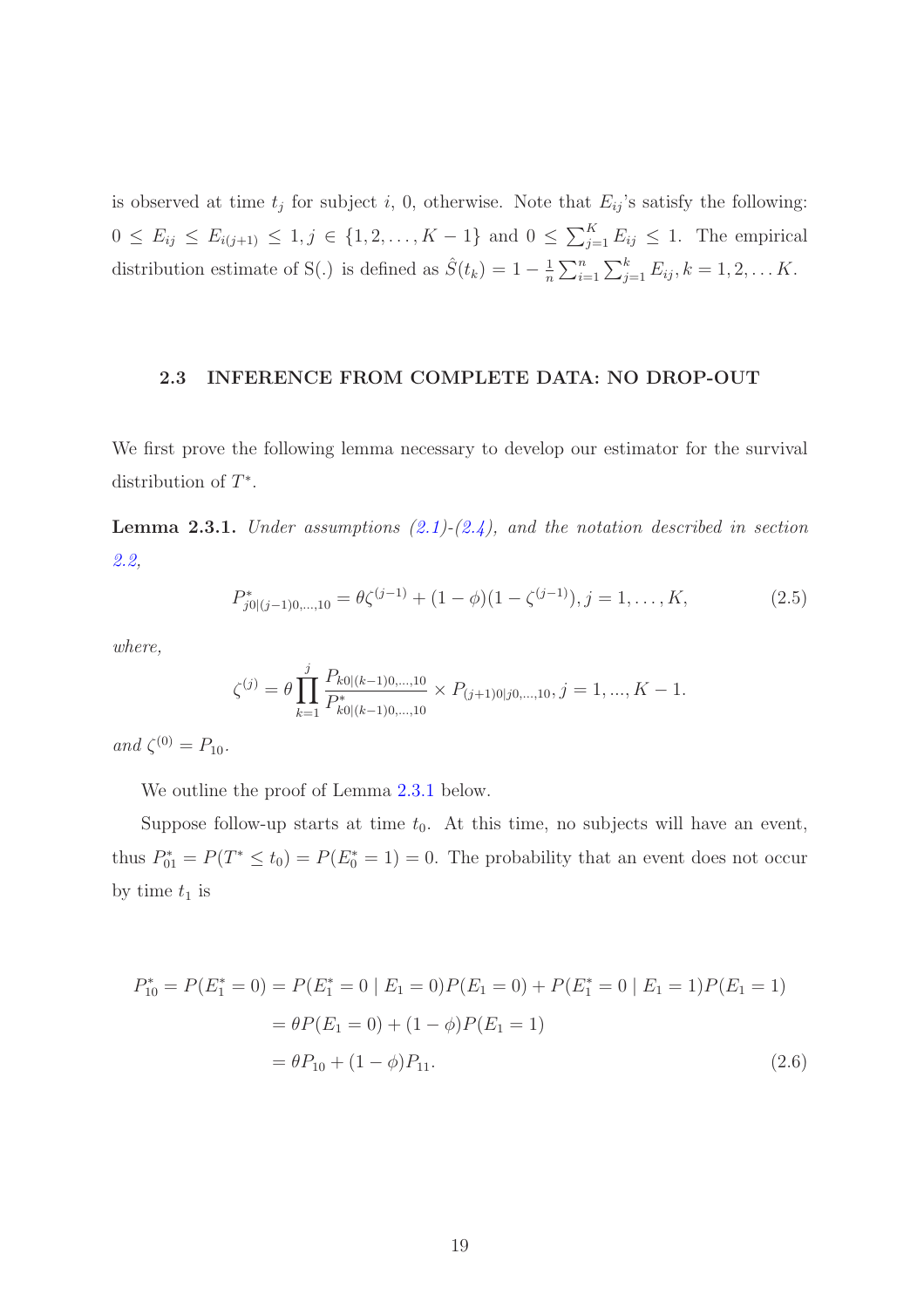The probability that a true event does not occur at time  $t_2$  given that the event did not happen at the first time  $t_1$ ,

<span id="page-30-0"></span>
$$
P_{20|10}^* = P(E_2^* = 0 | E_1^* = 0)
$$
  
=  $P(E_2^* = 0 | E_2 = 0, E_1^* = 0)P(E_2 = 0 | E_1^* = 0)$   
+  $P(E_2^* = 0 | E_2 = 1, E_1^* = 0)P(E_2 = 1 | E_1^* = 0).$ 

By assumptions  $(2)$  and  $(3)$ ,

$$
P_{20|10}^* = P(E_2^* = 0 | E_2 = 0)P(E_2 = 0 | E_1^* = 0)
$$
  
+ 
$$
P(E_2^* = 0 | E_2 = 1)P(E_2 = 1 | E_1^* = 0)
$$
  
= 
$$
\theta P(E_2 = 0 | E_1^* = 0)
$$
  
+ 
$$
(1 - \phi)P(E_2 = 1 | E_1^* = 0)
$$
 (2.7)

Our main goal is to express each of the terms on the right hand side of equation [\(2.7\)](#page-30-0) in terms of  $\theta$ ,  $\phi$ , and observed marginal and transitional probabilities so that they can be estimated from the data given  $\theta$  and  $\phi$ . We first work with the term  $P(E_2 = 0 \mid E_1^* = 0)$ . Conditioning on  $\{E_1^* = 0\},\$ 

<span id="page-30-1"></span>
$$
P(E_2 = 0 | E_1^* = 0) = P(E_2 = 0 | E_1 = 0, E_1^* = 0) \times P(E_1 = 0 | E_1^* = 0)
$$
  
+
$$
P(E_2 = 0 | E_1 = 1, E_1^* = 0) \times P(E_1 = 1 | E_1^* = 0).
$$

By assumption $(4)$ ,

$$
P(E_2 = 0 | E_1^* = 0) = P(E_2 = 0 | E_1 = 0) \times \frac{P(E_1^* = 0 | E_1 = 0) \times P(E_1 = 0)}{P(E_1^* = 0)}
$$
  
+
$$
P(E_2 = 0 | E_1 = 1) \times \frac{P(E_1^* = 0 | E_1 = 1) \times P(E_1 = 1)}{P(E_1^* = 0)},
$$
  
= 
$$
\frac{P_{20|10}\theta P_{10}}{P_{10}^*},
$$
 (2.8)

where the second term in the second-to-last line in equation [\(2.8\)](#page-30-1) is zero since,  $P(E_2 =$  $0 | E_1 = 1$  = 0. Thus, from equation [\(2.7\)](#page-30-0),

$$
P_{20|10}^* = P(E_2^* = 0 \mid E_1^* = 0) = \theta \zeta^{(1)} + (1 - \phi)(1 - \zeta^{(1)}),
$$

where  $\zeta^{(1)} = \theta P_{20|10} (\frac{P_{10}}{P_{10}^*})$  $\frac{P_{10}}{P_{10}^*}$ .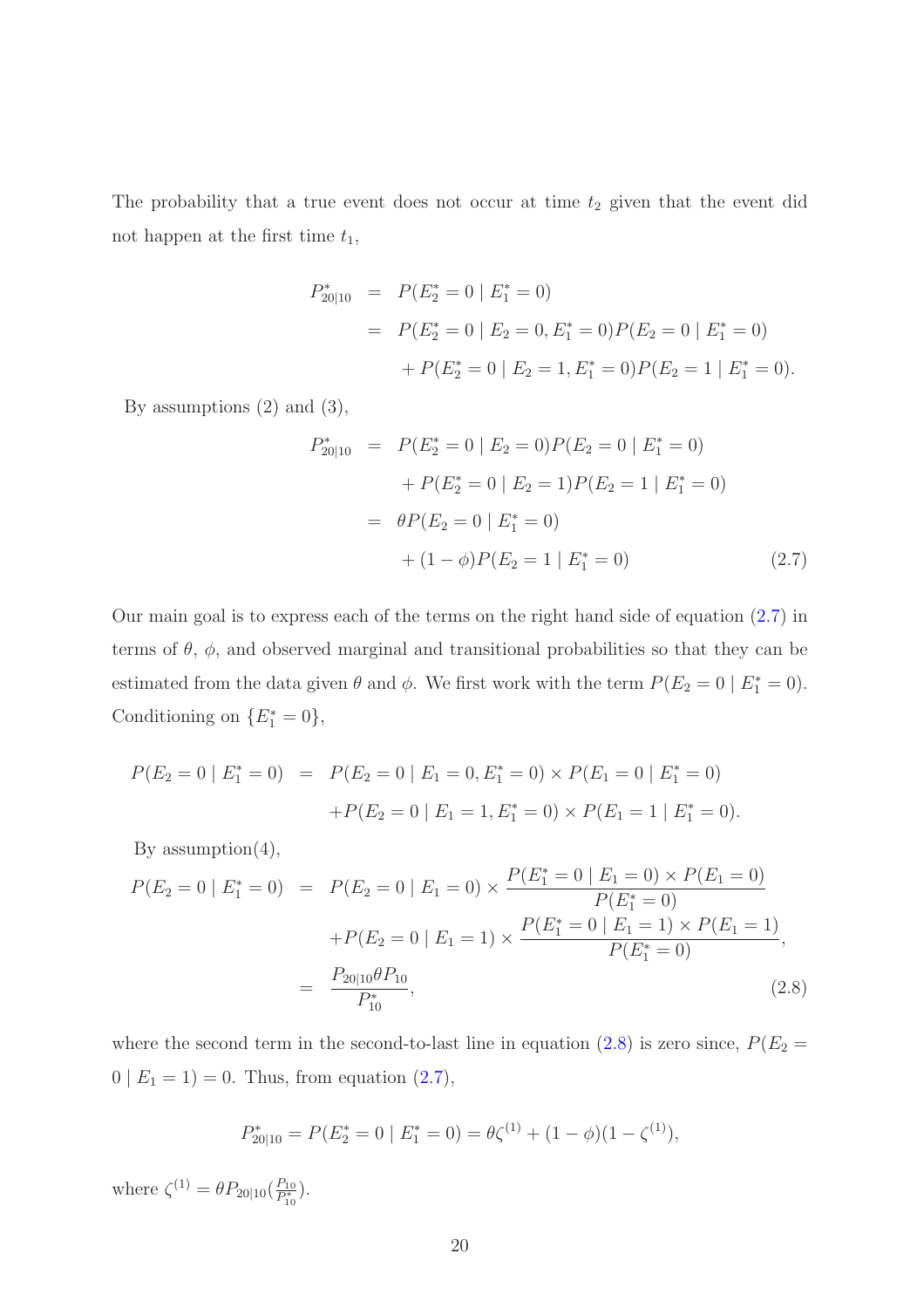Now, the probability that a true event does not occur at time  $t_3$  given that the event did not occur at the earlier times,

$$
P_{30|20,10}^* = P(E_3^* = 0 \mid E_3 = 0, E_2^* = 0, E_1^* = 0)P(E_3 = 0 \mid E_2^* = 0, E_1^* = 0)
$$
  
+ 
$$
P(E_3^* = 0 \mid E_3 = 1, E_2^* = 0, E_1^* = 0)P(E_3 = 1 \mid E_2^* = 0, E_1^* = 0).
$$

By assumptions (2) and (3),

<span id="page-31-0"></span>
$$
P_{30|20,10}^* = P(E_3^* = 0 | E_3 = 0)P(E_3 = 0 | E_2^* = 0, E_1^* = 0)
$$
  
+ 
$$
P(E_3^* = 0 | E_3 = 1)P(E_3 = 1 | E_2^* = 0, E_1^* = 0)
$$
  
= 
$$
\theta P(E_3 = 0 | E_2^* = 0, E_1^* = 0)
$$
  
+ 
$$
(1 - \phi)(E_3 = 1 | E_2^* = 0, E_1^* = 0).
$$
 (2.9)

Again, our main goal is to express each of the terms on the right hand side of equation [\(2.9\)](#page-31-0) in terms of  $\theta$ ,  $\phi$ , and observed marginal and transitional probabilities. Let us consider the term  $P(E_3 = 0 \mid E_2^* = 0, E_1^* = 0)$ . Conditioning on  $\{E_2^* = 0\}$  and  ${E_1^* = 0},$ 

$$
P(E_3 = 0 | E_2^* = 0, E_1^* = 0) = P(E_3 = 0, E_2 = 0, E_1 = 0 | E_2^* = 0, E_1^* = 0)
$$
  
=  $P(E_3 = 0 | E_2^* = 0, E_1^* = 0, E_2 = 0, E_1 = 0)$   
 $\times P(E_2 = 0 | E_2^* = 0, E_1^* = 0, E_1 = 0)$   
 $\times P(E_1 = 0 | E_2^* = 0, E_1^* = 0)$ 

By assumption (4),

$$
P(E_3 = 0 | E_2^* = 0, E_1^* = 0) = P(E_3 = 0 | E_2 = 0, E_1 = 0)
$$
  
\n
$$
\times \frac{P(E_2^* = 0, E_1^* = 0 | E_2 = 0, E_1 = 0) P(E_2 = 0, E_1 = 0)}{P(E_2^* = 0, E_1^* = 0, E_1 = 0)}
$$
  
\n
$$
\times \frac{P(E_2^* = 0, E_1^* = 0, E_1 = 0)}{P(E_2^* = 0, E_1^* = 0)}
$$
  
\n
$$
= \frac{P_{30|20,10} \theta P_{20|10} P_{10}}{P_{20|10}^* P_{10}^*}
$$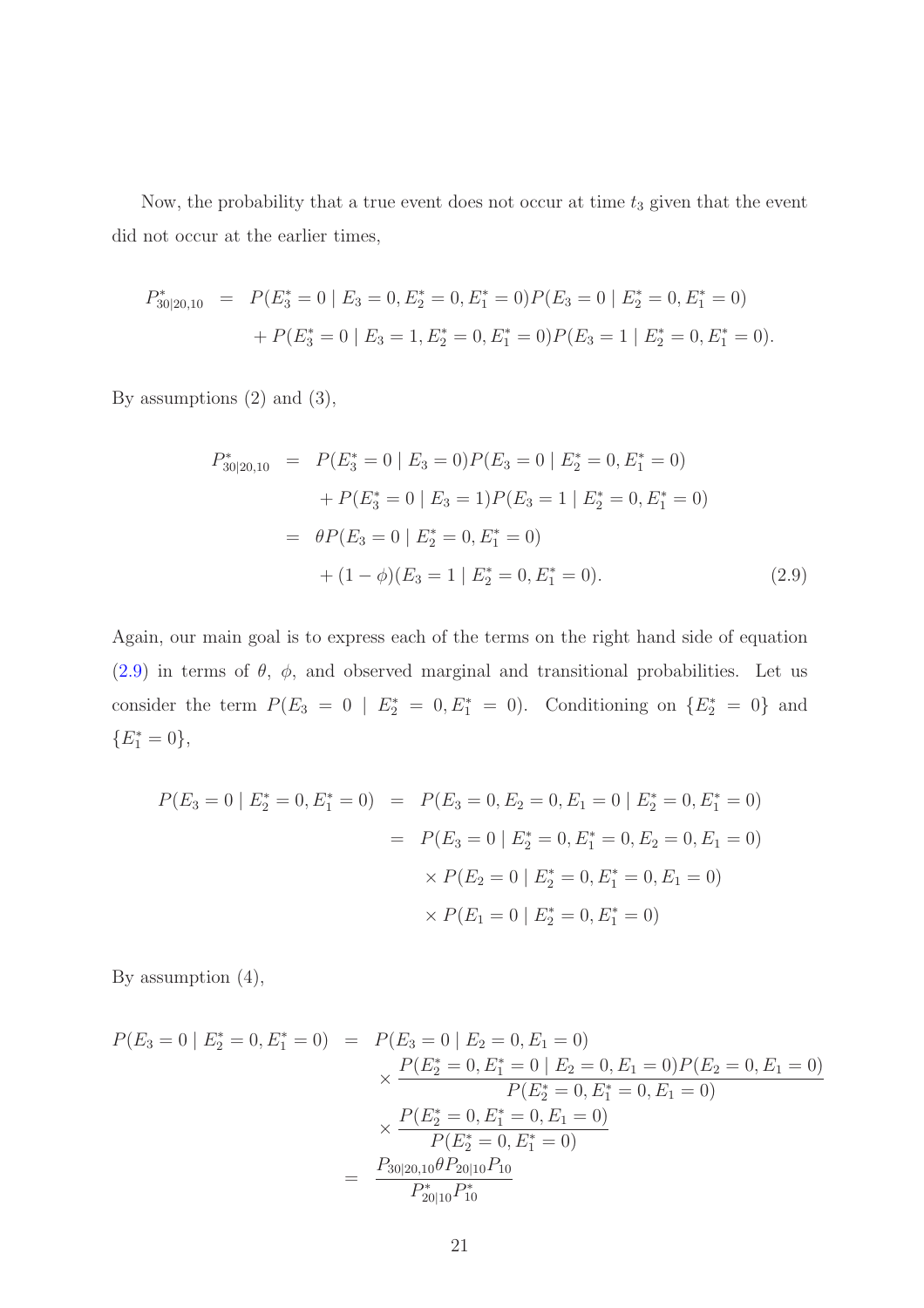Thus, from equation [\(2.9\)](#page-31-0),

$$
P_{30|20,10}^* = \theta \zeta^{(2)} + (1 - \phi)(1 - \zeta^{(2)}).
$$

where  $\zeta^{(2)} = \frac{\theta P_{30|20,10} P_{20|10} P_{10}}{P^* P^*}$  $\frac{p_{20|10}P_{20|10}P_{10}}{P_{20|10}^*P_{10}^*}=\theta P_{30|20,10}(\frac{P_{20|10}P_{10}}{P_{20|10}^*P_{10}^*})$  $\frac{F_{20|10}F_{10}^{*}}{P_{20|10}^{*}P_{10}^{*}}$ . Continuing the same way we can write,

$$
P_{j0|(j-1)0,\dots,10}^* = \theta \zeta^{(j-1)} + (1-\phi)(1-\zeta^{(j-1)}),
$$

where

$$
\zeta^{(j)} = \theta \prod_{k=1}^{j} \frac{P_{k0|(k-1)0,\dots,10}}{P_{k0|(k-1)0,\dots,10}^*} \times P_{(j+1)0|j0,\dots,10}, j = 1, ..., K - 1.
$$

and  $\zeta^{(0)} = P_{10}$ .

With the true conditional probabilities expressed as a function of  $\theta$ ,  $\phi$ , and observed probabilities, we are ready to state the main result.

**Theorem 1.** *Under assumptions (1)-(4), the probability of having a true event by time* t<sup>j</sup> *can be expressed as:*

<span id="page-32-0"></span>
$$
P_{j1}^* = P_{(j-1)1}^* + P_{j1|(j-1)0,\dots,10}^* \times \prod_{l=1}^j P_{(l-1)0|(l-2)0,\dots,10}^*, j = 1, 2, \dots, K. \tag{2.10}
$$

*Proof.* (By Mathematical induction)

First, we note that Equation [\(2.10\)](#page-32-0) holds for  $j = 1$ , since  $P_{11}^* = P_{01}^* + P_{11|00}^* P_{00}^*$ . This follows from the fact that at the start of follow-up everyone is event free, and hence  $P_{01}^* = 0 = 1 - P_{00}^*$ . Assume that equation [\(2.10\)](#page-32-0) is true for j=m. Now, the probability that there will be a true event by  $t_{(m+1)}$  is

$$
P_{(m+1)1}^* = P(T^* \le t_{m+1})
$$
  
=  $P(T^* \le t_m) + P(t_m < T^* \le t_{m+1})$   
=  $P_{m1}^* + (1 - P_{m1}^*) P(E_{m+1}^* = 1 | E_j^* = 0, j = 1, 2, \dots, m)$   
=  $P_{m1}^* + P_{m0}^* P_{(m+1)1|m0,\dots,00}^*.$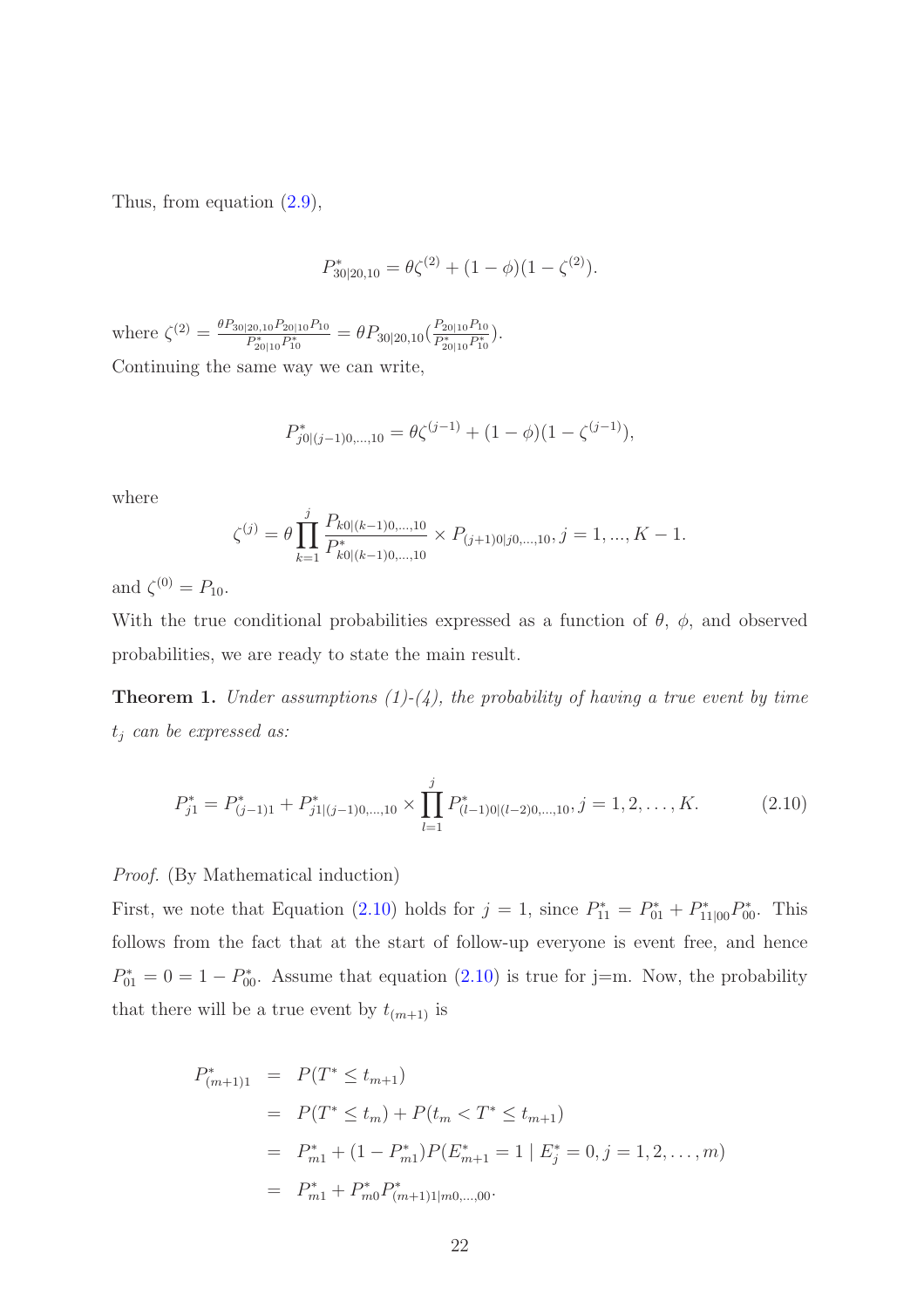$$
P_{m0}^{*} = P(E_{j}^{*} = 0 \ \forall j = 0, 1, 2, ..., m)
$$
  
\n
$$
= P(E_{0}^{*} = 0)P(E_{1}^{*} = 0 \mid E_{0}^{*} = 0)P(E_{2}^{*} = 0 \mid E_{1}^{*} = 0, E_{0}^{*} = 0) \times \cdots \times
$$
  
\n
$$
\times P(E_{m}^{*} = 0 \mid E_{m-1}^{*} = 0, ..., E_{0}^{*} = 0)
$$
  
\n
$$
= P_{00}^{*} P_{10|00}^{*} P_{20|10,00}^{*} \cdots P_{m0|(m-1)0,...,00}^{*}
$$
  
\n
$$
= \prod_{l=1}^{m} P_{l0|(l-1)0,...,00}^{*}
$$
  
\n
$$
\therefore P_{(m+1)1}^{*} = P_{m1}^{*} + \left\{ \prod_{l=1}^{m} P_{l0|(l-1)0,...,00}^{*} \right\} P_{(m+1)1|m0,...,00}^{*}.
$$
  
\nThis completes the proof.

 $\Box$ 

Theorem 1 along with Lemma [2.3.1,](#page-29-1) provides the necessary tools to estimate the survival distribution of  $T^*$  at the evaluation times  $t_1, t_2, t_3, \ldots, t_K$ . Note from equation [\(2.6\)](#page-29-2) that  $P_{11}^* = 1 - {\theta P_{10} + (1 - \phi)P_{11}}$ .  $P_{11}$  is the probability that a potentially misclassified event is observed at evaluation time  $t_1$ . Therefore,  $\hat{P}_{11} = \frac{\sum_{i=1}^{n} E_{i1}}{n}$  $\frac{1}{n}$ . Hence,

$$
\hat{P}_{11}^* = \frac{\sum_{i=1}^n \{1 - [\theta(1 - E_{i1}) + (1 - \phi)E_{i1}]\}}{n}.
$$

To estimate  $P_{21}^*$ , we start with the recursive formula  $P_{21}^* = P_{11}^* + P_{10}^* P_{21|10}^*$ . By equation [\(2.7\)](#page-30-0),  $P_{21|10}^* = 1 - P_{20|10}^* = 1 - \theta \zeta^{(1)} - (1 - \phi)(1 - \zeta^{(1)})$ , where  $\zeta^{(1)} = \frac{\theta P_{20|10} P_{10}}{P_{10}^*}$  $\frac{0|10^I 10}{P_{10}^*}$ . Now, a simple estimate of  $P_{20|10}$  is given by  $\hat{P}_{20|10} = \frac{\sum_{i=1}^{n} \hat{P}_{20i}}{\sum_{i=1}^{n} \hat{P}_{20i}}$  $\frac{\sum_{i=1}^{n}(1-E_{i2})}{n}(1-E_{i1})$ . Therefore,

$$
\hat{P}_{21}^* = \hat{P}_{11}^* + \hat{P}_{10}^* \hat{P}_{21|10}^*,
$$

where  $\hat{P}_{21|10}^{*} = 1 - \theta \hat{\zeta}^{(1)} - (1 - \phi)(1 - \hat{\zeta}^{(1)})$  with  $\hat{\zeta}^{(1)} = \frac{\theta \hat{P}_{20|10} \hat{P}_{10}}{\hat{P}_{10}^{*}}$  $\frac{\partial |10^{I}10}{\hat{P}_{10}^*}$ . Continuing this way, we can alternate between Lemma [2.3.1](#page-29-1) and Thereom 1 to obtain the estimates of  $P_{j1}^*$ ,  $j =$  $1, 2, \ldots, K$ . Let  $\hat{P}_1^* = (\hat{P}_{11}^*, \hat{P}_{21}^*, \ldots, \hat{P}_{K1}^*)^T$  denote the vector of the parameter estimates. Variance of this estimator can be obtained using the methods of M-estimator as detailed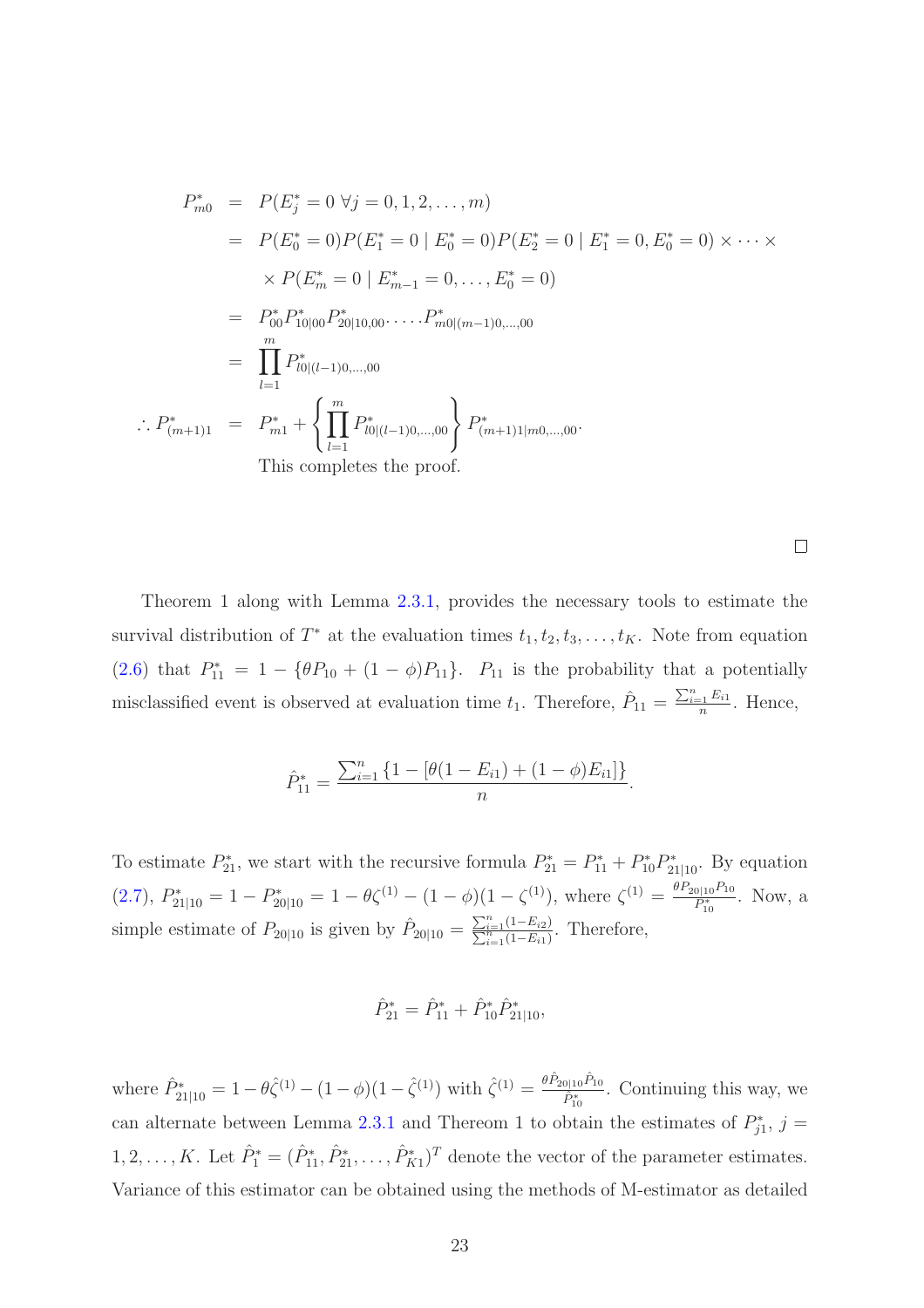by Stefanski and Boos (2002).  $\hat{P}_1^*$  can be written as a solution to the estimating equation  $\sum_{i=1}^n \psi(\widetilde{E}_i; \hat{P}_1^*) = 0$ , where

$$
\psi(\widetilde{E}_i; P_1^*) = \begin{pmatrix} \phi + (1 - \theta - \phi)(1 - E_{i1}) - P_{11}^* \\ P_{11}^* + \phi(1 - P_{11}^*) + \theta(1 - \theta - \phi)(1 - E_{i2})(1 - E_{i1}) - P_{21}^* \\ \vdots \\ P_{11}^* + \phi[(K - 1) - \sum_{m=1}^{K-1} P_{m1}^*] + \theta(1 - \theta - \phi)[\sum_{g=1}^{K-1} \prod_{k=1}^{g+1} (1 - E_{ik})] - P_{K1}^* \end{pmatrix}
$$

Then the variance of the estimator  $\hat{P}_1^*$  can be estimated using the sandwich estimator. Since M-estimators are consistent and asymptotically normally distributed,  $\hat{P}_1^*$  will be consistent and asymptotically normal. Point-wise confidence intervals for survival estimates can be constructed using Wald's method.

#### 2.4 SIMULATION STUDY

<span id="page-34-0"></span>In this section we evaluate the large sample properties of the proposed method in small to moderately large samples. We simulated data from a population with a design similar to the VIRAHEP-C study. Each individual is followed and evaluated a maximum of  $K = 8$  times or until an event is observed, at which point that individual is no longer followed. We specify the population of interest as follows: The true survival distribution of  $T^*$ , the time to first event in the absence of classification error is specified by the true survival probabilities of the event at the 8 evaluation times, namely,  $\mathbf{P}_0^* = (1 - \mathbf{P}_1^*)$  $(0.550, 0.400, 0.350, 0.325, 0.300, 0.275, 0.250, 0.200)^T$ . For given values of  $\mathbf{P}_0^*$ ,  $\theta$  and  $\phi$ , one can obtain the observed conditional probabilities through the results given in Lemma [2.3.1.](#page-29-1) At the first evaluation time  $t_j$ ,  $P_{10} = \frac{(1-\phi)-P_{10}^*}{(1-\theta-\phi)}$ . For time points  $t_2, t_3, \ldots, t_K$ 

$$
P_{j0|(j-1)0,\dots,10} = \frac{\sum_{m=1}^{j-1} \prod_{l=0}^{m-1} P_{l0|(l-1)0,\dots,10}^{*}(1 - P_{m0|(m-1)0,\dots,10}^{*}) + \phi \prod_{m=1}^{j-1} P_{m0|(m-1)0,\dots,10}^{*} - P_{j1}^{*}}{\theta(\theta + \phi - 1) \prod_{m=1}^{j-1} P_{m0|(m-1)0,\dots,10}}
$$

.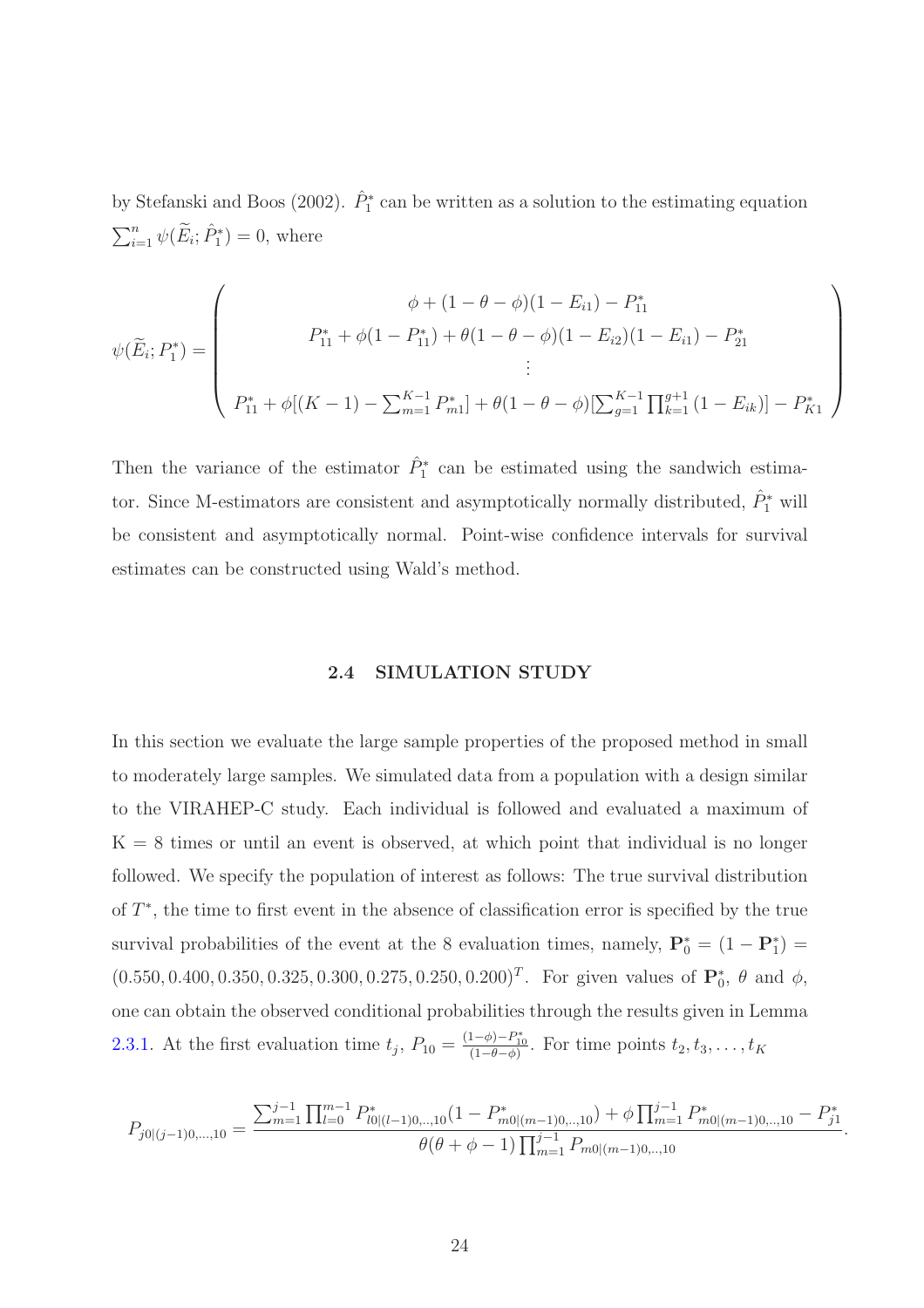Note that in this data generation process, the parameters  $(\theta, \phi \text{ and } \mathbf{P}_0^*)$  need to be chosen carefully so that the probabilities lie between 0 and 1.

We use these conditional probabilities to generate 5000 Monte Carlo samples;  $n$ error-prone observations were drawn from the true population described above with  $\theta$ and  $\phi$  ranging from (1.00, 1.00) to (0.90, 0.80). Table [2](#page-40-0) presents the results for  $n = 250$ . First consider the case of no misclassification ( $\theta$  and  $\phi$  equal to 1.0). Here, the proposed estimator is identical to the EDF estimator, as expected. The proposed estimator of the true survival probabilities are unbiased. The standard errors of the estimators are close to the Monte-Carlo standard errors, showing that the estimated variance is consistent. The coverage probabilities at all time points closely matched the nominal confidence of 95%.

When  $\theta=1$  and  $\phi=0.9$ , the EDF estimator is biased; at timepoint  $t_1$  it is 5.0% compared to that at timepoint  $t_8$  (0.5%). The proposed estimator of the true survival probabilities were unbiased. The standard errors of the estimators are close to the Monte-Carlo standard errors, again, showing that the estimated variance of the proposed estimator is consistent. The coverage probabilities at all time points closely matched the nominal confidence of 95%. In the case where  $\theta = 1$  and  $\phi = 0.8$  the EDF estimator shows even larger bias compared to the previous scenario where  $\phi$  was set to 0.90. The bias at timepoint  $t_1$  is 11.2% whereas at timepoint  $t_{10}$  it is 1.3%. On the other hand, even with such decrease in PPV the proposed estimators of the true survival probabilities and their standard errors remained unbiased. The coverage probabilities of 95% confidence intervals ranges between 94.5% and 94.9%.

When  $\theta$  was reduced to 0.95 with  $\phi$  fixed at 1.0, the bias of the EDF estimator ranged from 2.8% at timepoint  $t_1$  to 2.1% at timepoint  $t_8$ . The proposed estimator of the true survival probabilities were unbiased, its standard errors matched the Monte-Carlo standard errors, and the coverage probabilities were between 94.6% and 95.3%. Table [2](#page-40-0) shows that in the presence of error-prone events the estimates from the EDF method are biased. This bias increases as the PPV and NPV of the diagnostic tool decreases. Table [3](#page-41-0) presents the results for  $n = 500$ . The results are similar to Table [2,](#page-40-0) except that (expectedly) the standard errors were smaller compared to Table [2](#page-40-0) and the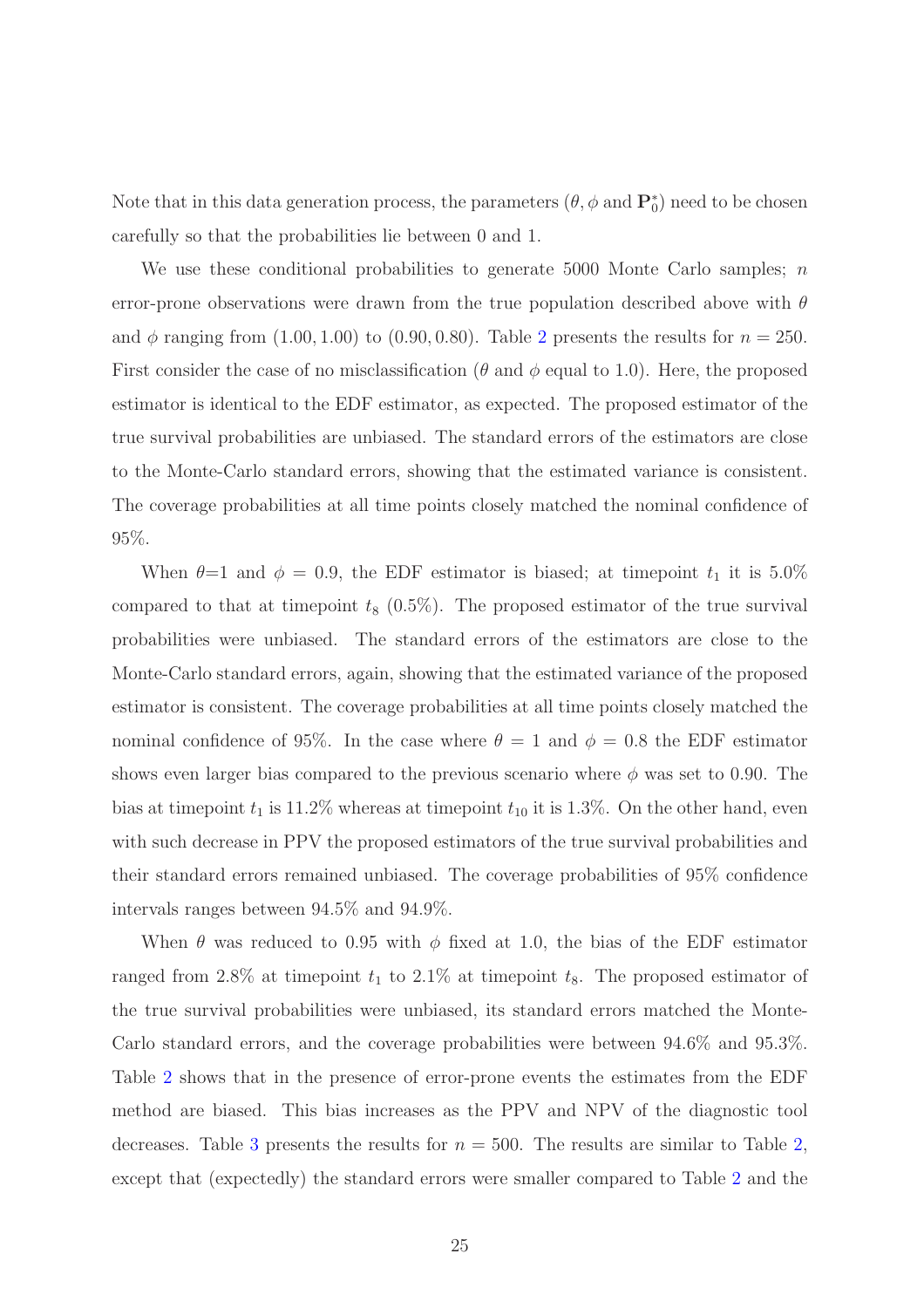coverage probabilities at all time points were even closer to the nominal confidence of 95%. The results from the two tables described above show that if the NPV and PPV of the diagnostic tool are known, the true survival rates can be estimated with no bias using the proposed estimator.

#### 2.5 ANALYSIS OF THE VIRAHEP-C DATA

<span id="page-36-0"></span>All participants in the VIRAHEP-C study (Conjeevaram et al, 2006) were chronically infected with Hepatitis C virus (HCV) of genotype 1. The study was designed to test the hypothesis that African Americans respond less well to anti-viral therapy than Caucasians. Viral levels were measured at Days 1, 2, 3, 7, and weeks 2, 3, 4, 8, 12, 24 and 48. One of the aims of the study was to investigate the time to viral negativity. True viral negativity is defined as HCV RNA in serum at or below limit of detection (50 IU/ml) by a qualitative assay. Therefore, in the notation of this paper,  $E^* = \{ \text{viral levels} \leq 50$ IU/ml by qualitative assay}. The potentially misclassified events are obtained from the quantitative assay, hence  $E = \{$ viral levels  $\leq 600$  IU/ml by quantitative assay $\}$ . Viral level measurements at Day 3 and Week 3 were discontinued due to limited resources after the study recruited about one-third of the participants. We therefore excluded those time points from our analysis. In addition, we limited our analysis to the evaluation points up to 24 weeks. Thus, the final data consist of the following visits: Days 1, 2, 7, and weeks 2, 4, 8, 12 and 24.

The definition of the true and observed event above implies that if  $E = 0$  then  $E^* = 0$ . This is because if viral levels were greater than 600 IU/ml by the quantitative PCR, they will be detected by the qualitative PCR. Therefore,  $\theta = P(E^* = 0 \mid E =$  $0$ ) = 1. However, if the quantitative PCR detect viral levels of less than 600 IU/ml, only a fraction of the results will be in agreement with the qualitative PCR. Therefore,  $\phi = P(E^* = 1 | E = 1) < 1$ . To calculate  $\phi$ , we used the data from the timepoints at which both qualitative and quantitative assay were performed. Only 31% of the negative results from the quantitative assay (i.e. viral level  $< 600$  IU/ml) were also negative by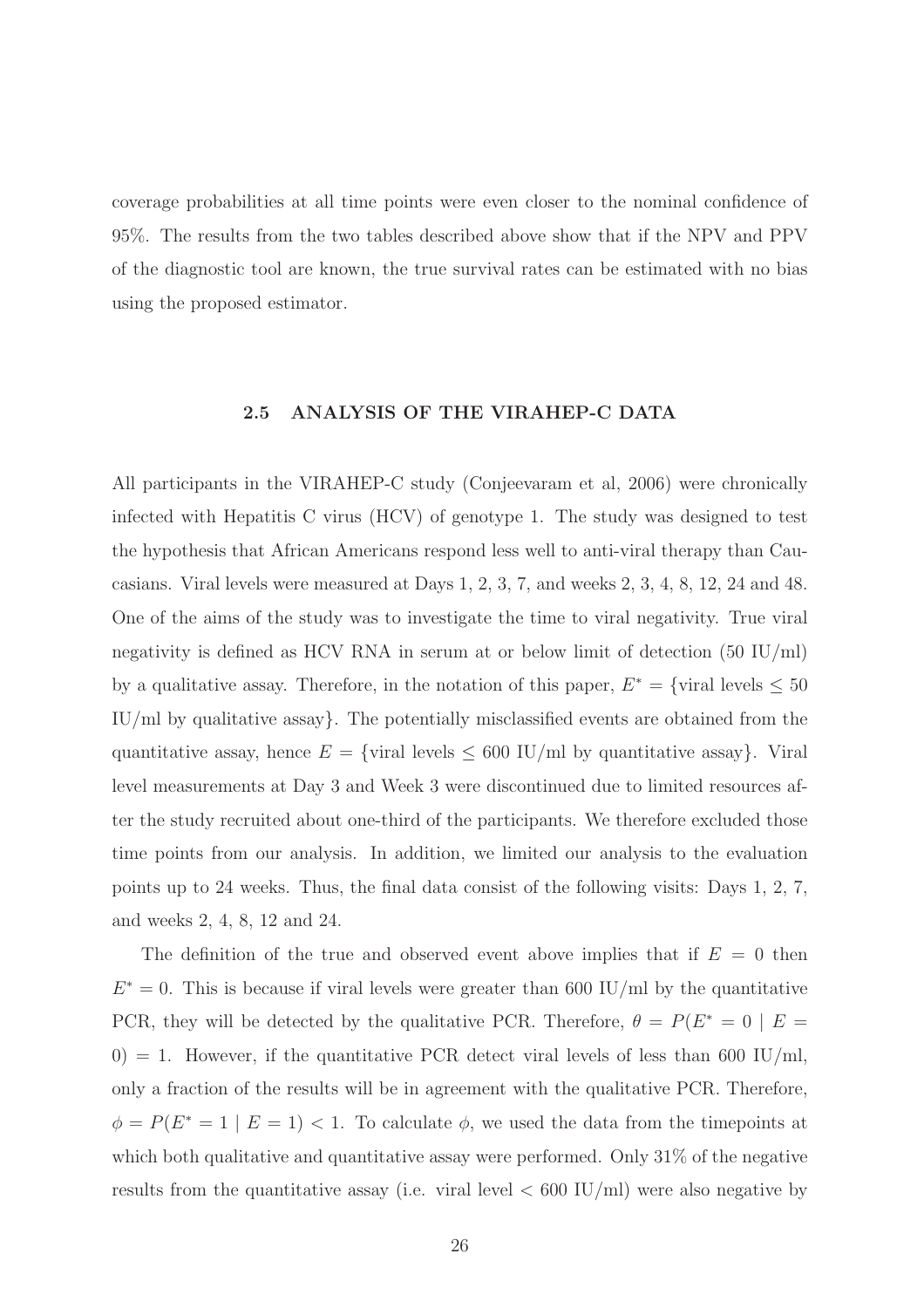the qualitative assay (i.e. viral level  $< 50 \text{ IU/ml}$ ). Therefore  $\phi$  was estimated as 0.31. Thus, for our data analysis,  $\theta$  is set to 1 and  $\phi$  to 0.31.

If an evaluation was missing but was followed by an occurrence or nonoccurrence of an event, then the missing evaluation result was set to a nonoccurrence, this is because we are interested in the time to the first event. Our methodology thus far only deals with individuals who are not lost to follow-up, as a consequence, participants with incomplete data were excluded from the analysis resulting in a total of 355 participants [171 African Americans (AA); 184 Caucasians (CA)]. The results of the data analysis are shown in Table [4.](#page-42-0) If the less sensitive quantitative assay results are used and an EDF estimator is used to estimate the survival function of time to virus negativity, then at Weeks 2 and 24, 87.9% and 23.7% of the patients are estimated to remain viral positive. These numbers underestimate the true survival function as seen by the corresponding estimates of 94.5% and 49.0% respectively using our proposed method; the EDF estimator and the proposed estimator deviates substantially as time progresses and the event rates increase.

We further investigate results of both methods by testing for differences between African Americans and Caucasians; tests of statistical significance were calculated by Wald's method. For example, the EDF estimate of the probability of survival at Day 1 for AA and CA are 99.4% and 96.7% respectively whereas our proposed estimates of the probability of survival at the same time of interest are 99.8% for AA and 98.9% for CA (Table [4\)](#page-42-0). Figure [2](#page-44-0) shows a graphical representation of the proportion remaining viral positive at different time points by race. Although the racial difference in estimated survival was relatively larger for the EDF estimates as time progressed, compared to the proposed estimates, the differences were not statistically significant by either method.

#### 2.6 DISCUSSION

<span id="page-37-0"></span>Analysis of time-to-event data is common in biomedical research. The timing and cumulative incidence of a disease are essential factors in physician and patient decision process in all phases of an illness. Accurate rates of survival in advanced chronic dis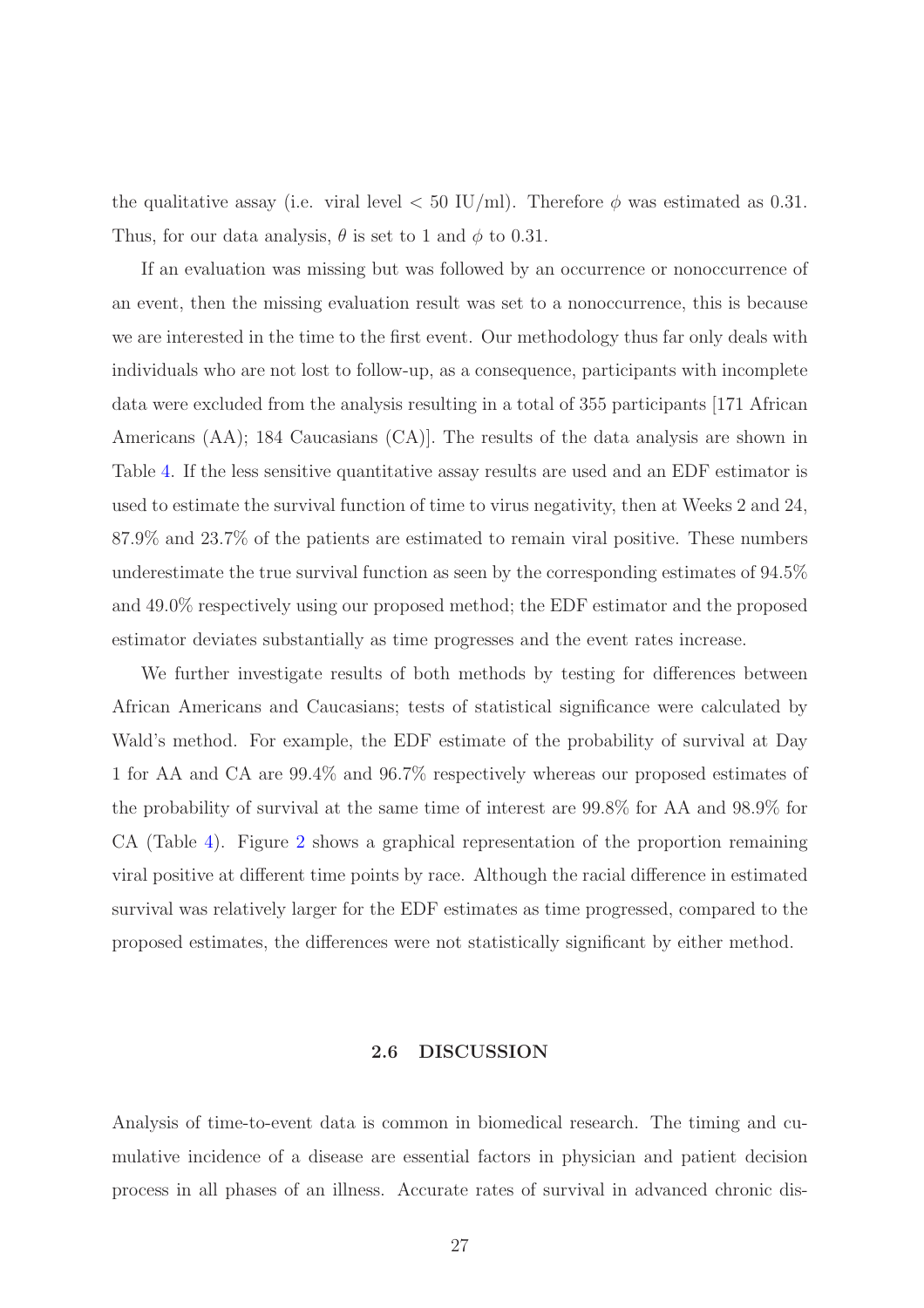eases such as Alzheimer's disease or cancer may have increased importance as patients approach the end of life, since this presents a time to reconsider the goals of treatment which for example may change from prolongation of life to alleviating pain. In time to event analysis with a binary outcome, such as the one analyzed in this article, event misclassification may occur. We have shown that when there is misclassification, frequently used techniques of estimating the survival probabilities e.g. EDF estimator, are biased. We have proposed a new method to estimate the survival probabilities with no bias by incorporating the NPV and PPV of the diagnostic tool into a product-limit-type estimator. An estimator of the variance of the proposed estimator is also given and shown to be consistent through simulation studies. The proposed method may not provide valid estimates when the PPVs and NPVs are very small, however this may not be a problem since diagnostic tools with such high rates of misclassification are rarely used in practice. Our method provides statisticians with a tool to accurately estimate the survival probabilities in the presence of misclassified events.

While the methods proposed here are useful, they cannot be used when individuals are lost to follow up. Censoring complicates the formulas derived in this paper, this problem will be considered in future work.

#### <span id="page-38-0"></span>2.7 DERIVATION OF ESTIMATING EQUATIONS

The estimated probability of truly having an event at time  $t_1$  is

$$
\hat{P}_{11}^{*} = 1 - \{\theta \hat{P}_{10} + (1 - \phi)\hat{P}_{11}\}\
$$
\n
$$
= \phi + (1 - \theta - \phi)\hat{P}_{10}
$$
\n
$$
= \phi + (1 - \theta - \phi)(1 - E_{i1}).
$$
\n(2.11)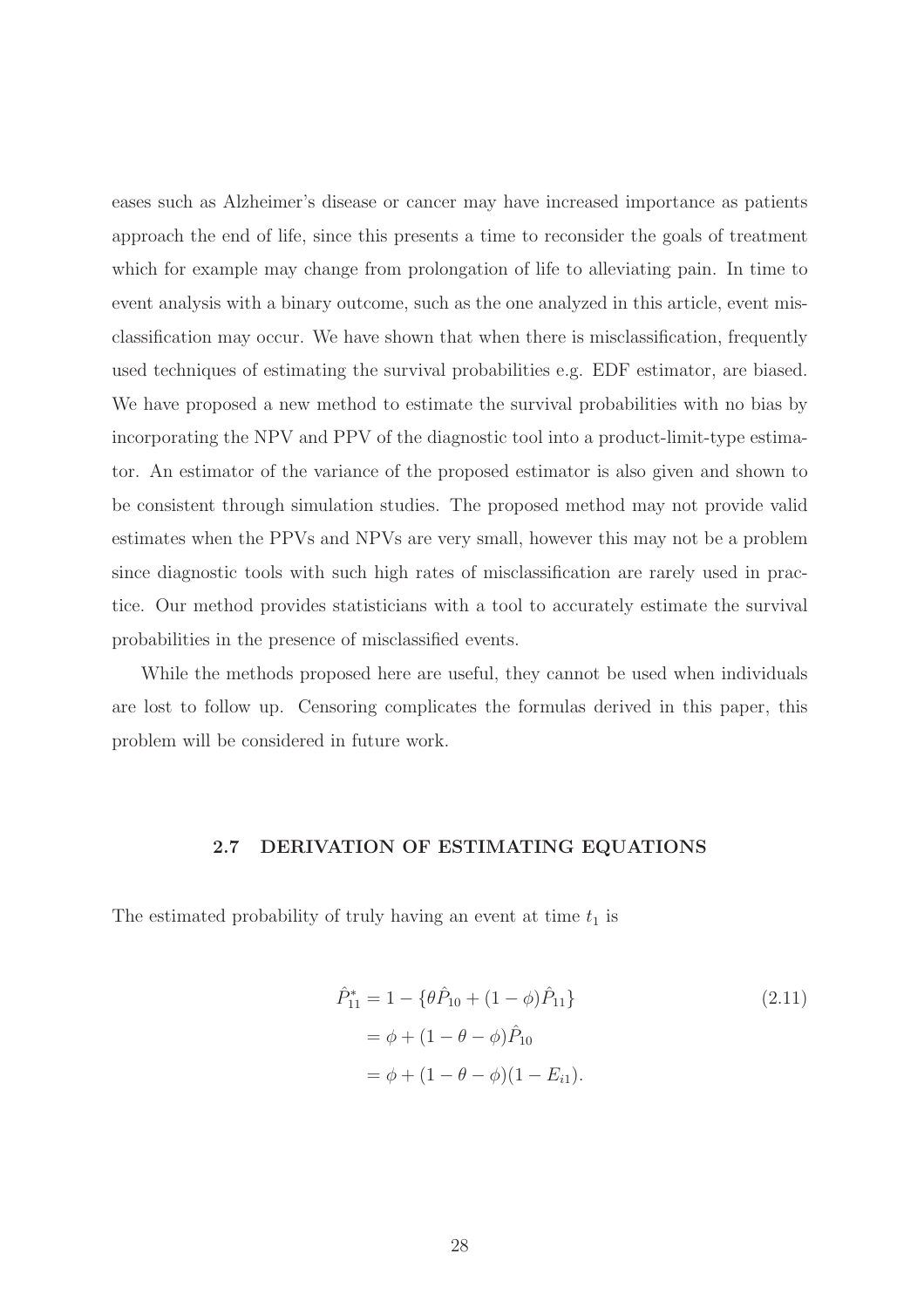The estimated probability of truly having an event at time  $t_2$  is

$$
\begin{split}\n\hat{P}_{21}^{*} &= \hat{P}_{11}^{*} + \hat{P}_{10}^{*} * \hat{P}_{21|10}^{*} \\
&= \hat{P}_{11}^{*} + \hat{P}_{10}^{*} * \{1 - \theta \zeta^{(1)} - (1 - \phi)(1 - \zeta^{(1)})\} \\
&= \hat{P}_{11}^{*} + \hat{P}_{10}^{*} * \{1 - (\frac{\theta^{2} \hat{P}_{20|10} \hat{P}_{10}}{\hat{P}_{10}^{*}}) - (1 - \phi)(1 - \frac{\theta \hat{P}_{20|10} \hat{P}_{10}}{\hat{P}_{10}^{*}})\} \\
&= \hat{P}_{11}^{*} + \phi(1 - \hat{P}_{11}^{*}) + \theta(1 - \theta - \phi)\hat{P}_{20|10}\hat{P}_{10} \\
&= \hat{P}_{11}^{*} + \phi(1 - \hat{P}_{11}^{*}) + \theta(1 - \theta - \phi)(1 - E_{i2})(1 - E_{i1}).\n\end{split}
$$
\n(2.12)

The estimated probability of truly having an event at time  $t_3$  is

$$
\hat{P}_{31}^{*} = \hat{P}_{11}^{*} + \hat{P}_{10}^{*} * \hat{P}_{21|10}^{*} + \hat{P}_{10}^{*} * \hat{P}_{20|10}^{*} \hat{P}_{31|20|10}^{*} \tag{2.13}
$$
\n
$$
= \hat{P}_{11}^{*} + \hat{P}_{10}^{*} * \{1 - \theta \zeta^{(2)} - (1 - \phi)(1 - \zeta^{(2)})\}
$$
\n
$$
= \hat{P}_{11}^{*} + \hat{P}_{10}^{*} * \{1 - (\frac{\theta^{2} \hat{P}_{30|20|10} \hat{P}_{20|10} \hat{P}_{10}}{\hat{P}_{20|10}^{*} * \hat{P}_{10}^{*}}) - (1 - \phi)(1 - \frac{\theta \hat{P}_{30|20|10} \hat{P}_{20|10} \hat{P}_{10}}{\hat{P}_{20|10}^{*} * \hat{P}_{10}^{*}})\}
$$
\n
$$
= \hat{P}_{11}^{*} + (2 - \hat{P}_{11}^{*} - \hat{P}_{21}^{*}) + \theta(1 - \theta - \phi)(\hat{P}_{30|20|10} \hat{P}_{20|10} \hat{P}_{10} + \hat{P}_{20|10} \hat{P}_{10})
$$
\n
$$
= \hat{P}_{11}^{*} + (2 - \hat{P}_{11}^{*} - \hat{P}_{21}^{*}) + \theta(1 - \theta - \phi)((1 - E_{i3})(1 - E_{i2})(1 - E_{i1}) + (1 - E_{i2})(1 - E_{i1})).
$$
\n(2.13)

The above process is repeated to attain subsequent time points. The final formula for the estimated probability of truly having an event at time  $t_j$  is

<span id="page-39-0"></span>
$$
\hat{P}_{j1}^* = \hat{P}_{11}^* + \phi[(K-1) - \sum_{m=1}^{K-1} \hat{P}_{m1}^*] + \theta(1 - \theta - \phi)[\sum_{g=1}^{K-1} \prod_{k=1}^{g+1} (1 - E_{ik})].
$$
\n(2.14)

#### 2.8 TABLES AND FIGURES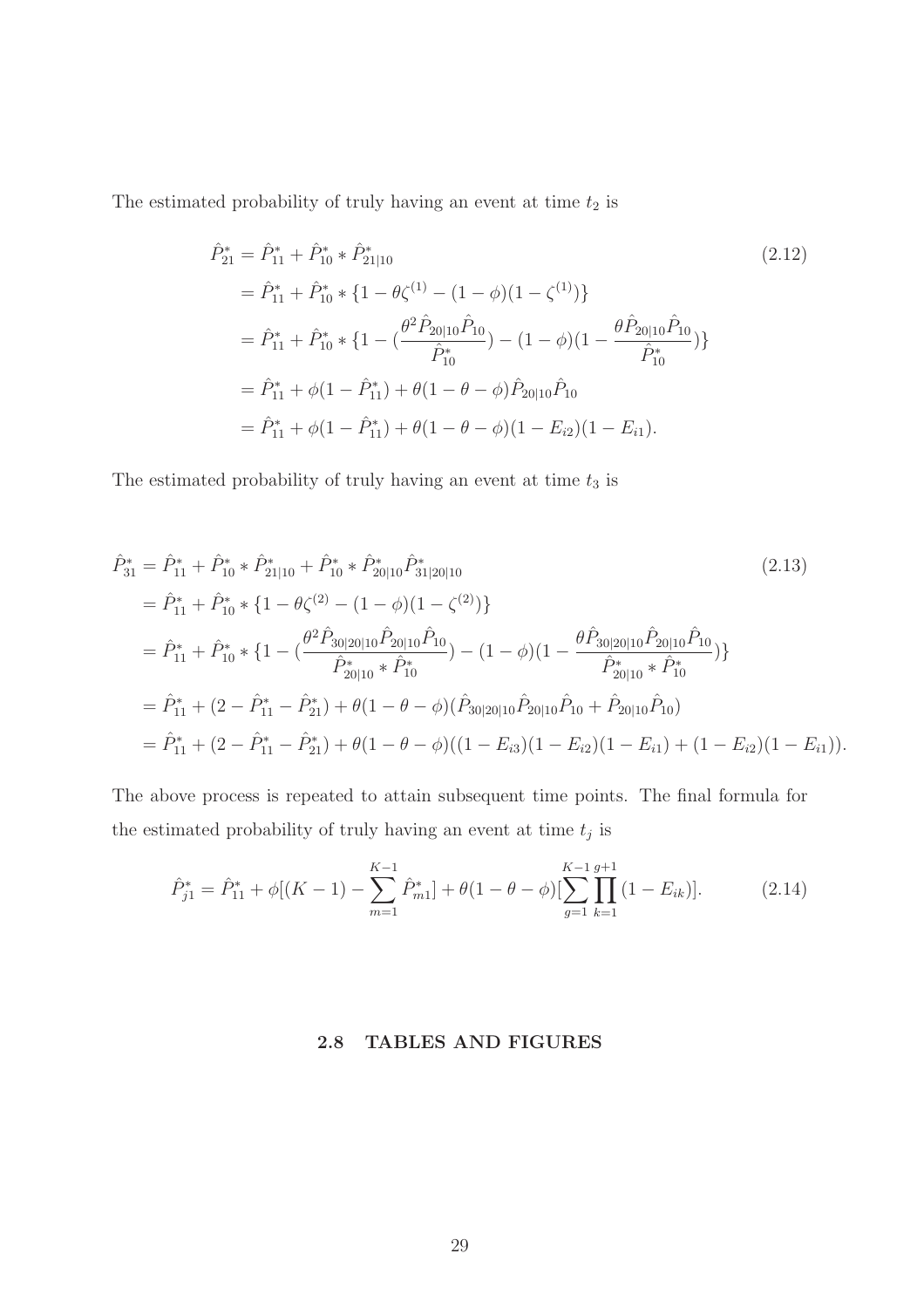Table 2: Simulation results for estimating  $P(T^* > t_k, k = 1, 4, 8)$  based on 5000 Monte Carlo (MC) samples of size 250. EST is the MC mean of the proposed estimate assuming  $\theta$  and  $\phi$  known, SE is the MC mean of the estimated standard errors, MCSE is the standard error of MC estimates, CP is the empirical coverage probablity, EDF is the Empirical distribution functionestimate ignoring misclassification.

<span id="page-40-0"></span>

|                                                                                                                                                                                           | $(\theta = 1.00)$ |  |  |  |  | $(\theta = 0.95)$ |  | $(\theta = 0.90)$ |  |  |  |  |  |
|-------------------------------------------------------------------------------------------------------------------------------------------------------------------------------------------|-------------------|--|--|--|--|-------------------|--|-------------------|--|--|--|--|--|
| Parameter Truth EDF EST MCSE SE CP% EDF EST MCSE SE CP% EDF EST MCSE SE CP%                                                                                                               |                   |  |  |  |  |                   |  |                   |  |  |  |  |  |
| $(\phi = 1)$ $P(T^* > t_1)$ 0.550 0.549 0.549 0.031 0.031 94.8 0.578 0.549 0.029 0.029 94.6 0.611 0.550 0.028 0.028 94.9                                                                  |                   |  |  |  |  |                   |  |                   |  |  |  |  |  |
| $P(T^*>t_4)$ 0.325 0.324 0.324 0.029 0.030 95.4 0.359 0.324 0.028 0.027 95.3 0.400 0.324 0.025 0.025 94.8                                                                                 |                   |  |  |  |  |                   |  |                   |  |  |  |  |  |
| $P(T^*>t_8) \ \ 0.200 \quad 0.199 \ \ 0.199 \ \ 0.024 \quad 0.025 \ \ 95.2 \quad \ 0.221 \ \ 0.199 \quad 0.024 \quad 0.024 \ \ 95.2 \quad \ 0.247 \ \ 0.199 \ \ 0.021 \ \ 0.022 \ \ 94.4$ |                   |  |  |  |  |                   |  |                   |  |  |  |  |  |
|                                                                                                                                                                                           |                   |  |  |  |  |                   |  |                   |  |  |  |  |  |
| $(\phi = 0.9)$ $P(T^* > t_1)$ 0.550 0.500 0.549 0.029 0.028 94.7 0.528 0.549 0.027 0.026 94.7 0.562 0.549 0.025 0.025 94.6                                                                |                   |  |  |  |  |                   |  |                   |  |  |  |  |  |
| $P(T^*>t_4)$ 0.325 0.322 0.325 0.030 0.029 94.2 0.358 0.324 0.028 0.027 94.5 0.402 0.324 0.025 0.025 94.6                                                                                 |                   |  |  |  |  |                   |  |                   |  |  |  |  |  |
| $P(T^*>t_8)$ 0.200 0.195 0.199 0.025 0.024 94.4 0.216 0.199 0.023 0.023 94.6 0.243 0.199 0.022 0.021 94.9                                                                                 |                   |  |  |  |  |                   |  |                   |  |  |  |  |  |
|                                                                                                                                                                                           |                   |  |  |  |  |                   |  |                   |  |  |  |  |  |
| $(\phi = 0.8)$ $P(T^* > t_1)$ 0.550 0.438 0.550 0.024 0.025 94.5 0.466 0.550 0.023 0.023 95.5 0.499 0.549 0.022 0.022 94.8                                                                |                   |  |  |  |  |                   |  |                   |  |  |  |  |  |
| $P(T^*>t_4)$ 0.325 0.318 0.324 0.028 0.029 94.9 0.358 0.325 0.026 0.027 95.0 0.404 0.324 0.024 0.024 94.5                                                                                 |                   |  |  |  |  |                   |  |                   |  |  |  |  |  |
| $P(T^* > t_8)$ 0.200 0.187 0.199 0.024 0.024 94.5 0.211 0.200 0.023 0.023 95.3 0.238 0.199 0.021 0.020 94.8                                                                               |                   |  |  |  |  |                   |  |                   |  |  |  |  |  |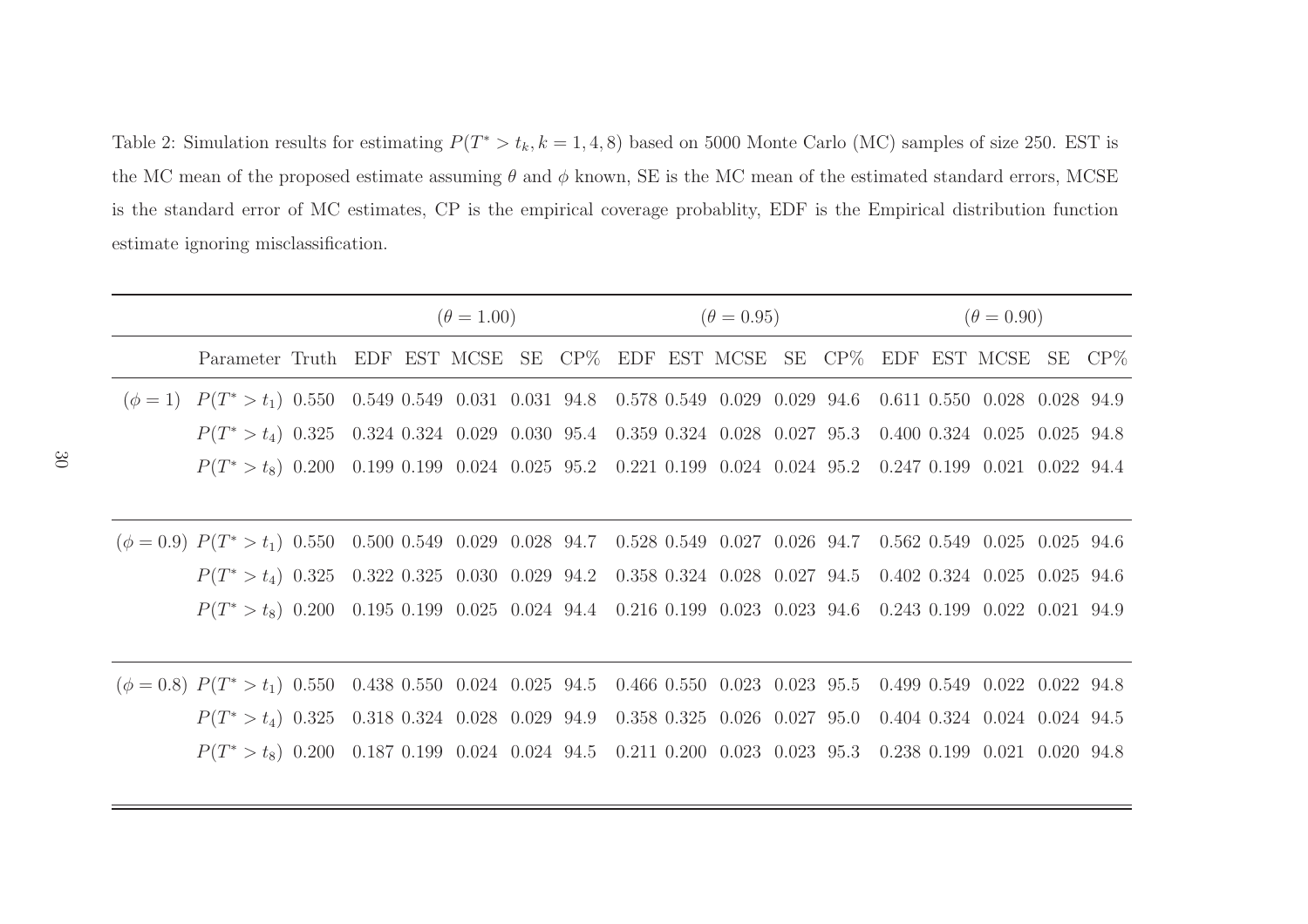Table 3: Simulation results for estimating  $P(T^* > t_k, k = 1, 4, 8)$  based on 5000 Monte Carlo (MC) samples of size 500. EST is the MC mean of the proposed estimate assuming  $\theta$  and  $\phi$  known, SE is the MC mean of the estimated standard errors, MCSE is the standard error of MC estimates, CP is the empirical coverage probablity, EDF is the Empirical distribution functionestimate ignoring misclassification.

<span id="page-41-0"></span>

|                                                                                                                            | $(\theta = 1.00)$ |  |  |  |  |  | $(\theta = 0.95)$ |  | $(\theta = 0.90)$ |  |  |  |  |
|----------------------------------------------------------------------------------------------------------------------------|-------------------|--|--|--|--|--|-------------------|--|-------------------|--|--|--|--|
| Parameter Truth EDF EST MCSE SE CP% EDF EST MCSE SE CP% EDF EST MCSE SE CP%                                                |                   |  |  |  |  |  |                   |  |                   |  |  |  |  |
| $(\phi = 1) P(T^* > t_1) 0.550 0.549 0.549 0.022 0.022 94.2 0.578 0.549 0.021 0.020 95.1 0.611 0.550 0.019 0.019 94.9$     |                   |  |  |  |  |  |                   |  |                   |  |  |  |  |
| $P(T^*>t_4)$ 0.325 0.324 0.324 0.021 0.020 94.8 0.359 0.324 0.019 0.019 94.6 0.401 0.325 0.017 0.018 95.8                  |                   |  |  |  |  |  |                   |  |                   |  |  |  |  |
| $P(T^*>t_8)$ 0.200 0.199 0.199 0.018 0.018 94.7 0.221 0.199 0.016 0.016 95.3 0.247 0.199 0.015 0.016 95.6                  |                   |  |  |  |  |  |                   |  |                   |  |  |  |  |
|                                                                                                                            |                   |  |  |  |  |  |                   |  |                   |  |  |  |  |
| $(\phi = 0.9)$ $P(T^* > t_1)$ 0.550 0.499 0.549 0.020 0.020 94.7 0.529 0.549 0.019 0.018 95.1 0.562 0.549 0.018 0.017 94.9 |                   |  |  |  |  |  |                   |  |                   |  |  |  |  |
| $P(T^*>t_4)$ 0.325 0.321 0.324 0.020 0.021 95.2 0.359 0.324 0.020 0.019 94.7 0.403 0.324 0.018 0.017 94.5                  |                   |  |  |  |  |  |                   |  |                   |  |  |  |  |
| $P(T^*>t_8)$ 0.200 0.194 0.199 0.018 0.018 95.1 0.216 0.199 0.016 0.016 94.8 0.243 0.199 0.015 0.015 94.8                  |                   |  |  |  |  |  |                   |  |                   |  |  |  |  |
|                                                                                                                            |                   |  |  |  |  |  |                   |  |                   |  |  |  |  |
| $(\phi = 0.8)$ $P(T^* > t_1)$ 0.550 0.438 0.549 0.018 0.017 94.9 0.467 0.549 0.016 0.017 95.8 0.499 0.549 0.016 0.016 94.3 |                   |  |  |  |  |  |                   |  |                   |  |  |  |  |
| $P(T^*>t_4)$ 0.325 0.319 0.325 0.020 0.020 94.5 0.358 0.324 0.019 0.019 95.2 0.404 0.324 0.017 0.017 94.6                  |                   |  |  |  |  |  |                   |  |                   |  |  |  |  |
| $P(T^*>t_8)$ 0.200 0.188 0.200 0.017 0.017 95.2 0.211 0.200 0.015 0.016 95.1 0.238 0.199 0.015 0.015 94.9                  |                   |  |  |  |  |  |                   |  |                   |  |  |  |  |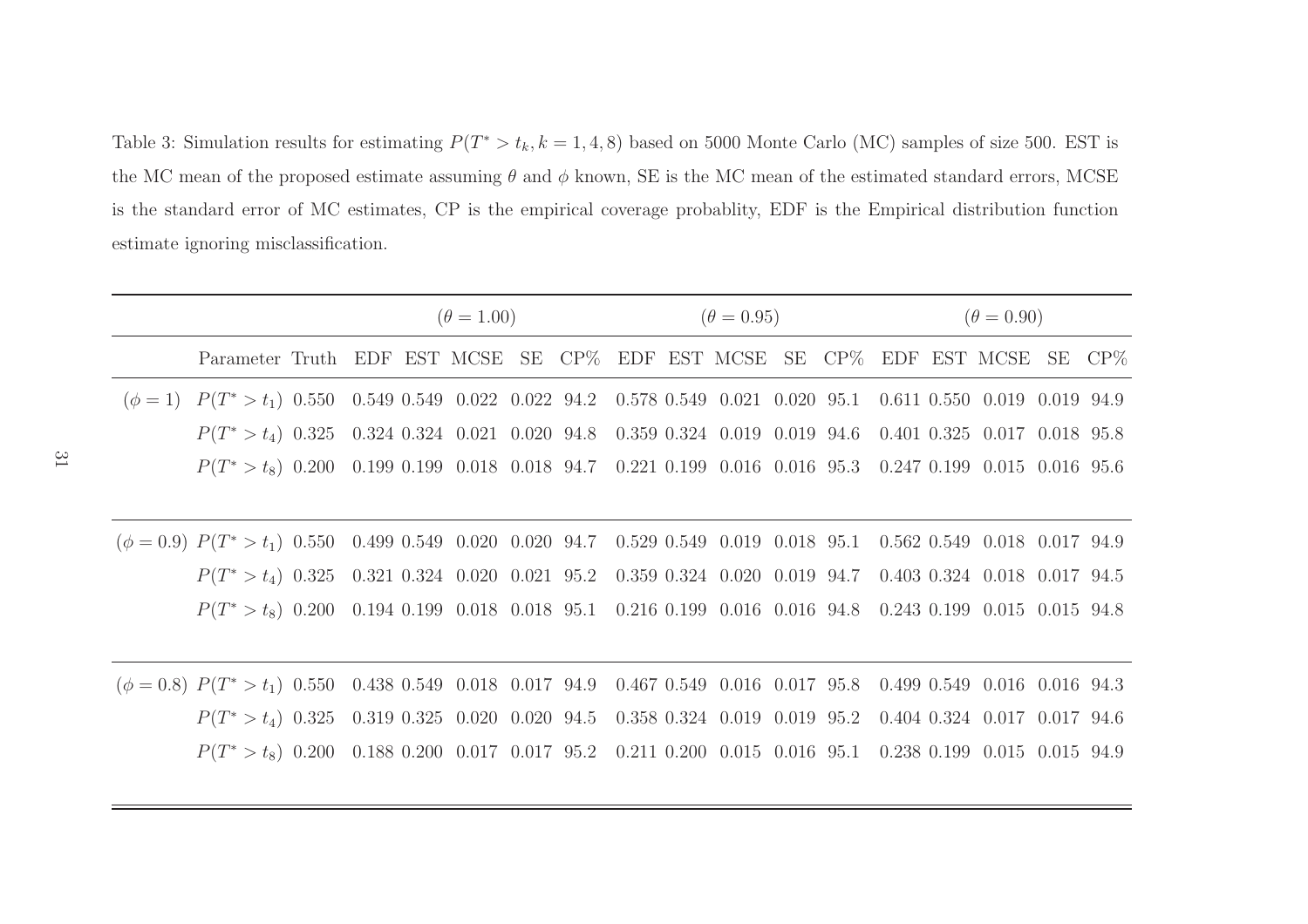Table 4: Analysis results of the estimation of survival probabilities for time to viral negativity at selected time points. All is the overall estimated survival estimates by both methods. AA (n=171) and CA (n=184) stands for African Americans and Caucasians, respectively. EDF is the Empirical distribution function estimated survival ignoring misclassification. Proposed is our proposed estimate of the true survival. Right below the estimated survival probabilities are the 95% confidence intervals of the estimates; p-value compares survival rates between groups at the designated time point.

<span id="page-42-0"></span>

|              |                | <b>EDF</b>     |                |         | Proposed       |                |                |         |  |  |  |
|--------------|----------------|----------------|----------------|---------|----------------|----------------|----------------|---------|--|--|--|
| Parameter    | All            | AA             | CA             | p-value | All            | AA             | <b>CA</b>      | p-value |  |  |  |
| $P(T^*>1)$   | 0.980          | 0.994          | 0.967          | 0.24    | 0.993          | 0.998          | 0.989          | 0.23    |  |  |  |
|              | (0.966, 0.995) | (0.983, 1.00)  | (0.942, 0.993) |         | (0.989, 0.998) | (0.994, 1.000) | (0.981, 0.997) |         |  |  |  |
| $P(T^*>14)$  | 0.879          | 0.912          | 0.848          | 0.25    | 0.945          | 0.962          | 0.930          | 0.24    |  |  |  |
|              | (0.845, 0.913) | (0.869, 0.954) | (0.796, 0.899) |         | (0.923, 0.962) | (0.942, 0.982) | (0.904, 0.956) |         |  |  |  |
| $P(T^*>168)$ | 0.237          | 0.333          | 0.147          | 0.08    | 0.490          | 0.575          | 0.412          | 0.06    |  |  |  |
|              | (0.192, 0.281) | (0.263, 0.404) | (0.096, 0.198) |         | (0.458, 0.523) | (0.525, 0.623) | (0.372, 0.456) |         |  |  |  |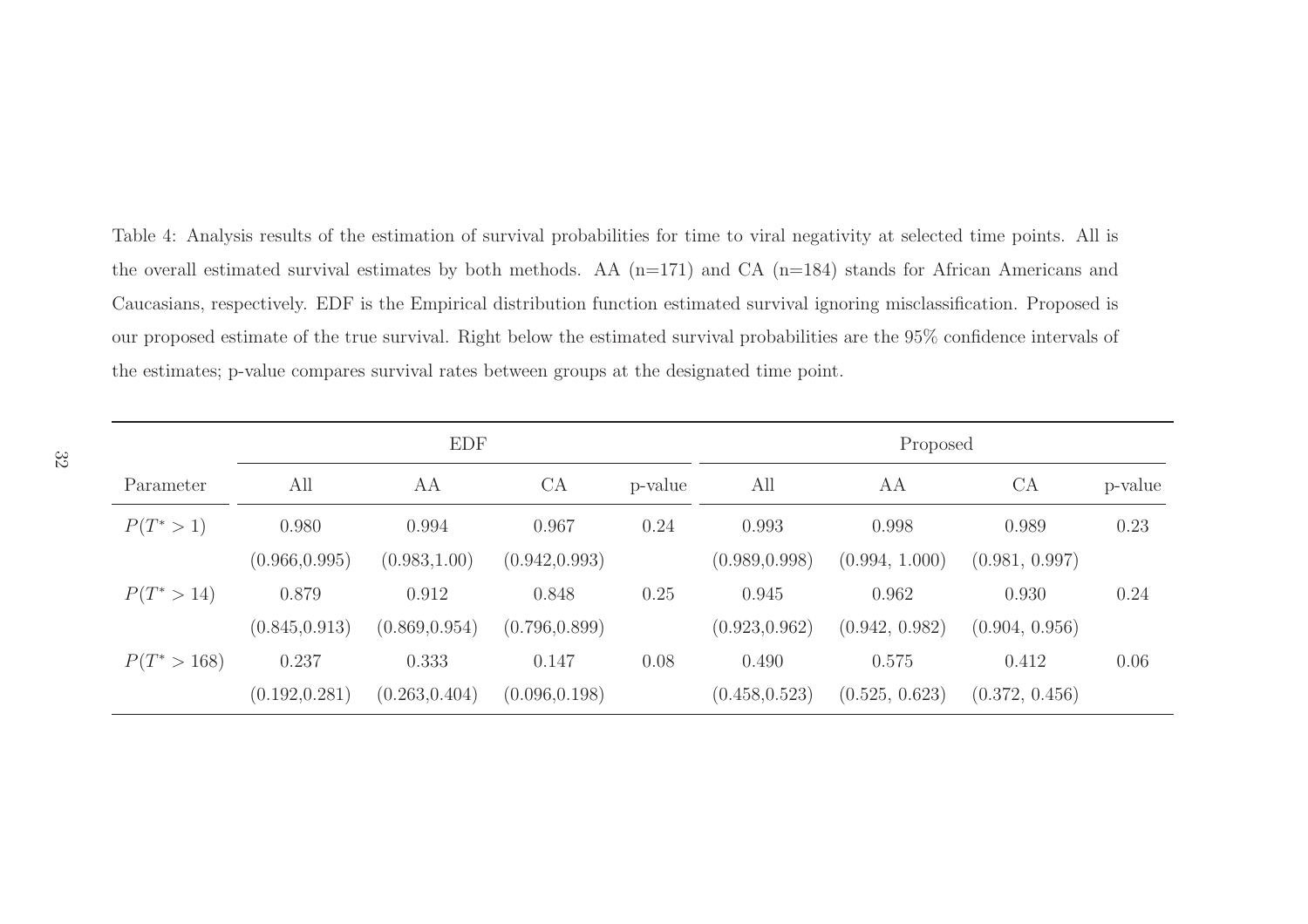

<span id="page-43-0"></span>Figure 1: Examples of missclassification.  $E^*$  is the true occurence of an event and  $E$  is the potentially misclassified event. Both  $E^*$  and E can take values 1 or 0, indicating the occurence and non-occurence of the event, respectively.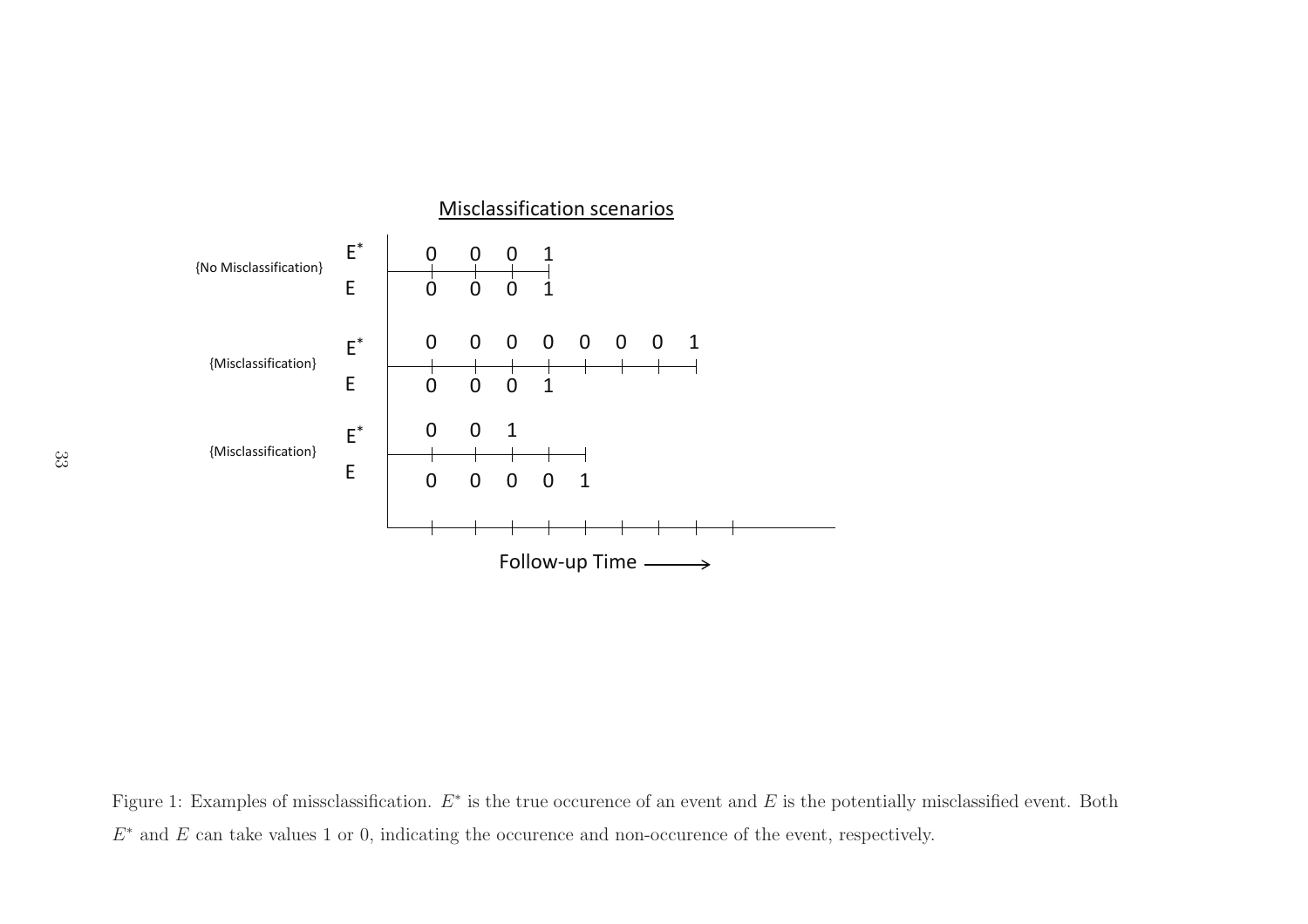

<span id="page-44-0"></span>Figure 2: Estimated survival curves for time to viral negativity at selected time points for the VIRAHEP-C study. (Left panel: EDF estimates; right panel: proposed method).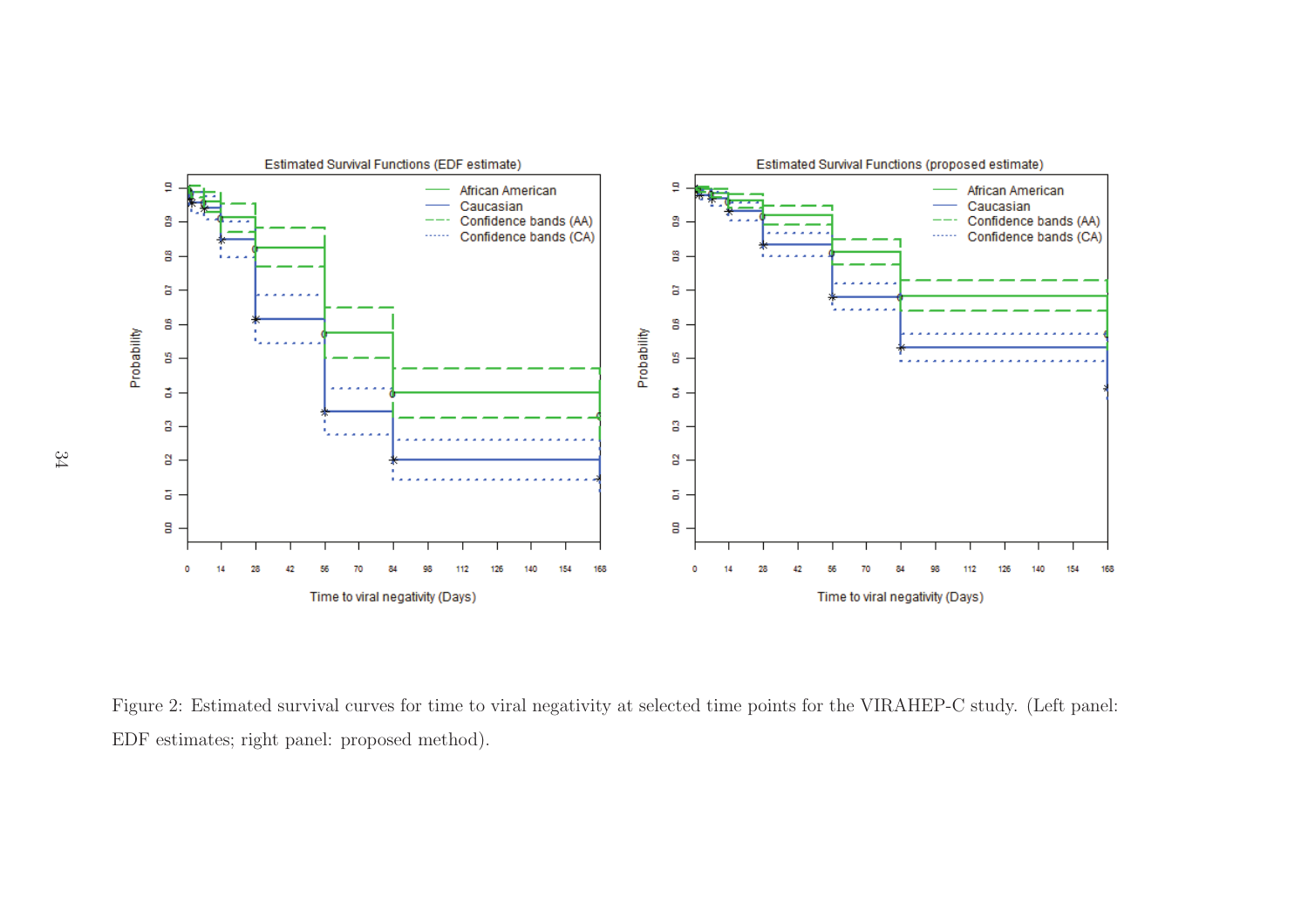### <span id="page-45-1"></span><span id="page-45-0"></span>3.0 DISCRETE SURVIVAL ANALYSIS WITH MISCLASSIFIED EVENTS AND WITH LOST-TO-FOLLOW-UP

#### 3.1 INTRODUCTION

Incomplete follow-up is common in longitudinal studies for which time-to-event data are of primary interest. The structure of our framework is that event free individuals participate in a study and are followed by clinical visits until the occurrence of the event of interest or the individual is lost to follow-up or untill the end of the study. In such cases, some individuals drop out of the study without adequate follow-up. Also, since the number of clinical visits is not unlimited, there are some individuals who will be event free at the conclusion of the study. These scenarios bring about the important issue of right censored data.

Data from epidemiological studies are frequently used to estimate the survival distribution of the time to event of interest. Methods developed in Section [2](#page-19-0) will not work for this purpose as they are not equipped to handle censored data. To illustrate the effects of drop-out on our proposed estimator from Theorem [2.10](#page-32-0) (Chapter 2) which does not account for indivividuals lost to follow-up, Table [5](#page-55-0) shows results from a simulation study of complete-case analysis. Under the same framework as in section [2.4](#page-34-0) we generate 5000 Monte Carlo samples; n error-prone observations were drawn from the true population as in section [2.4](#page-34-0) with  $\theta$  and  $\phi$  ranging from  $(1.00, 1.00)$  to  $(0.90, 0.90)$ . We consider a sample for which 35% of the observations are lost to follow-up. Table [5](#page-55-0) presents the results for  $n = 250$ . First consider the case of no misclassification ( $\theta$  and  $\phi$  equal to 1.0), even in the case of no misclassification error, the proposed estimator is biased to the true survival probabilities. In fact for all specified ranges of  $\theta$  and  $\phi$  the proposed estimator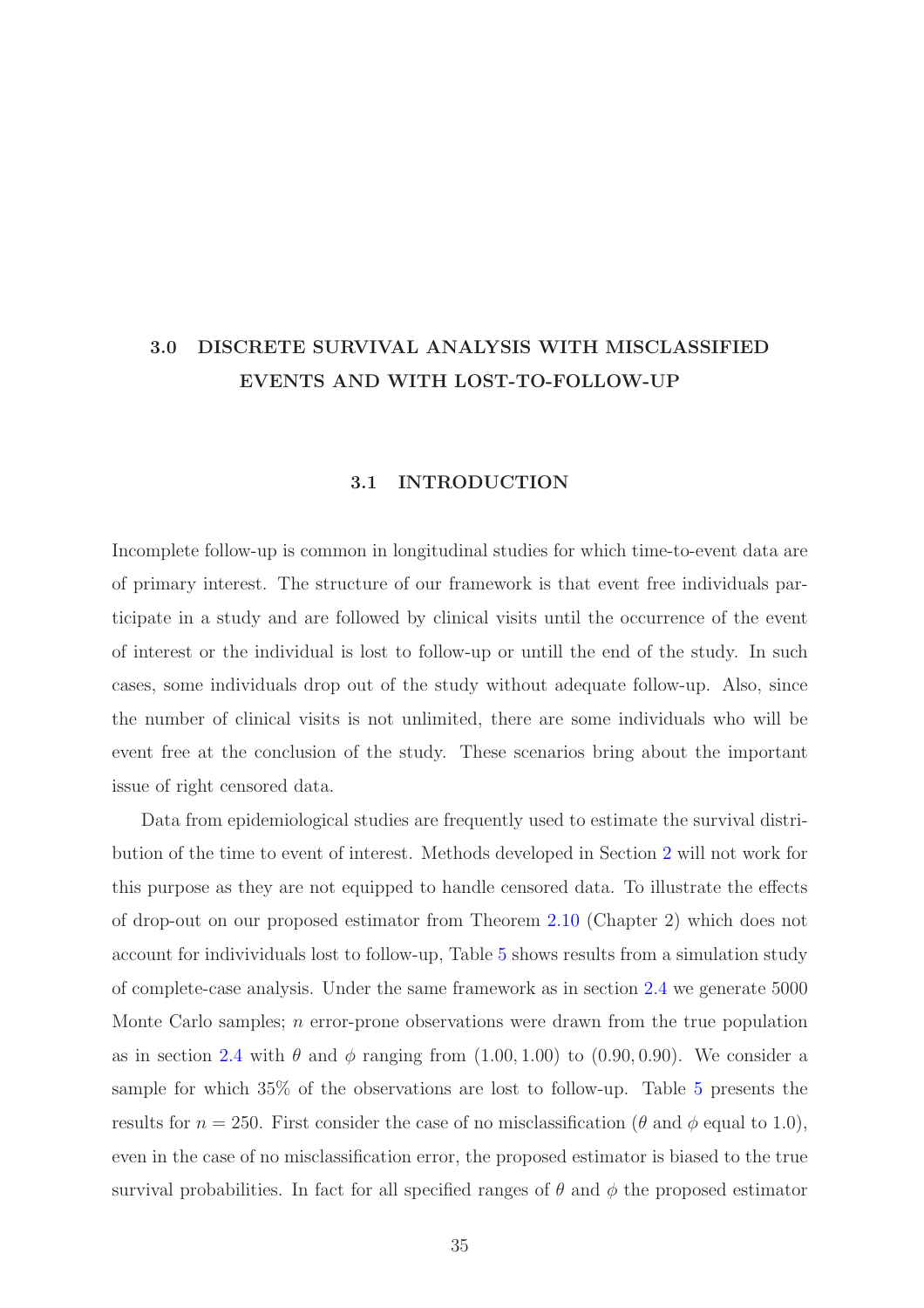is biased. The results of Table [5](#page-55-0) clearly show that new methods must be developed to handle individuals with incomplete follow-up.

The Kaplan-Meier (KM) product limit estimator Kaplan and Meier (1958) is a commonly used method for estimating the survival function in the presence of censoring. Greenwood's formula (Greenwood, 1926), is widely utilized to obtain an estimate of the variance of the KM estimator. However, when the outcome of interest is subject to misclassification, the true survival distribution is latent; thus, the KM estimator produces inaccurate conclusions. We approach the problem of estimating the true (latent) survival distribution by constructing a Kaplan-Meier-like estimator; this estimator will take into account the misclassification probabilities (NPV and PPV) and will also handle the issue of right censoring. We provide an expression for the variance of the proposed estimator and a formula for the variance estimate. Unlike Greenwood's variance formula, this variance estimate does not assume that the conditional probabilities of survival are asymptotically independent.

This article is organized as follows. We continue with the same notation, data, and assumptions as in Section [2.2.](#page-27-0) In Section [3.2](#page-46-0) we propose an estimate of the true survival function and derive its formulation. We also derive the variance of our true survival rate estimator using methods due to Breslow and Crowley (1974). In addition, we show the consistency of our estimator using methods provided by Gill (1983). We evaluate the large-sample properties of the proposed methods through simulations in Section [3.3.](#page-50-0) In Section [3.4](#page-52-0) we appply our proposed methods to analyze data from the VIRAHEP-C study. We conclude our analysis with a discussion in Section [3.5.](#page-54-0) A brief overview of future work is introduced in Section [4.](#page-60-0)

### <span id="page-46-0"></span>3.2 INFERENCE FROM INCOMPLETE DATA: PRESENCE OF DROP-OUT

To deal with censoring first note that no subjects have an event at the beginining of the follow-up  $(t_0)$ . Thus  $P_{01}^* = P(T^* \le t_0) = P(E_0^* = 1) = 0$ . From Equation [\(2.6\)](#page-29-2) of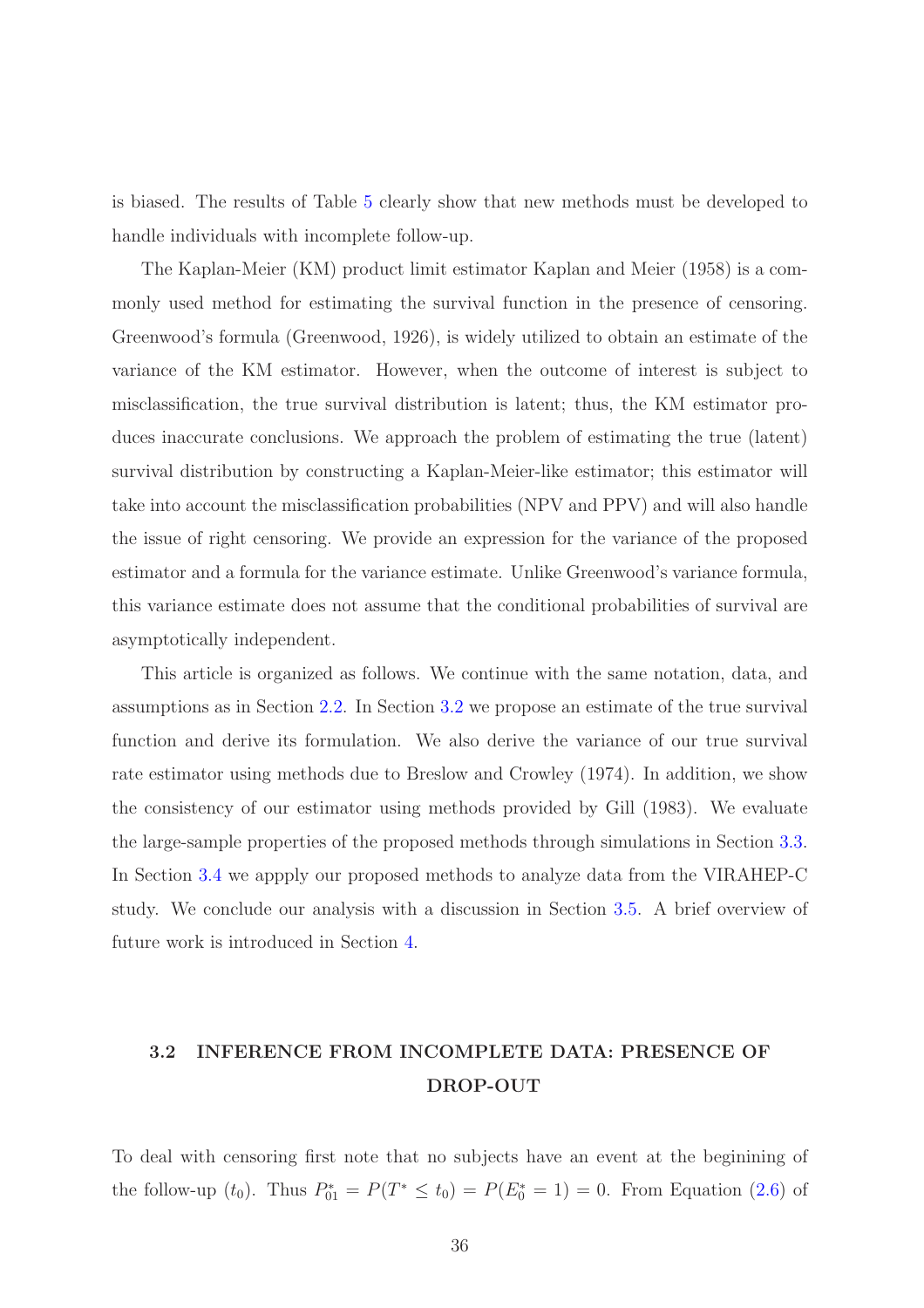chapter [\(2\)](#page-19-0) the probability that an event does not occur by time  $t_1$  is

$$
P_{10}^* = P(E_1^* = 0) = \theta P_{10} + (1 - \phi) P_{11}
$$

$$
= (1 - \phi) - (1 - \theta - \phi) P_{10}.
$$

Setting j=2 in Theorem [2.10,](#page-32-0) Chapter [2,](#page-19-0) and taking the compliment, the unconditional probability that a true event does not occur by time  $t_2$  is,

$$
P_{20}^* = P_{20|10}^* P_{10}^*.
$$

Now, using Lemma [2.3.1,](#page-29-1)

$$
P_{20}^* = \{ \theta \zeta^{(1)} + (1 - \phi)(1 - \zeta^{(1)}) \} P_{10}^*,
$$

where  $\zeta^{(1)} = \theta P_{20|10} (\frac{P_{10}}{P_{10}^*})$  $\frac{P_{10}}{P_{10}^*}$ ). Further simplification results in the expression

$$
P_{20}^* = (1 - \phi)^2 - (1 - \phi)(1 - \theta - \phi)P_{10} - \theta(1 - \theta - \phi)P_{20}.
$$

A similar derivation shows that the unconditional probability that a true event does not occur by time  $t_3$  is,

$$
P_{30}^* = (1 - \phi)^3 - (1 - \phi)^2 (1 - \theta - \phi) P_{10} + (1 - \phi) \theta (\theta + \phi - 1) P_{20} - \theta (1 - \theta - \phi) P_{30}.
$$

The following theorem provides a general expression for the probability of not having an event by a specific time:

Theorem 2. *Under assumptions [\(2.1\)](#page-28-0)-[\(2.4\)](#page-28-1), the probability of not having a true event by time*  $t_k$  *can be expressed as:* 

<span id="page-47-0"></span>
$$
P_{k0}^* = \sum_{j=0}^k P_{j0} (1 - \phi)^{k-j} \theta^{1(j>1)} (\theta + \phi - 1)^{1(j>0)}, k = 1, 2, ..., K,
$$
\n
$$
= \mathbf{a}_k^T(\theta, \phi) \mathbf{P}_0,
$$
\n(3.1)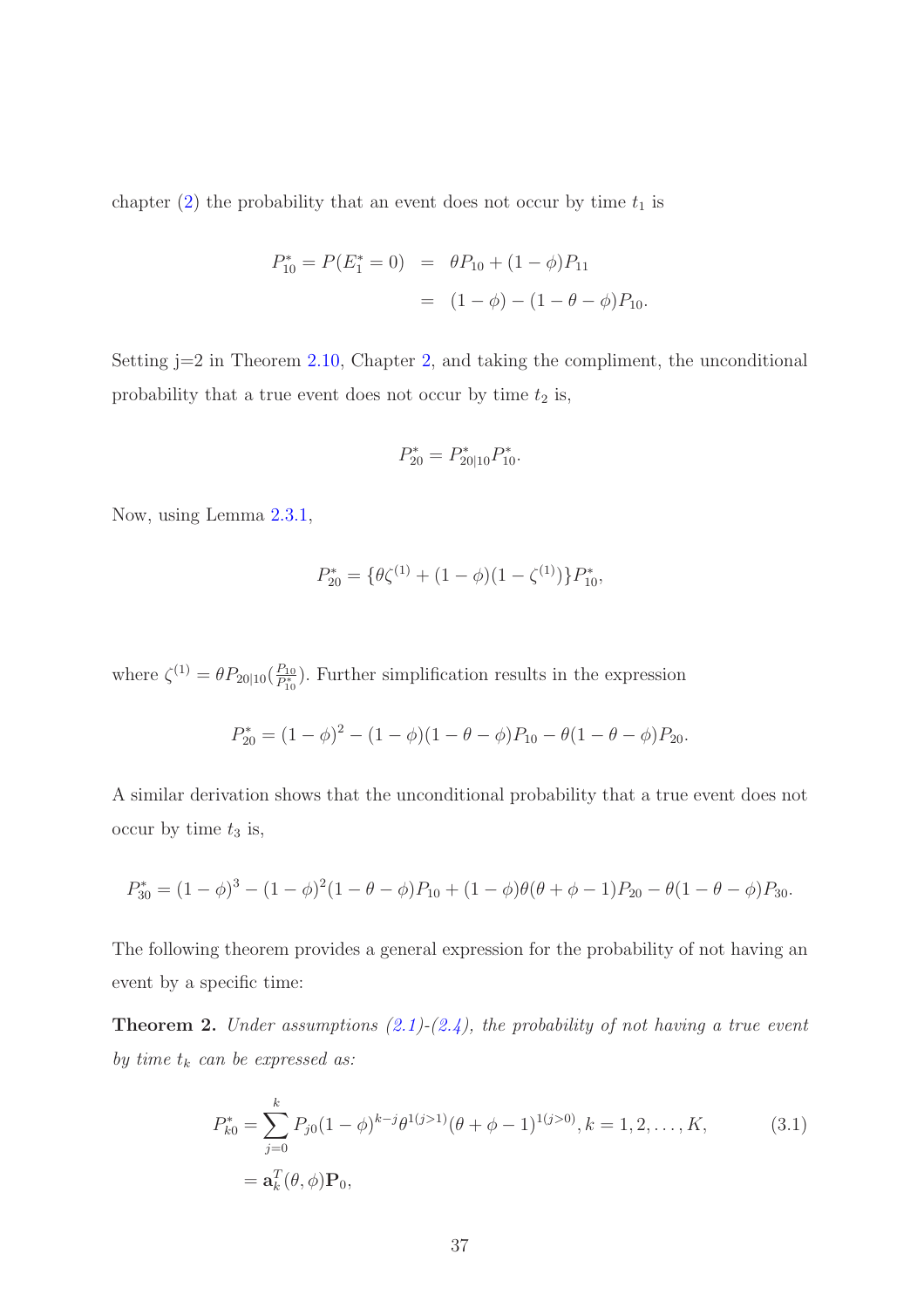where  $\mathbf{P}_0 = (P_{00}, P_{10}, P_{20}, \dots, P_{K0})^T$ ,  $\mathbf{a}_k(\theta, \phi)^T = [a_{0k}(\theta, \phi), a_{1k}(\theta, \phi), \dots, a_{Kk}(\theta, \phi)],$ and

$$
a_{jk} = \begin{cases} (1 - \phi)^{k - j} \theta^{1(j > 1)} (\theta + \phi - 1)^{1(j > 0)}, j = 0, 1, ..., k \\ 0, j = k + 1, ..., K. \end{cases}
$$
(3.2)

Theorem [3.1](#page-47-0) gives an expression for the true survival rates  $(P_{j0}^*)$  as a formulation of the error prone survival vector  $(P_0)$ . Thus,  $P_{j0}^*$  can be estimated through  $P_0$ , elements of which can be estimated by the standard Kaplan-Meier approach namely,

<span id="page-48-0"></span>
$$
\hat{P}_{j0} = \prod_{k \le j} \left( 1 - \frac{\sum_{i=1}^{n} E_{ik}}{\sum_{i=1}^{n} \left( 1 - E_{i(k-1)} \right)} \right), j = 1, 2, \dots, K,
$$
\n(3.3)

Thus an expression for the estimate of the true survival distribution is given as:

$$
\hat{P}_{k0}^{*} = \sum_{j=0}^{k} \hat{P}_{j0} (1 - \phi)^{k-j} \theta^{1(j>1)} (\theta + \phi - 1)^{1(j>0)}, k = 1, 2, ..., K,
$$
  
=  $\mathbf{a}_{k}^{T}(\theta, \phi) \hat{\mathbf{P}}_{0},$  (3.4)

where  $\hat{\mathbf{P}}_0 = (\hat{P}_{00}, \hat{P}_{10}, \hat{P}_{20}, \dots, \hat{P}_{K0})^T$ .

Theorem 3. *(Consistency) Under assumptions [\(2.1\)](#page-28-0)-[\(2.4\)](#page-28-1), the estimators defined in [\(3.4\)](#page-48-0) are consistent.*

*Proof.* The result follows from the fact that KM estimator  $\hat{P}_0$  of  $P_0$  are consistent (Gill, 1983) and that the estimator  $\hat{P}_{k0}^*$  is a linear combination of  $\hat{\mathbf{P}}_0$ .  $\Box$ 

The next step is to derive a formula for the variance of our survival rate estimator. We adapt the techniques of Breslow and Crowley (1974) to estimate the variance of our survival rate estimator. They studied properties of the life table and product limit estimates under random censorship and proposed rigorous derivations of many of its formal large sample properties. Their study is particularly important to our investigation because the type of life table considered in their paper is the cohort table used for estimation of a survival distribution from right censored data. A useful result of their work is the derivation of the asymptotic covariance between K-M estimates at different time points. We use this result to derive the asymptotic variance of the KM estimates and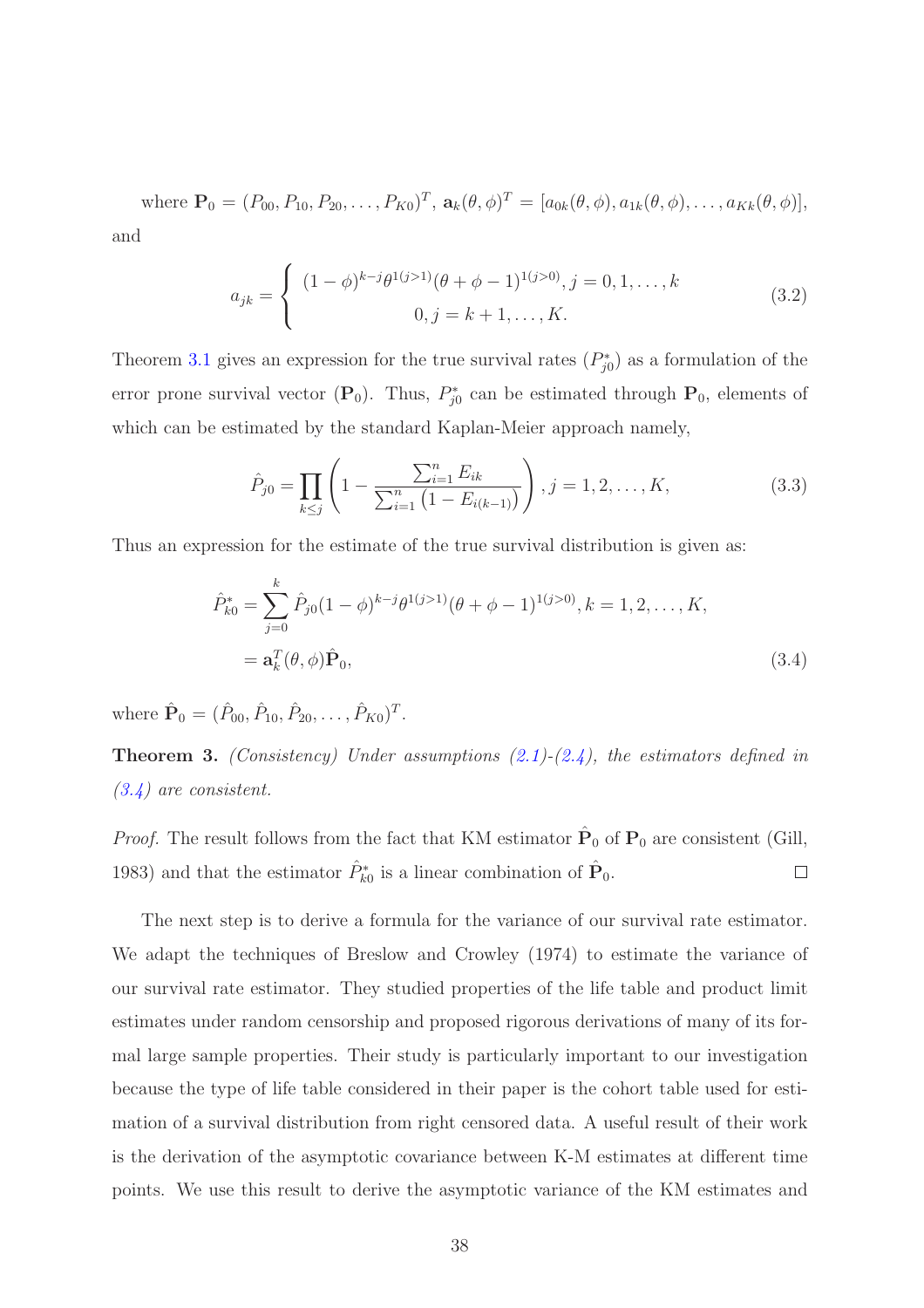thus obtain the asymptotic covariance matrix of our proposed estimator in the presence of right censoring and event misclassification.

Theorem 4. *(Asymptotic normality) Under assumptions [\(2.1\)](#page-28-0)-[\(2.4\)](#page-28-1), the estimators defined in*  $(3.4)$  *are asymptotically normal with mean*  $P_{k0}^*$  *and variance* 

$$
Var(\hat{P}_{k0}^*) = \mathbf{a}_k^T(\theta, \phi)Cov(\hat{P}_0)\mathbf{a}_k(\theta, \phi),
$$

*where,*

$$
Cov(\hat{\mathbf{P}}_0) = \begin{pmatrix} Var(\hat{P}_{10}) & Cov(\hat{P}_{10}, \hat{P}_{20}) & \dots & Cov(\hat{P}_{10}, \hat{P}_{K0}) \\ Cov(\hat{P}_{20}, \hat{P}_{10}) & Var(\hat{P}_{20}) & \dots & Cov(\hat{P}_{20}, \hat{P}_{K0}) \\ \vdots & \vdots & \ddots & \vdots \\ Cov(\hat{P}_{K0}, \hat{P}_{10}) & \dots & \dots & Var(\hat{P}_{K0}) \end{pmatrix};
$$

*the elements of*  $Cov(\hat{P}_0)$  *are given by*  $\frac{Cov(Z_j, Z_k)}{n}$ .

*Proof.* By Theorem 5 of Breslow and Crowley (1974), Let  $t_K < \infty$  satisfy  $P_{K1} < 1$ . Then the random variable  $\sqrt{n}(\hat{P}_{j0} - P_{j0})$ , for  $0 < j < k < K$ , converges weakly to a mean zero normal random variable  $Z_j$ , moreover,

$$
Cov(Z_j, Z_k) = (1 - P_{j1})(1 - P_{k1}) \sum_{t=0}^{j} (1 - P_{t1})^{-2} (1 - H)^{-1} P(E_t = 1), j \le k
$$

where H is right censoring distribution drawn independently of  $P_{j1}$ ; Theorem 5 of Breslow and Crowley (1974) proved the Kaplan-Meier estimator to be asymptotically normal. Our estimator of the true survival distribution is a linear combination of the Kaplan-Meier estimator, therefore, it follows that  $\hat{P}_{k0}^*$  is also asymptotically normal.  $\Box$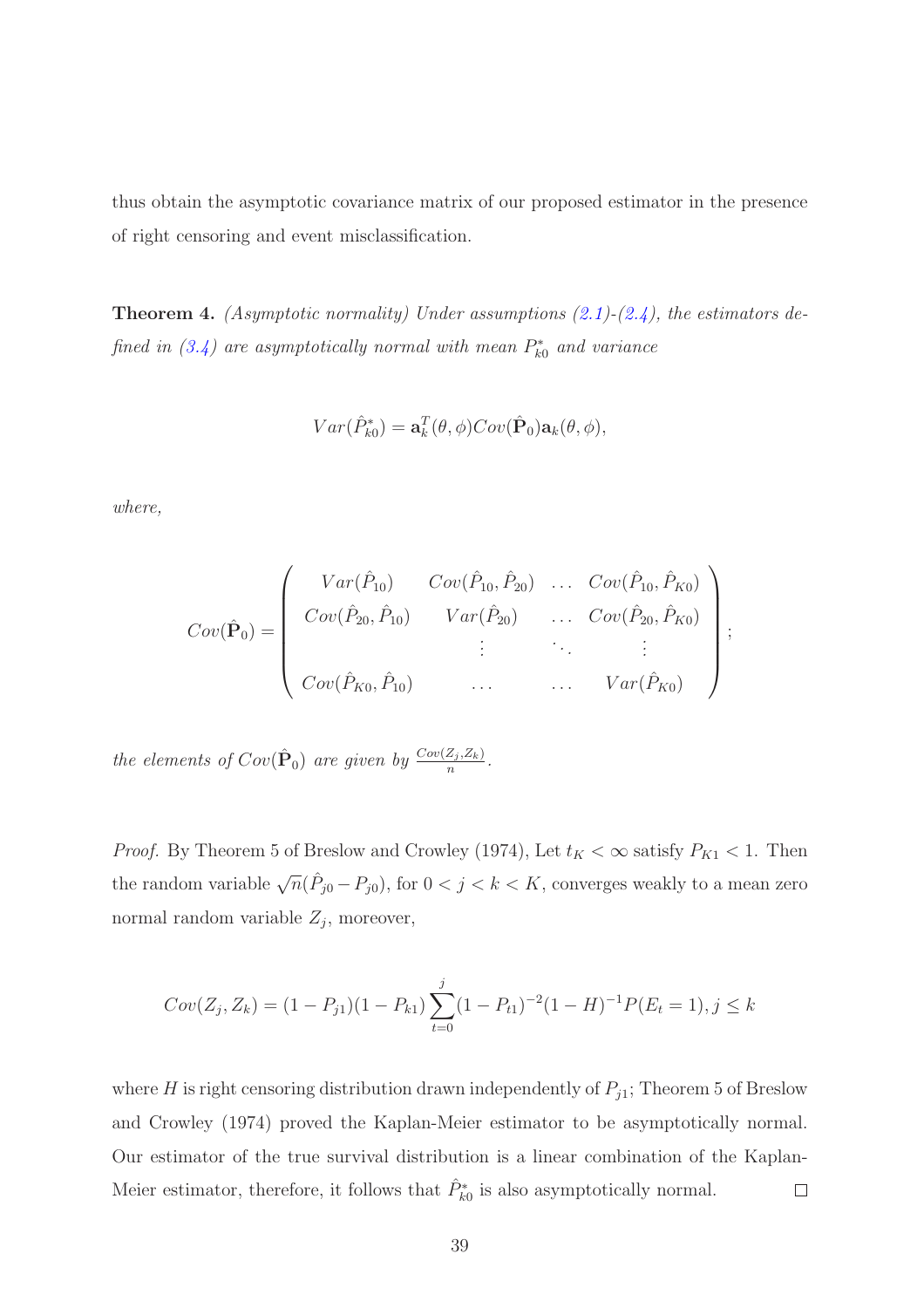The  $j^{th}$  diagonal element of  $Cov(\hat{P}_0)$  is estimated by Greenwood's formula for variance of the cumulative probability of survival given by,

$$
\hat{Var}(\hat{P}_{j0}) = \hat{P}_{j0}^2 \prod_{k \le j} \left( \frac{\sum_{i=1}^n E_{ik}}{\sum_{i=1}^n (1 - E_{i(k-1)}) (\sum_{i=1}^n (1 - E_{i(k-1)}) - \sum_{i=1}^n E_{ik})} \right), j = 1, 2, \dots, K,
$$
\n(3.5)

and the off-diagonal elements of  $Cov(\hat{P}_0)$  is estimated by the following,

$$
\hat{Cov}(\hat{P}_{j0}, \hat{P}_{k0}) = \frac{(1 - \hat{P}_{k1})}{(1 - \hat{P}_{j1})} \hat{Var}(\hat{P}_{j0}), j < k; j = 1, \dots, K. \tag{3.6}
$$

#### 3.3 SIMULATION STUDY

<span id="page-50-0"></span>We evaluate the large sample properties of our proposed method in small to moderately large samples. As in the case with no lost-to-follow-up, we simulated data from a population with a design similar to the VIRAHEP-C study. Each individual was followed and evaluated a maximum of  $K = 8$  times or until an event is observed, at which point that individual is no longer followed. The true survival distribution of  $T^*$ , the true time to first event in the absence of classification error is specified by the true survival probabilities of the event at the 8 evaluation times, namely,  $\mathbf{P}_0^* = (1 - \mathbf{P}_1^*) = (0.550, 0.400, 0.350, 0.325, 0.300, 0.275, 0.250, 0.200)^T$ . For given values of  $\mathbf{P}_0^*$ ,  $\theta$  and  $\phi$ , one can obtain the observed conditional probabilities through the results given in Lemma [2.3.1.](#page-29-1) At the first evaluation time  $t_j$ ,  $P_{10} = \frac{(1-\phi)-P_{10}^*}{(1-\theta-\phi)}$ . For time points  $t_2, t_3, \ldots, t_K$ 

$$
P_{j0|(j-1)0,\dots,10} = \frac{\sum_{m=1}^{j-1} \prod_{l=0}^{m-1} P_{l0|(l-1)0,\dots,10}^{*}(1 - P_{m0|(m-1)0,\dots,10}^{*}) + \phi \prod_{m=1}^{j-1} P_{m0|(m-1)0,\dots,10}^{*} - P_{j1}^{*}}{\theta(\theta + \phi - 1) \prod_{m=1}^{j-1} P_{m0|(m-1)0,\dots,10}}
$$

.

Note that in this data generation process, the parameters  $(\theta, \phi \text{ and } \mathbf{P}_0^*)$  need to be chosen carefully so that the probabilities lie between 0 and 1.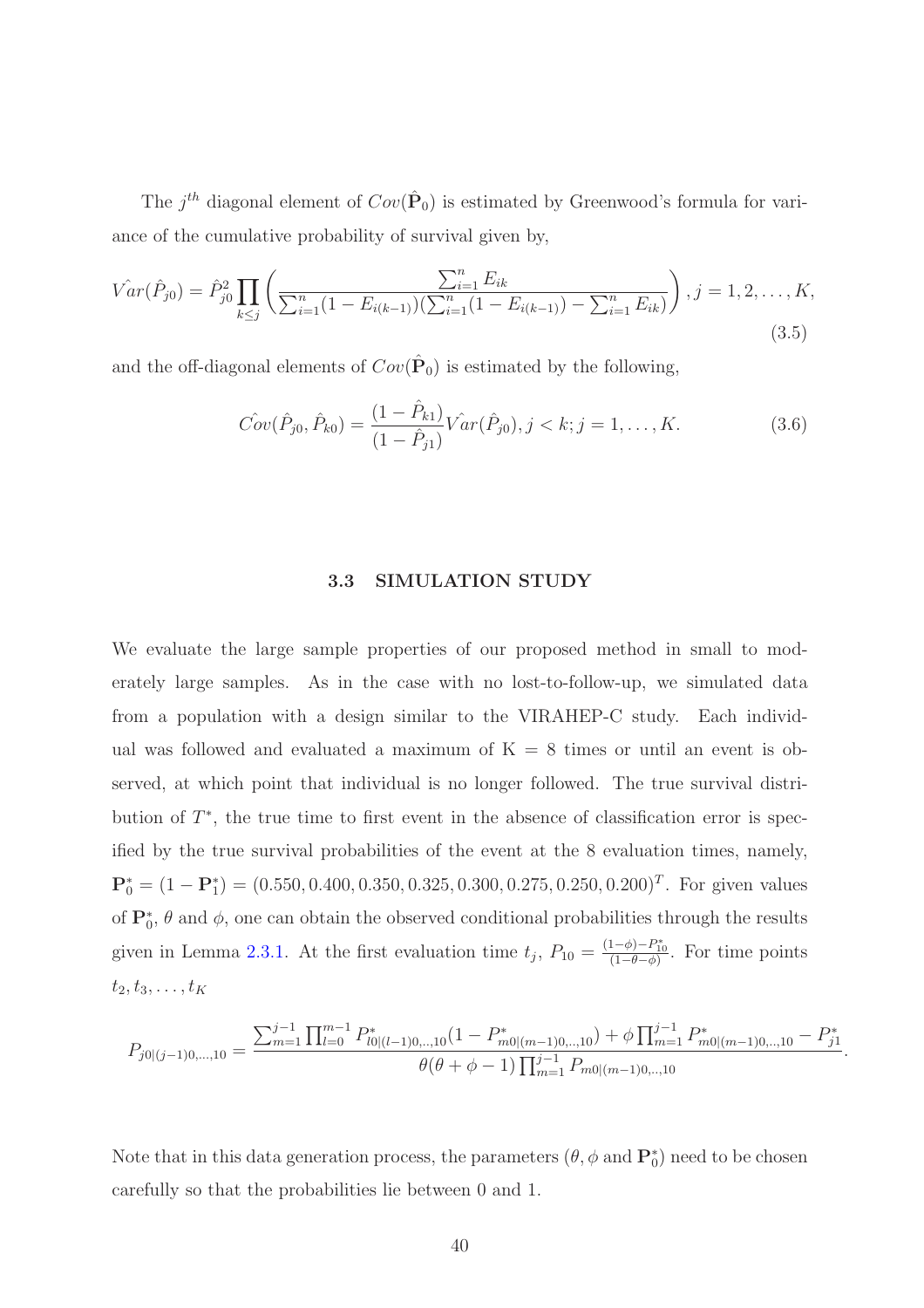These conditional probabilities were used to generate 5000 Monte Carlo samples; n error-prone observations were drawn from the true population described above with  $\theta$ and  $\phi$  ranging from  $(1.00, 1.00)$  to  $(0.90, 0.80)$ . Additionally, a number of participants were allowed to drop out for the purpose of illustration based on the following uniform distribution:  $U \sim (a, b)$ . Choices of parameters  $(a, b) = (0, 15)$  gave us approximate drop-out rate of 35%. Table [6](#page-56-0) presents the results for  $n = 250$ . First consider the case of no misclassification ( $\theta$  and  $\phi$  equal to 1.0). The proposed estimator is identical to the KM estimator, as expected. The proposed estimator of the true survival probabilities are unbiased. The standard errors of the estimator are close to the Monte-Carlo standard error, showing that the estimated variance is consistent. The coverage probabilities at all time points closely matched the nominal confidence of 95%.

We introduce misclassification errors, first consider changing  $\phi$  keeping  $\theta$  fixed. When  $\theta=1$  and  $\phi=0.9$ , the KM estimator is biased; at timepoint  $t_1$  it is 4.7% compared to that at timepoint  $t_8$  (0.2%). The proposed estimator of the true survival probabilities are unbiased. The standard error of this estimator are close to the Monte-Carlo standard error, showing that the estimated variance of the proposed estimator is consistent. The coverage probabilities at all time points closely matched the nominal confidence of 95%. In the case where  $\theta = 1$  and  $\phi = 0.8$  the KM estimator shows even larger bias compared to the previous scenario. The bias at timepoint  $t_1$  is 10.8% whereas at timepoint  $t_{10}$  it is 0.9%. On the other hand, even with such decrease in PPV the proposed estimator of the true survival probabilities and their standard error remain unbiased. The coverage probabilities of 95% confidence intervals range between 94.5% and 95.2%.

When  $\theta$  was reduced to 0.95 with  $\phi$  fixed at 1.0, the bias of the KM estimator is 3.1% at timepoint  $t_1$ , 3.8% at timepoint  $t_4$  and at timepoint  $t_8$  the bias is 2.4%. The proposed estimator of the true survival probabilities are unbiased, its standard error matched the Monte-Carlo standard error, and the coverage probabilities were between 94.1% and 94.9%. Table [6](#page-56-0) shows that in the presence of error-prone events the estimates from the KM method are biased. This bias increases as the PPV and NPV of the diagnostic tool decreases. Table [7](#page-57-0) presents the results for a sample size of 500. The overall conclusion remains the same as in Table [6.](#page-56-0)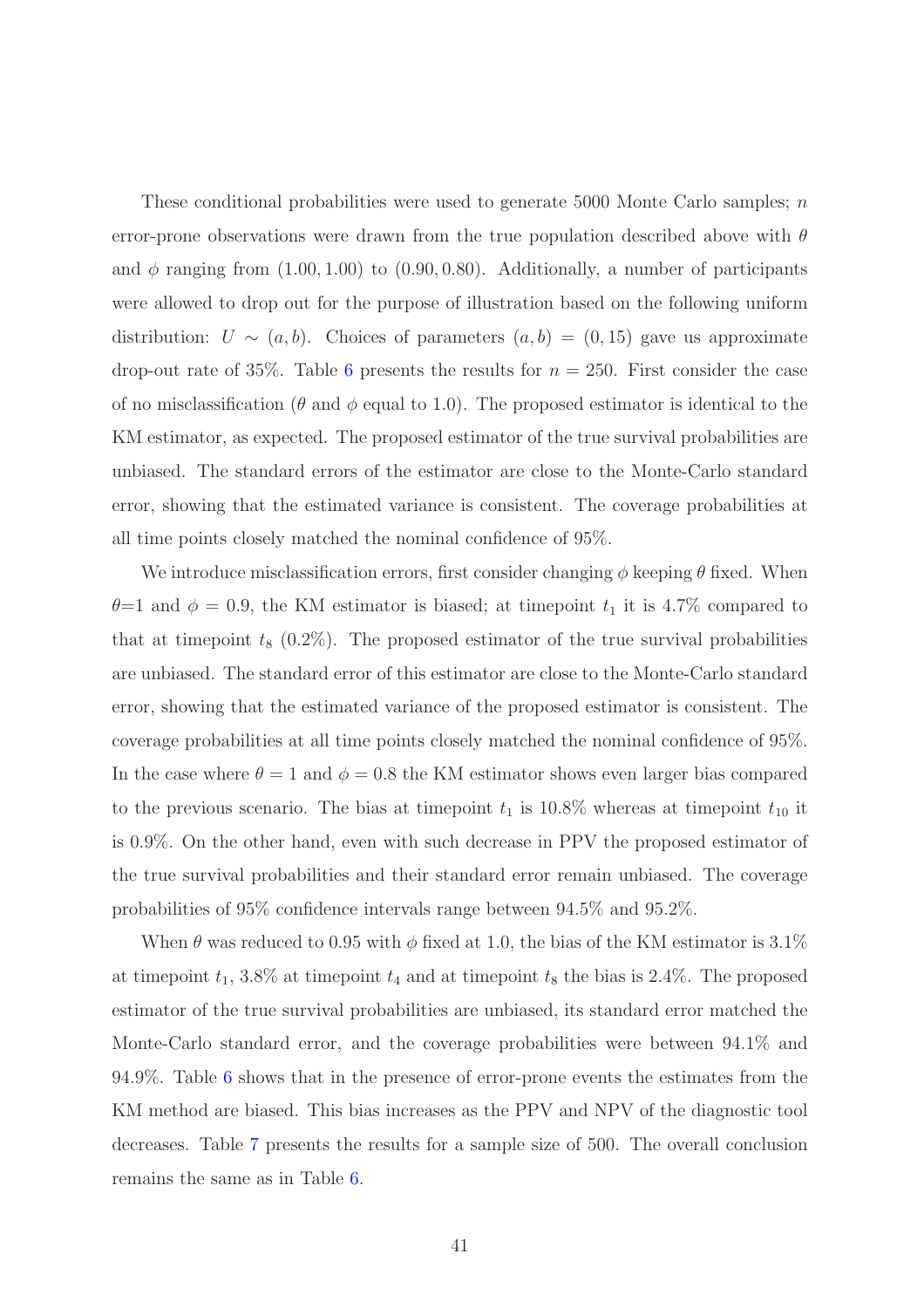In the presence of error-prone events, the KM method is biased in estimating the true survival rates. However, there are interesting results, namely the cases where  $\theta$  is fixed at 1.0 and  $\phi = 0.9$  or 0.8, in the later timepoints the KM method is just as good as our proposed estimator in estimating the true survival rates. This is because at later timepoints, most participants have truly had the event of interest, therefore, a missclassification rate of predicting the occurence of an event  $(1-PPV)$  of  $10\%$  or  $20\%$  has little effect on estimating the true survival probabilities by the KM method.

#### 3.4 ANALYSIS OF THE VIRAHEP-C DATA

<span id="page-52-0"></span>VIRAHEP-C was a multicenter, collaborative clinical trial, sponsored by NIDDK-NIH, that was designed to test the hypothesis that African Americans respond less well to antiviral therapy than Caucasian patients. A total of 401 chronically infected patients with Hepatitis C virus (HCV) of genotype 1 were enrolled in the VIRAHEP-C study (Conjeevaram et al, 2006). Viral levels were measured at Days 1, 2, 3, 7, and weeks 2, 3, 4, 8, 12, 24 and 48. One of the aims of the study was to investigate the time to viral negativity. True viral negativity is defined as HCV RNA in serum at or below limit of detection  $(50 \text{ IU/ml})$  by a qualitative assay. Therefore, in the notation of this paper,  $E^* = \{$ viral levels  $\leq 50$  IU/ml by qualitative assay}. The potentially misclassified events are obtained from the quantitative assay, hence  $E = \{$ viral levels  $\leq 600$  IU/ml by quantitative assay}. Viral level measurements at Day 3 and Week 3 were discontinued due to limited resources after the study recruited about one-third of the participants. We therefore excluded those time points from our analysis. In addition, we limited our analysis to the evaluation points up to 24 weeks. Thus, the final data consist of the following visits: Days 1, 2, 7, and weeks 2, 4, 8, 12 and 24.

The definition of the true and observed event above implies that if the quantitative assay detects a non-event  $(E = 0)$  then the qualitative assay will also be in agreement  $(E^* = 0)$ . This is because if viral levels were greater than 600 IU/ml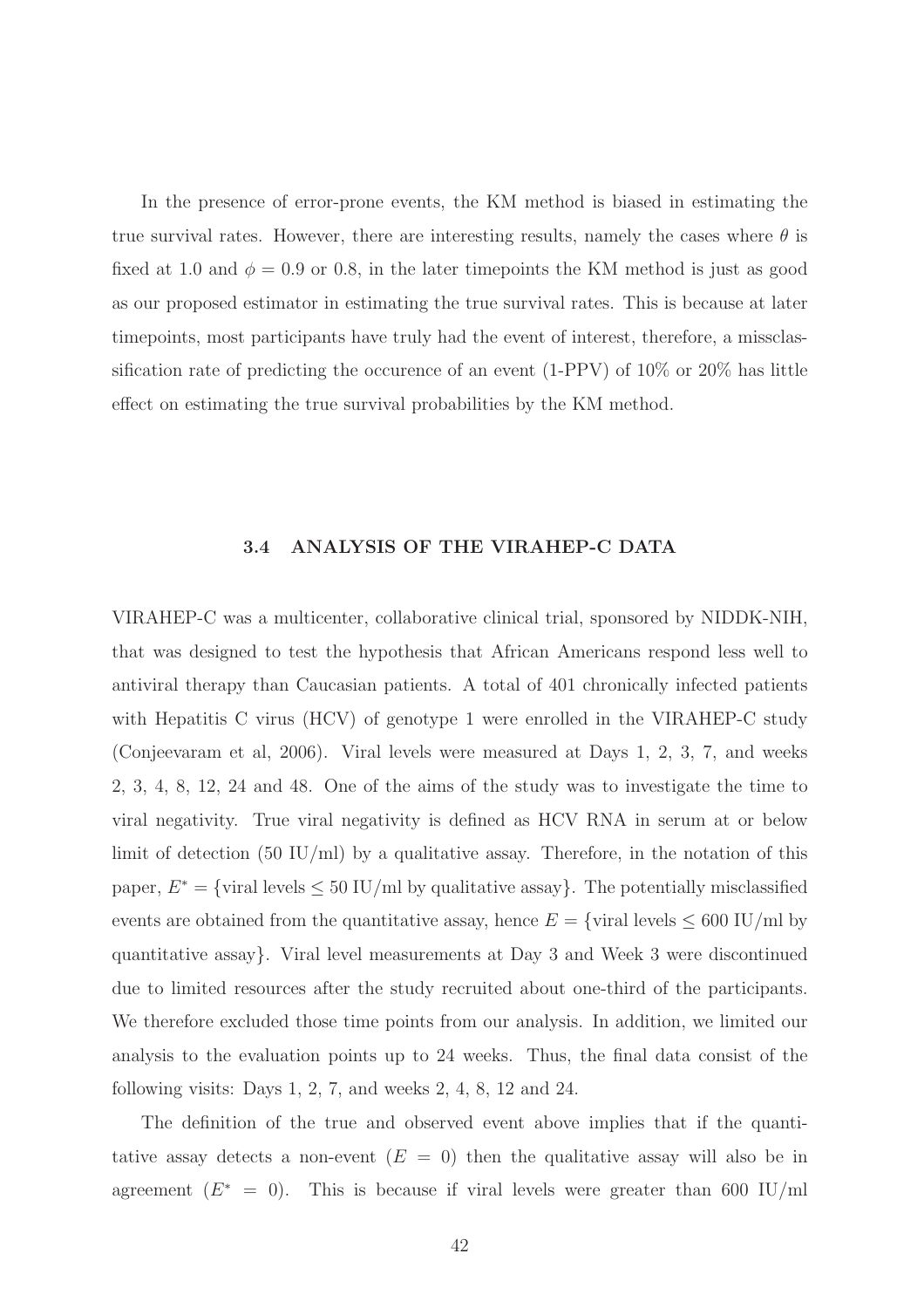by the quantitative PCR, they will be detected by the qualitative PCR. Therefore,  $\theta = P(E^* = 0 \mid E = 0) = 1$ . However, if the quantitative PCR detect viral levels of less then 600 IU/ml, only a fraction of the results will be in agreement with the qualitative PCR. Therefore,  $\phi = P(E^* = 1 | E = 1) < 1$ . To calculate  $\phi$ , we used the data from the timepoints at which both qualitative and quantitative assay were performed. Only 30% of the negative results from the quantitative assay (i.e. viral level  $< 600$  IU/ml) were also negative by the qualitative assay (i.e. viral level  $< 50$  IU/ml). Therefore  $\phi$  was estimated as 0.3.

In our framework, once an individual is observed to have the event of interest, followup ends. If an evaluation was missing but was followed by an occurrence or nonoccurrence of an event, then the missing evaluation result was set to a nonoccurrence, this is because we are interested in the time to the first event. The total number of participants in our data analysis is 401 [196 African Americans (AA); 205 Caucasians (CA)]; 32% of participants were censored.

The results of the data analysis are shown in Table [8.](#page-58-0) If the less sensitive quantitative assay results are used and a KM estimator is used to estimate the survival distribution of time to viral negativity, then at Weeks 2 and 24, 89.2% and 27.5% of the patients, respectively, remain viral positive. These numbers underestimate the true survival function as seen by the corresponding estimates of 95.3% and 53.2% respectively using our proposed method; the KM estimator and the proposed estimator deviates substantially as time progresses and the event rates increase.

We take a further investigation into both methods by testing for differences between African Americans and Caucasians; tests of statistical significance were calculated by Wald's method. For example, the KM estimate of the probability of survival at Day 1 for AA and CA are 99.5% and 97.1% respectively whereas our proposed estimates of the probability of survival at the same time of interest are 99.8% for AA and 99.1% for CA (Table [8\)](#page-58-0). Figure [3](#page-59-0) shows a graphical representation of the proportion remaining viral positive at different time points by race. Although the difference between the estimated survival were relatively larger for the EDF estimates towards the end compared to the proposed estimates, the differences were not statistically significant by either method.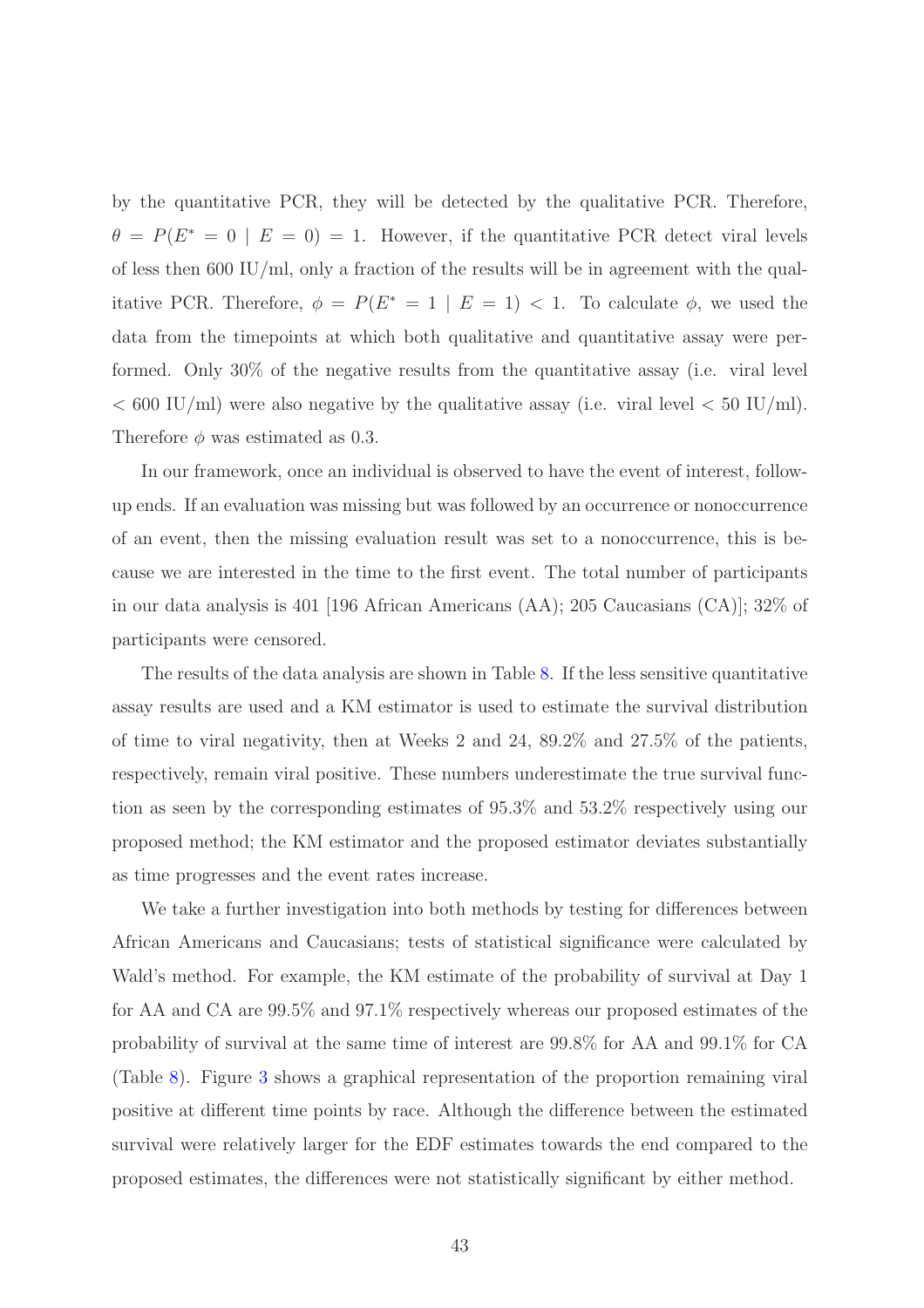#### 3.5 DISCUSSION

<span id="page-54-0"></span>In the analysis of time-to-event data with a binary outcome, there are times when the outcome is misclassified. For instance, in clinical diagnosis, if the diagnostic tool used to measure the event of interest is not perfect, the result may not be indicative of the participant's true event status. However, we had to deal with more than just misclassified events; we had to deal with incomplete data as well. We have shown that when there is misclassification, the Kaplan-Meier estimator is biased in estimating the true survival rates. Thus, the problem of event misclassification led us to investigate and develop methods to address this issue. Retention rates of less than 100% are common occurrences in studies that accrue large number of participants with a lengthy follow up period, hence, methods to effectively analyze incomplete data are of utmost importance.

We studied the issue of incomplete data and misclassified outcomes. We proposed a new method to estimate the survival probabilities with no bias by integrating the NPV and PPV of the diagnostic tool into the Kaplan-Meier estimator. An estimator of the variance of the proposed estimator is also provided and shown to be efficient through simulation studies. If misclassification rates are high, i.e., NPV and PPV are low, the proposed method may not produce valid estimates of the true survival rates; poor diagnostic tools are rarely used in practice, thus, this may not be a problem. Our method provides clinical investigators with a tool to accurately estimate the survival probabilities in the presence of misclassified events and incomplete data.

#### <span id="page-54-1"></span>3.6 TABLES AND FIGURES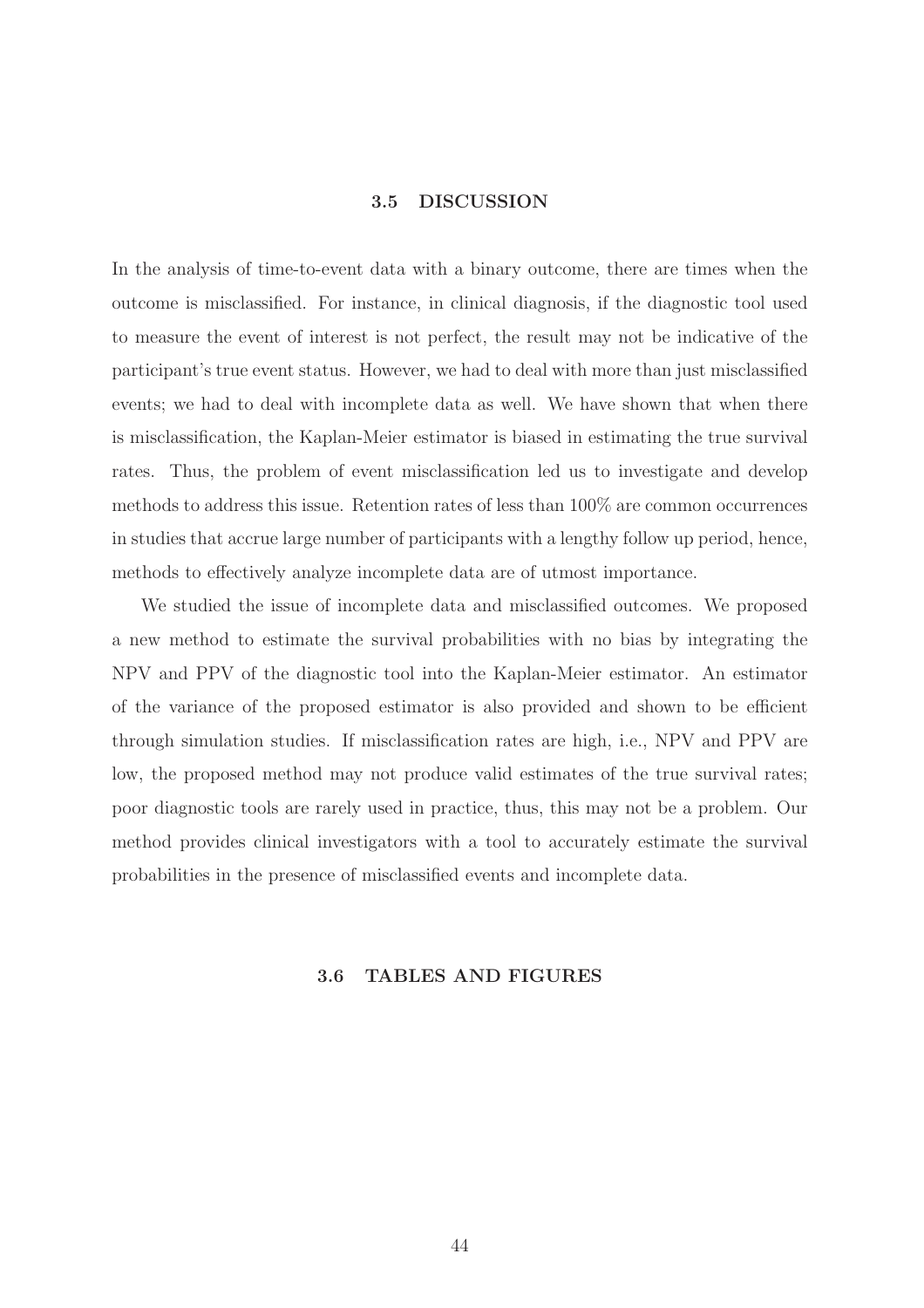Table 5: Simulation results for estimating  $P(T^* > t_k, k = 1, 4, 8)$  based on 5000 Monte Carlo (MC) samples of size 250. EST is the MC mean of the proposed estimate assuming  $\theta$  and  $\phi$  known, SE is the MC mean of the estimated standard errors, MCSE is the standard error of MC estimates, CP is the empirical coverage probablity.

<span id="page-55-0"></span>

|                | $35\%$ Censoring | $(\theta = 1.00)$ |                                |        | $(\theta = 0.95)$              |                                | $(\theta = 0.90)$ |  |                                |    |        |
|----------------|------------------|-------------------|--------------------------------|--------|--------------------------------|--------------------------------|-------------------|--|--------------------------------|----|--------|
|                | Parameter        | Truth             | EST MCSE                       | SE CP% |                                | EST MCSE SE CP%                |                   |  | EST MCSE                       | SE | $CP\%$ |
| $(\phi = 1)$   | $P(T^*>t_1)$     | 0.550             | 0.378 0.037 0.037 0.70         |        |                                | $0.376$ $0.036$ $0.036$ $0.24$ |                   |  | $0.374$ $0.036$ $0.036$ $0.20$ |    |        |
|                | $P(T^*>t_4)$     | 0.325             | $0.100$ $0.023$ $0.022$ $00.0$ |        |                                | $0.105$ $0.023$ $0.023$ $00.0$ |                   |  | $0.110$ $0.023$ $0.022$        |    | 00.0   |
|                | $P(T^*>t_8)$     | 0.200             | $0.000$ $0.000$ $0.000$ $00.0$ |        |                                | $0.000$ $0.000$ $0.000$ $00.0$ |                   |  | $0.000$ $0.000$ $0.000$        |    | 00.0   |
|                |                  |                   |                                |        |                                |                                |                   |  |                                |    |        |
| $(\phi = 0.9)$ | $P(T^*>t_1)$     | 0.550             | $0.387$ $0.032$ $0.032$ $0.20$ |        |                                | $0.382$ $0.031$ $0.031$ $0.08$ |                   |  | 0.378 0.030 0.030              |    | 06.0   |
|                | $P(T^*>t_4)$     | 0.325             | $0.105$ $0.023$ $0.023$ $00.0$ |        |                                | $0.108$ $0.023$ $0.022$ $00.0$ |                   |  | $0.114$ $0.022$ $0.022$        |    | 00.0   |
|                | $P(T^*>t_8)$     | 0.200             | $0.004$ $0.001$ $0.001$ $00.0$ |        | $0.004$ $0.001$ $0.001$ $00.0$ |                                |                   |  | $0.004$ $0.001$ $0.001$        |    | (0.00) |
|                |                  |                   |                                |        |                                |                                |                   |  |                                |    |        |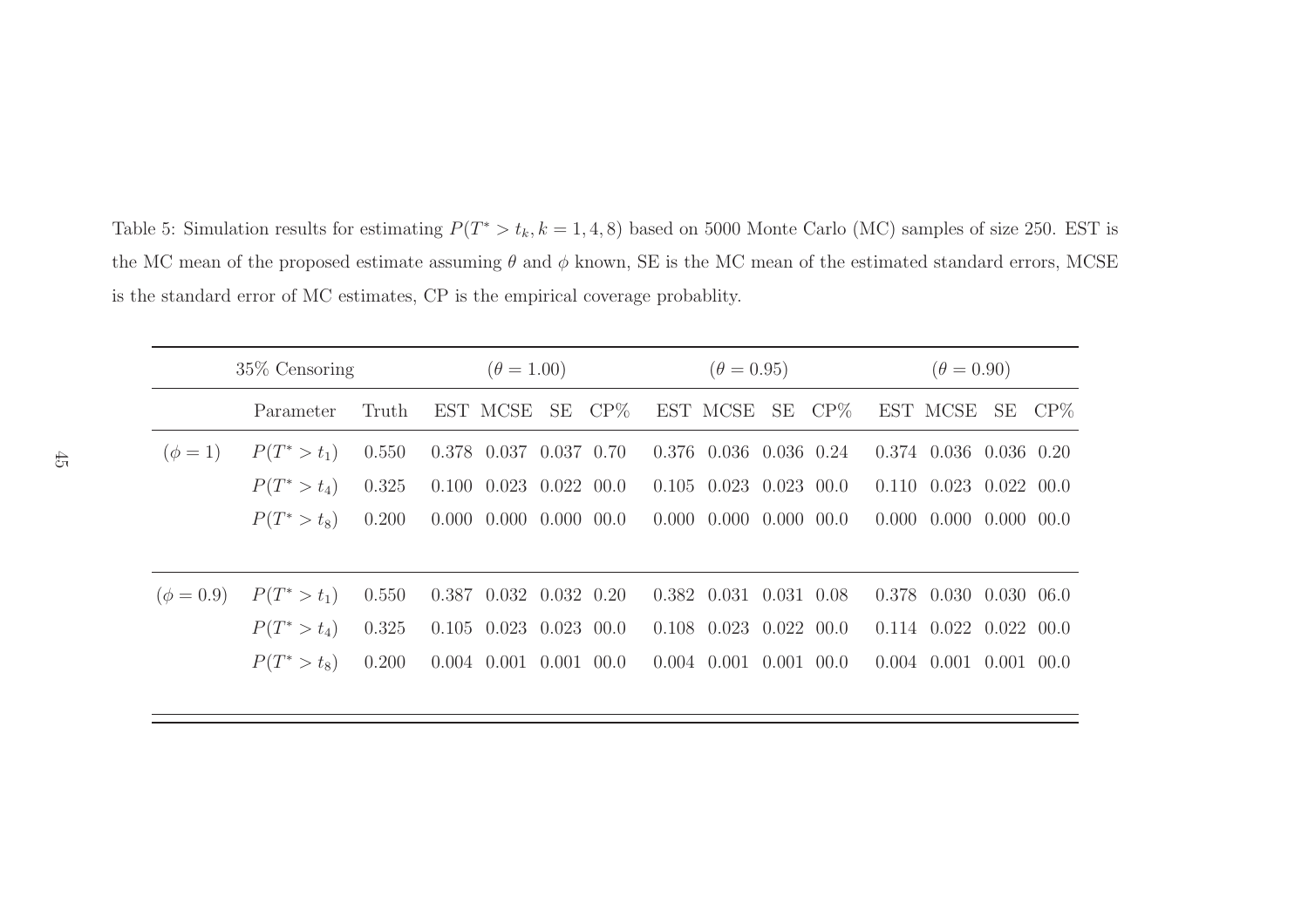Table 6: Simulation results for estimating  $P(T^* > t_k, k = 1, 4, 8)$  based on 5000 Monte Carlo (MC) samples of size 250. EST is the MC mean of the proposed estimate assuming  $\theta$  and  $\phi$  known, SE is the MC mean of the estimated standard errors, MCSE is the standard error of MC estimates, CP is the empirical coverage probablity, KM is the Kaplan-Meier estimator ignoring misclassification.

<span id="page-56-0"></span>

|                | $35\%$ Censoring |       |  | $(\theta = 1.00)$ |                                                                                                                                                                                          |  |  | $(\theta = 0.95)$ |  |                              |  |  | $(\theta = 0.90)$ |  |                                        |  |  |
|----------------|------------------|-------|--|-------------------|------------------------------------------------------------------------------------------------------------------------------------------------------------------------------------------|--|--|-------------------|--|------------------------------|--|--|-------------------|--|----------------------------------------|--|--|
|                | Parameter        | Truth |  |                   | KM EST MCSE SE CP% KM EST MCSE SE CP%                                                                                                                                                    |  |  |                   |  |                              |  |  |                   |  | KM EST MCSE SE CP%                     |  |  |
| $(\phi = 1)$   | $P(T^*>t_1)$     |       |  |                   | $0.550$ $0.552$ $0.552$ $0.032$ $0.033$ $94.9$ $0.581$ $0.552$ $0.030$ $0.030$ $94.7$ $0.614$ $0.553$ $0.029$ $0.029$ $94.4$                                                             |  |  |                   |  |                              |  |  |                   |  |                                        |  |  |
|                | $P(T^*>t_4)$     |       |  |                   | $0.325 \quad 0.328 \quad 0.328 \quad 0.032 \quad 0.032 \quad 95.1 \quad 0.363 \quad 0.327 \quad 0.030 \quad 0.029 \quad 94.9 \quad 0.404 \quad 0.327 \quad 0.027 \quad 0.027 \quad 94.6$ |  |  |                   |  |                              |  |  |                   |  |                                        |  |  |
|                | $P(T^*>t_8)$     |       |  |                   | $0.200$ $0.203$ $0.203$ $0.031$ $0.031$ $94.7$ $0.224$ $0.202$ $0.030$ $0.029$ $94.1$                                                                                                    |  |  |                   |  |                              |  |  |                   |  | 0.250 0.203 0.028 0.028 94.6           |  |  |
|                |                  |       |  |                   |                                                                                                                                                                                          |  |  |                   |  |                              |  |  |                   |  |                                        |  |  |
| $(\phi = 0.9)$ | $P(T^*>t_1)$     |       |  |                   | $0.550$ $0.503$ $0.553$ $0.030$ $0.029$ $94.1$ $0.531$ $0.552$ $0.028$ $0.028$ $94.6$                                                                                                    |  |  |                   |  |                              |  |  |                   |  | $0.565$ $0.552$ $0.026$ $0.025$ $94.8$ |  |  |
|                | $P(T^*>t_4)$     |       |  |                   | $0.325 \quad 0.326 \quad 0.328 \quad 0.032 \quad 0.031 \quad 94.5 \quad 0.362 \quad 0.327 \quad 0.029 \quad 0.028 \quad 94.5 \quad 0.406 \quad 0.327 \quad 0.026 \quad 0.026 \quad 94.7$ |  |  |                   |  |                              |  |  |                   |  |                                        |  |  |
|                | $P(T^*>t_8)$     |       |  |                   | $0.200$ $0.198$ $0.203$ $0.010$ $0.031$ $94.7$ $0.220$ $0.203$ $0.028$ $0.029$ $94.9$ $0.247$ $0.203$ $0.027$ $0.026$ $94.5$                                                             |  |  |                   |  |                              |  |  |                   |  |                                        |  |  |
|                |                  |       |  |                   |                                                                                                                                                                                          |  |  |                   |  |                              |  |  |                   |  |                                        |  |  |
| $(\phi = 0.8)$ | $P(T^*>t_1)$     |       |  |                   | 0.550 0.442 0.553 0.026 0.026 94.9 0.471 0.553 0.024 0.024 95.2                                                                                                                          |  |  |                   |  |                              |  |  |                   |  | $0.503$ $0.552$ $0.023$ $0.022$ $94.3$ |  |  |
|                | $P(T^*>t_4)$     |       |  |                   | $0.325$ $0.322$ $0.328$ $0.030$ $0.031$ $95.2$ $0.361$ $0.328$ $0.028$ $0.028$ $94.9$ $0.408$ $0.327$ $0.026$ $0.026$ $94.7$                                                             |  |  |                   |  |                              |  |  |                   |  |                                        |  |  |
|                | $P(T^*>t_8)$     |       |  |                   | $0.200$ $0.191$ $0.203$ $0.030$ $0.030$ $94.5$                                                                                                                                           |  |  |                   |  | 0.214 0.203 0.028 0.028 94.8 |  |  |                   |  | $0.242$ $0.203$ $0.025$ $0.026$ $94.9$ |  |  |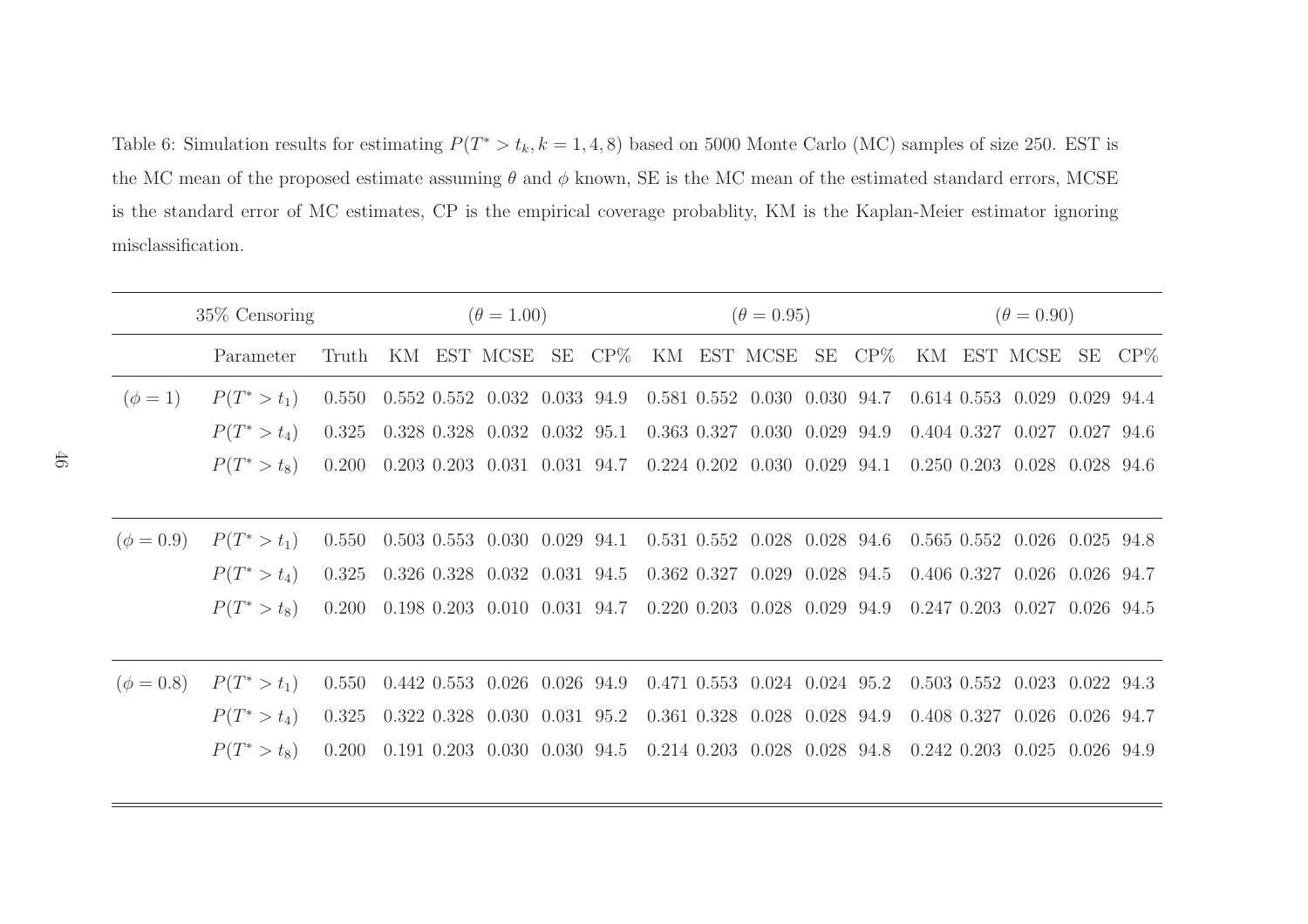Table 7: Simulation results for estimating  $P(T^* > t_k, k = 1, 4, 8)$  based on 5000 Monte Carlo (MC) samples of size 500. EST is the MC mean of the proposed estimate assuming  $\theta$  and  $\phi$  known, SE is the MC mean of the estimated standard errors, MCSE is the standard error of MC estimates, CP is the empirical coverage probablity, KM is the Kaplan-Meier estimator ignoring misclassification.

<span id="page-57-0"></span>

|                | $35\%$ Censoring |       |  | $(\theta = 1.00)$ |                                                                                                                                                                                          |  |  | $(\theta = 0.95)$ |  |                                        |  |  | $(\theta = 0.90)$ |  |                                                                               |  |  |
|----------------|------------------|-------|--|-------------------|------------------------------------------------------------------------------------------------------------------------------------------------------------------------------------------|--|--|-------------------|--|----------------------------------------|--|--|-------------------|--|-------------------------------------------------------------------------------|--|--|
|                | Parameter        | Truth |  |                   | KM EST MCSE SE CP% KM EST MCSE SE CP%                                                                                                                                                    |  |  |                   |  |                                        |  |  |                   |  | KM EST MCSE SE CP%                                                            |  |  |
| $(\phi = 1)$   | $P(T^*>t_1)$     |       |  |                   | $0.550 \quad 0.553 \quad 0.553 \quad 0.023 \quad 0.022 \quad 94.4 \quad 0.581 \quad 0.552 \quad 0.022 \quad 0.022 \quad 94.5 \quad 0.614 \quad 0.552 \quad 0.020 \quad 0.020 \quad 94.9$ |  |  |                   |  |                                        |  |  |                   |  |                                                                               |  |  |
|                | $P(T^*>t_4)$     |       |  |                   | 0.325 0.328 0.328 0.023 0.023 94.8 0.363 0.327 0.021 0.022 94.6                                                                                                                          |  |  |                   |  |                                        |  |  |                   |  | 0.405 0.328 0.018 0.019 95.4                                                  |  |  |
|                | $P(T^*>t_8)$     |       |  |                   | $0.200$ $0.203$ $0.203$ $0.022$ $0.022$ $94.5$ $0.225$ $0.203$ $0.021$ $0.021$ $94.5$                                                                                                    |  |  |                   |  |                                        |  |  |                   |  | $0.251$ $0.203$ $0.019$ $0.020$ $95.2$                                        |  |  |
|                |                  |       |  |                   |                                                                                                                                                                                          |  |  |                   |  |                                        |  |  |                   |  |                                                                               |  |  |
| $(\phi = 0.9)$ | $P(T^*>t_1)$     |       |  |                   | $0.550$ $0.503$ $0.553$ $0.021$ $0.021$ $94.8$ $0.532$ $0.552$ $0.019$ $0.019$ $94.6$                                                                                                    |  |  |                   |  |                                        |  |  |                   |  | 0.565 0.552 0.018 0.018 94.5                                                  |  |  |
|                | $P(T^*>t_4)$     |       |  |                   | $0.325$ $0.326$ $0.328$ $0.022$ $0.022$ $95.0$                                                                                                                                           |  |  |                   |  | $0.362$ $0.328$ $0.021$ $0.020$ $94.6$ |  |  |                   |  | $0.406$ $0.327$ $0.019$ $0.019$ $94.5$                                        |  |  |
|                | $P(T^*>t_8)$     |       |  |                   | $0.200$ $0.198$ $0.203$ $0.022$ $0.022$ $94.6$                                                                                                                                           |  |  |                   |  |                                        |  |  |                   |  | $0.220$ $0.203$ $0.021$ $0.020$ $94.3$ $0.247$ $0.203$ $0.019$ $0.019$ $94.9$ |  |  |
|                |                  |       |  |                   |                                                                                                                                                                                          |  |  |                   |  |                                        |  |  |                   |  |                                                                               |  |  |
| $(\phi = 0.8)$ | $P(T^*>t_1)$     |       |  |                   | 0.550 0.442 0.554 0.018 0.018 94.7 0.470 0.553 0.016 0.017 95.2                                                                                                                          |  |  |                   |  |                                        |  |  |                   |  | 0.503 0.552 0.016 0.016 94.4                                                  |  |  |
|                | $P(T^*>t_4)$     |       |  |                   | $0.325$ $0.323$ $0.329$ $0.022$ $0.022$ $94.7$ $0.362$ $0.328$ $0.019$ $0.020$ $95.2$                                                                                                    |  |  |                   |  |                                        |  |  |                   |  | 0.408 0.327 0.018 0.018 94.7                                                  |  |  |
|                | $P(T^*>t_8)$     |       |  |                   | $0.200$ $0.191$ $0.204$ $0.021$ $0.021$ $94.9$                                                                                                                                           |  |  |                   |  | $0.215$ $0.204$ $0.019$ $0.020$ $95.1$ |  |  |                   |  | $0.242$ $0.203$ $0.017$ $0.018$ $95.1$                                        |  |  |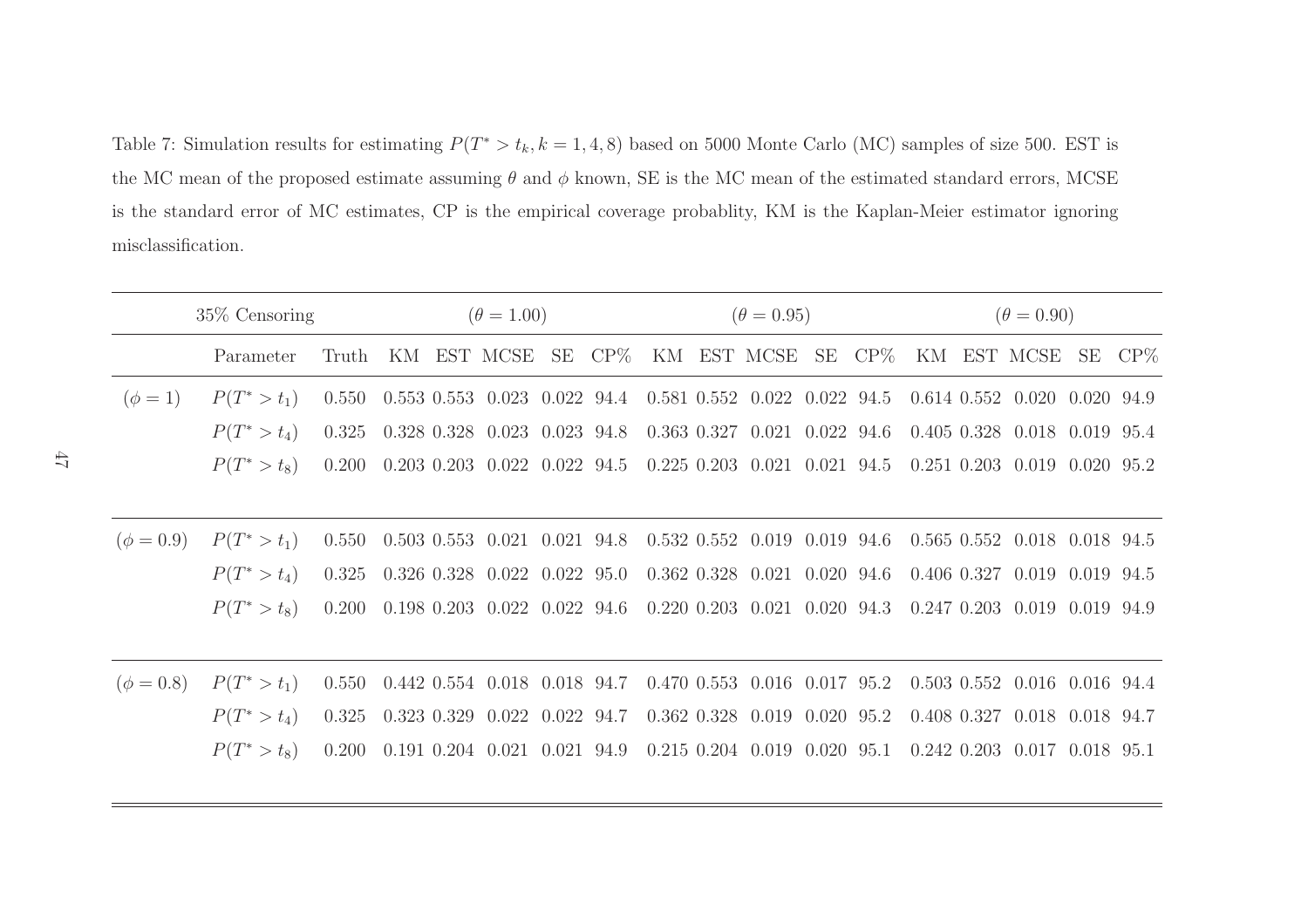Table 8: Analysis results of the estimation of survival probabilities for time to viral negativity at selected time points. All is the overall estimated survival estimates by both methods. AA (n=196) and CA (n=205) stands for African Americans and Caucasians, respectively. KM is the Kaplan-Meier estimator ignoring misclassification. Proposed is our proposed estimate of the true survival. Right below the estimated survival probabilities are the 95% confidence intervals of the estimates; p-value compares survival rates between groups at the designated time point.

<span id="page-58-0"></span>

|              |                | KM             |                |         | Proposed       |                |                |         |  |  |  |
|--------------|----------------|----------------|----------------|---------|----------------|----------------|----------------|---------|--|--|--|
| Parameter    | All            | AA             | <b>CA</b>      | p-value | All            | AА             | CA             | p-value |  |  |  |
| $P(T^*>1)$   | 0.983          | 0.995          | 0.971          | 0.23    | 0.995          | 0.998          | 0.991          | 0.23    |  |  |  |
|              | (0.969, 0.995) | (0.985, 1.00)  | (0.948, 0.994) |         | (0.991, 0.999) | (0.995, 1.000) | (0.984, 0.998) |         |  |  |  |
| $P(T^*>14)$  | 0.892          | 0.922          | 0.862          | 0.24    | 0.953          | 0.967          | 0.939          | 0.24    |  |  |  |
|              | (0.861, 0.922) | (0.885, 0.960) | (0.815, 0.910) |         | (0.938, 0.967) | (0.950, 0.984) | (0.915, 0.962) |         |  |  |  |
| $P(T^*>168)$ | 0.275          | 0.367          | 0.185          | 0.10    | 0.532          | 0.610          | 0.458          | 0.07    |  |  |  |
|              | (0.228, 0.321) | (0.296, 0.439) | (0.127, 0.242) |         | (0.499, 0.564) | (0.563, 0.657) | (0.416, 0.499) |         |  |  |  |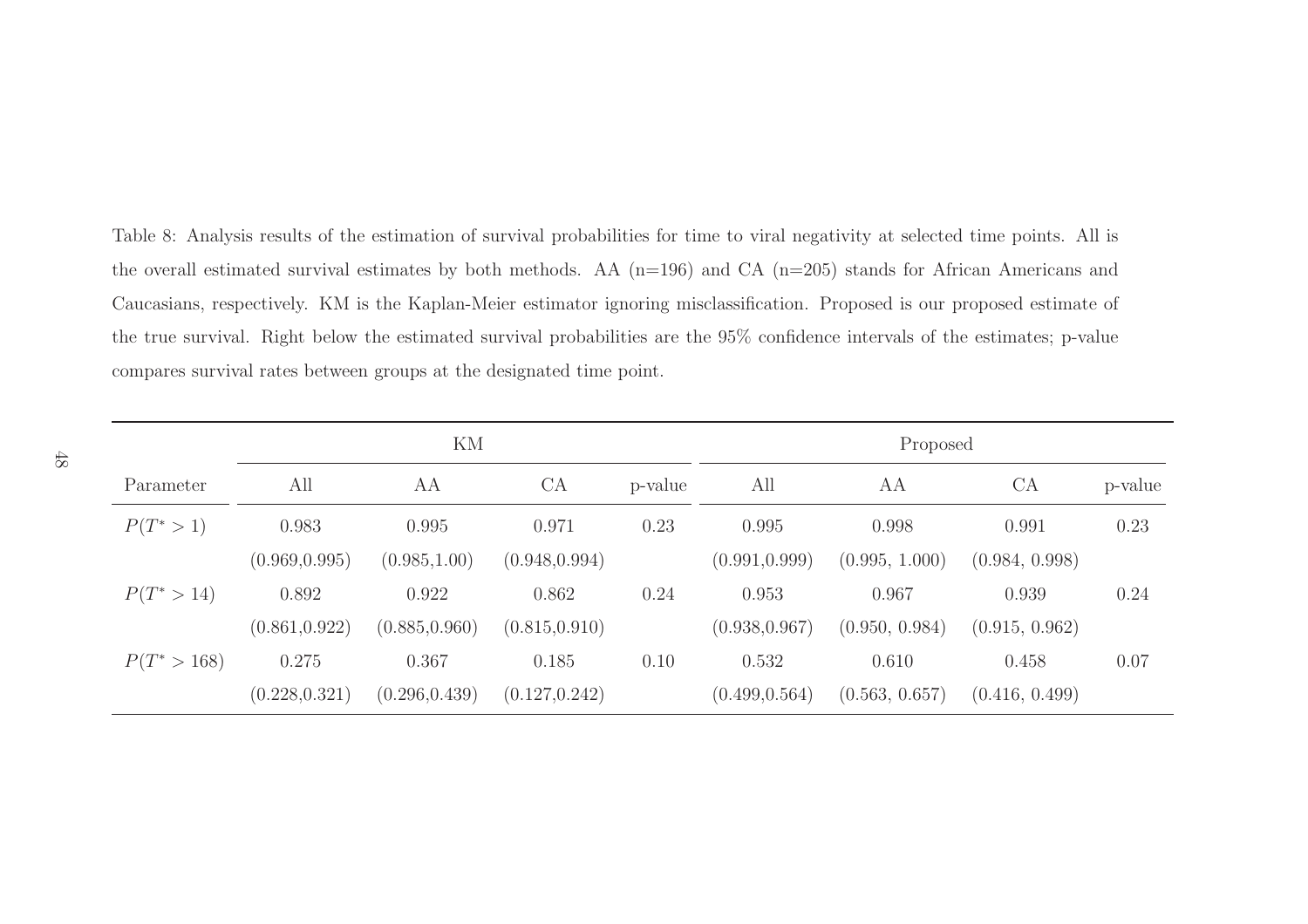

<span id="page-59-0"></span>Figure 3: Estimated survival curves for time to viral negativity at selected time points for the VIRAHEP-C study. (Left panel: KM estimates; right panel: proposed method).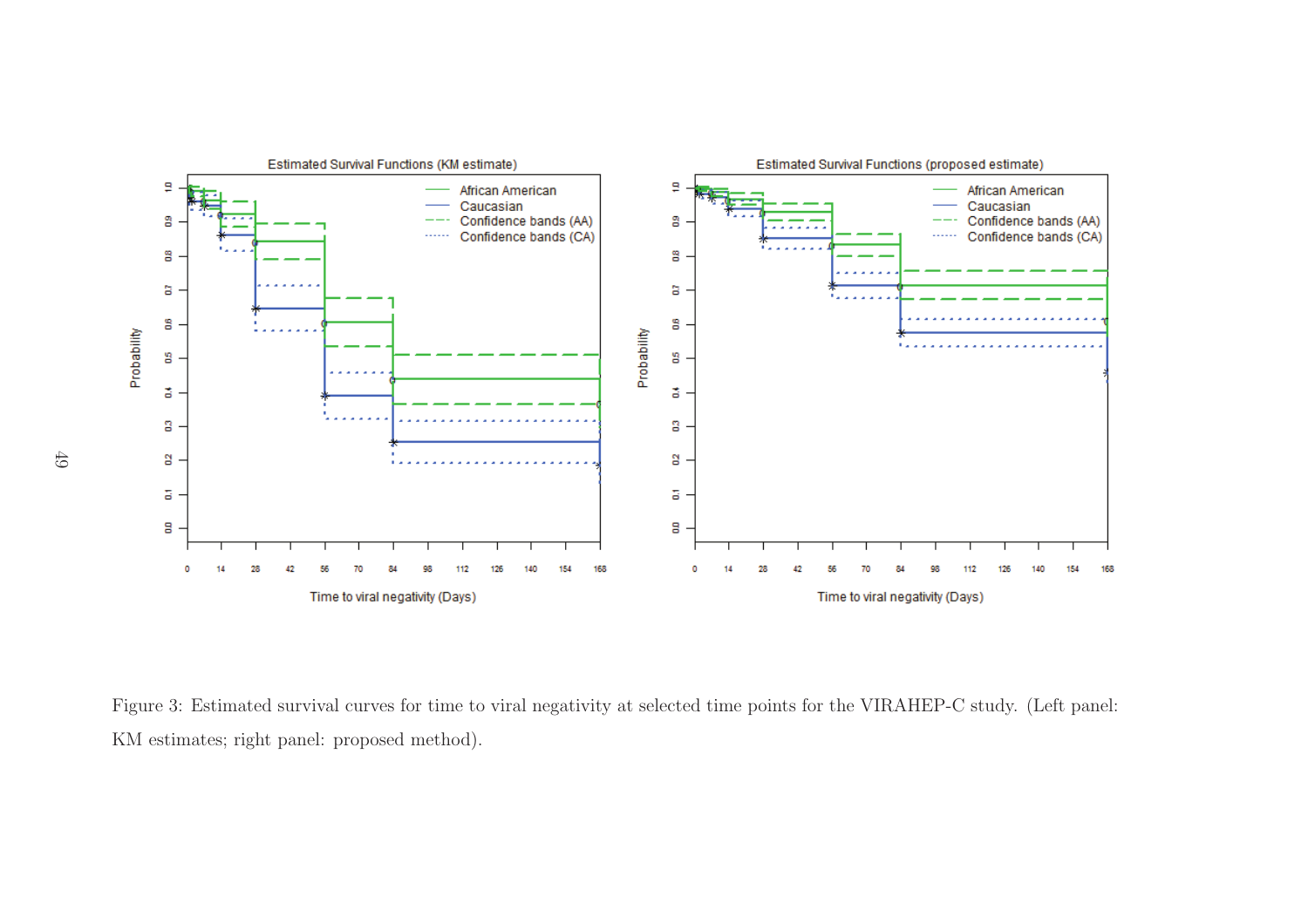#### <span id="page-60-0"></span>4.0 CONCLUSION

#### 4.1 CONCLUSION AND DISCUSSION

<span id="page-60-1"></span>The work presented in this paper is centered on correcting for error in clinical diagnosis. In the absence of a gold standard test, diagnostic results are prone to misclassification. We showed that the Kaplan-Meier estimator is biased in estimating the true survival distribution when events are prone to misclassification, as a result, we derived an unbiased and consistent estimator of the true survival distribution and we showed it to be asymptotically normal.

Future work on the issue of misclassified events in the analysis of time-to-event data can take several paths. An interesting course will be to assume no prior knowledge of the classification probabilities, the NPV and PPV could be directly estimated from the observed data. Another interesting problem would be to construct a discrete survival model, hence, estimate hazard ratios. Furthermore, an interesting problem is the development of a logrank test to compare survival distributions.

Estimating the true distribution of time to an event such as time to symptom resolution among subgroups of population with certain characteristics is important in improving public health. When the event is measured with error, the actual distribution cannot be estimated without bias, providing an inaccurate picture of the population. The new methods provide investigators with a tool to accurately estimate the survival probabilities in the presence of misclassified events. Our method offers the possibility of obtaining accurate measures of survival despite the use of a less expensive diagnostic test; hence, a cheaper study could be conducted.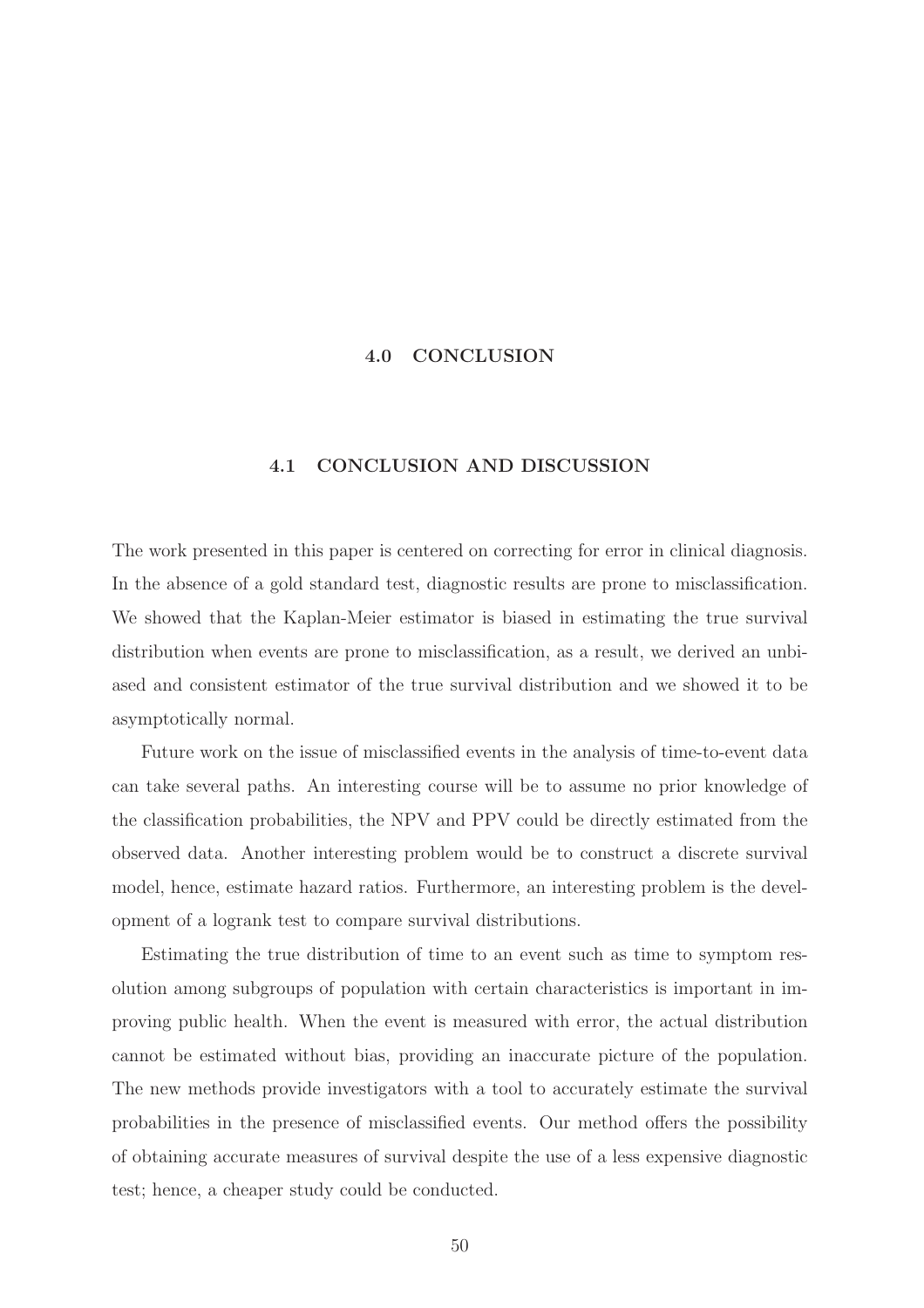#### 4.2 PUBLIC HEALTH SIGNIFICANCE

<span id="page-61-0"></span>Estimating the true distribution of time to an event such as time to symptom resolution among subgroups of population with certain characteristics is important in public health. When the event is measured with error, the actual distribution cannot be estimated without bias, providing an inaccurate picture of the population. The new methods provide clinical investigators with a tool to accurately estimate the survival probabilities in the presence of misclassified events.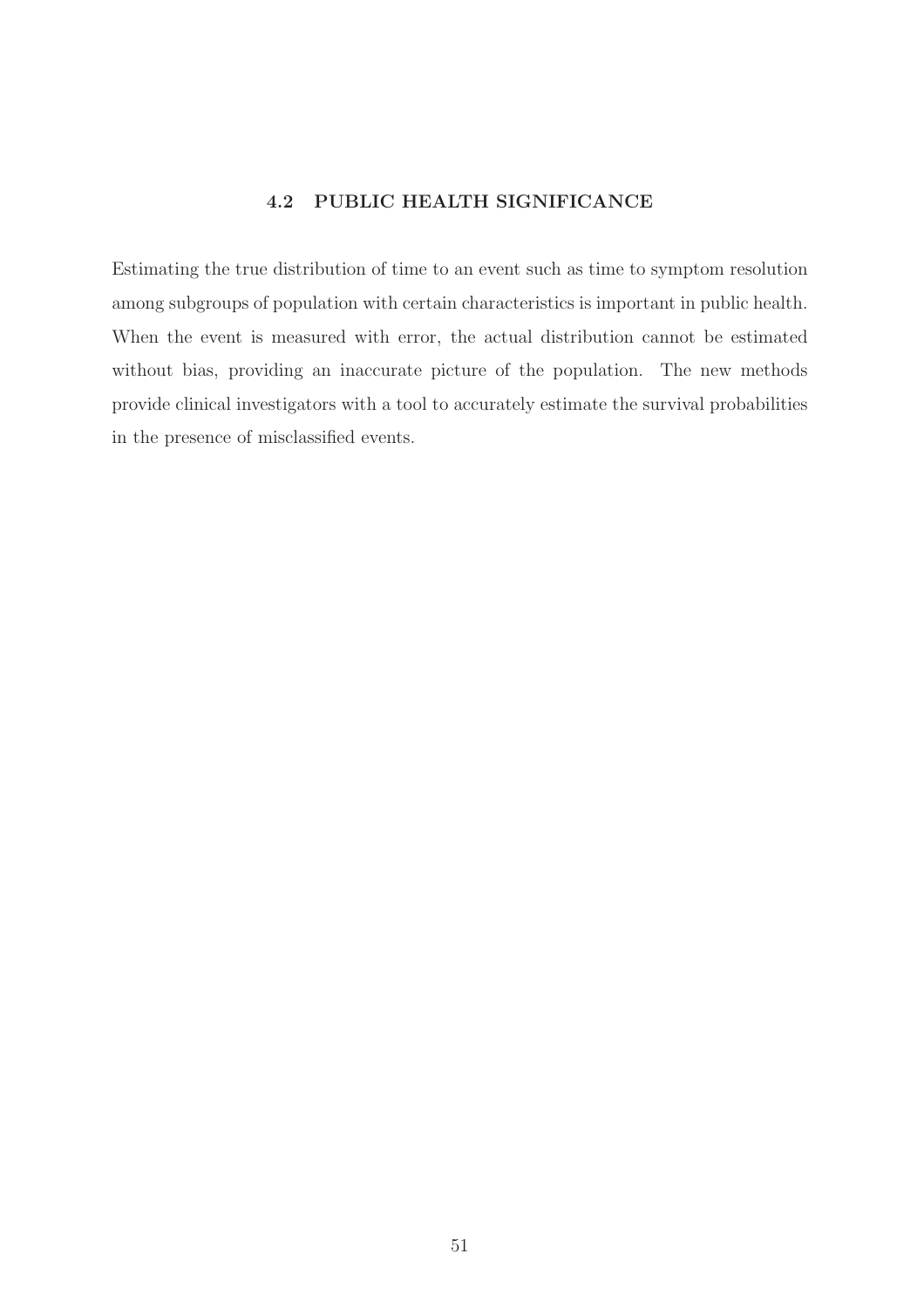#### BIBLIOGRAPHY

- <span id="page-62-0"></span>Raji Balasubramanian and Stephen W. Lagakos. Estimation of the timing of perinatal transmission of hiv. *Biometrics*, 57:1048–1058, 2001.
- Raji Balasubramanian and Stephen W. Lagakos. Estimation of a failure time distribution based on imperfect diagnostic tests. *Biometrika*, 90:171–182, 2003.
- M. Banerjee and J.A. Wellner. Confidence intervals for current status data. *Scandinavian Journal of Statistics*, 32:405–424, 2005.
- <span id="page-62-1"></span>CDC. Hepatitis c information for health professionals. "<http://www.cdc.gov/hepatitis/HCV/HCVfaq.htm>", March 2012.
- Hari S. Conjeevaram, Michael W. Fried, Lennox J. Jeffers, Norah A. Terrault, Thelma E. WileyLucas, Nezam Afdhal, Robert S. Brown, Steven H. Belle, Jay H. Hoofnagle, David E. Kleiner, and Charles D. Howell. Peginterferon and ribavirin treatment in african american and caucasian american patients with hepatitis c genotype 1. *Gastroenterology*, 131:470–477, 2006.
- Thomas D. Cook and Michael R. Kosorok. Analysis of time-to-event data with incomplete event adjudication. *Journal of the American Statistical Association*, 99(468): 1140–1152, 2004.
- Richard Gill. Large sample behavior of the product-limit estimator on the whole line. *The Annals of Statistics*, 11(1):49–58, 1983.
- G.Jongbloed. The iterative convex minorant algorithm for nonparametric estimation. *Journal of Computational and Graphical Statistics*, 7:310–321, 1998.
- <span id="page-62-2"></span>E.P. Simard G.M. McQuillan W.L. Kuhnert M.J. Alter G.L. Armstrong, A. Wasley. The prevalence of hepatitis c virus infection in the united states, 1999 through 2002. *Annals of Internal Medicine*, 144:705–714, 2006.
- <span id="page-62-3"></span>Major Greenwood. The natural duration of cancer. *Reports on Public Health and Medical Subjects*, 33:1–26, 1926.
- Stephen P. Jenkins. Survival analysis. *Unpublished Manuscript, Institute for Social and Economic Research*, University of Essex, Colchester, 2008.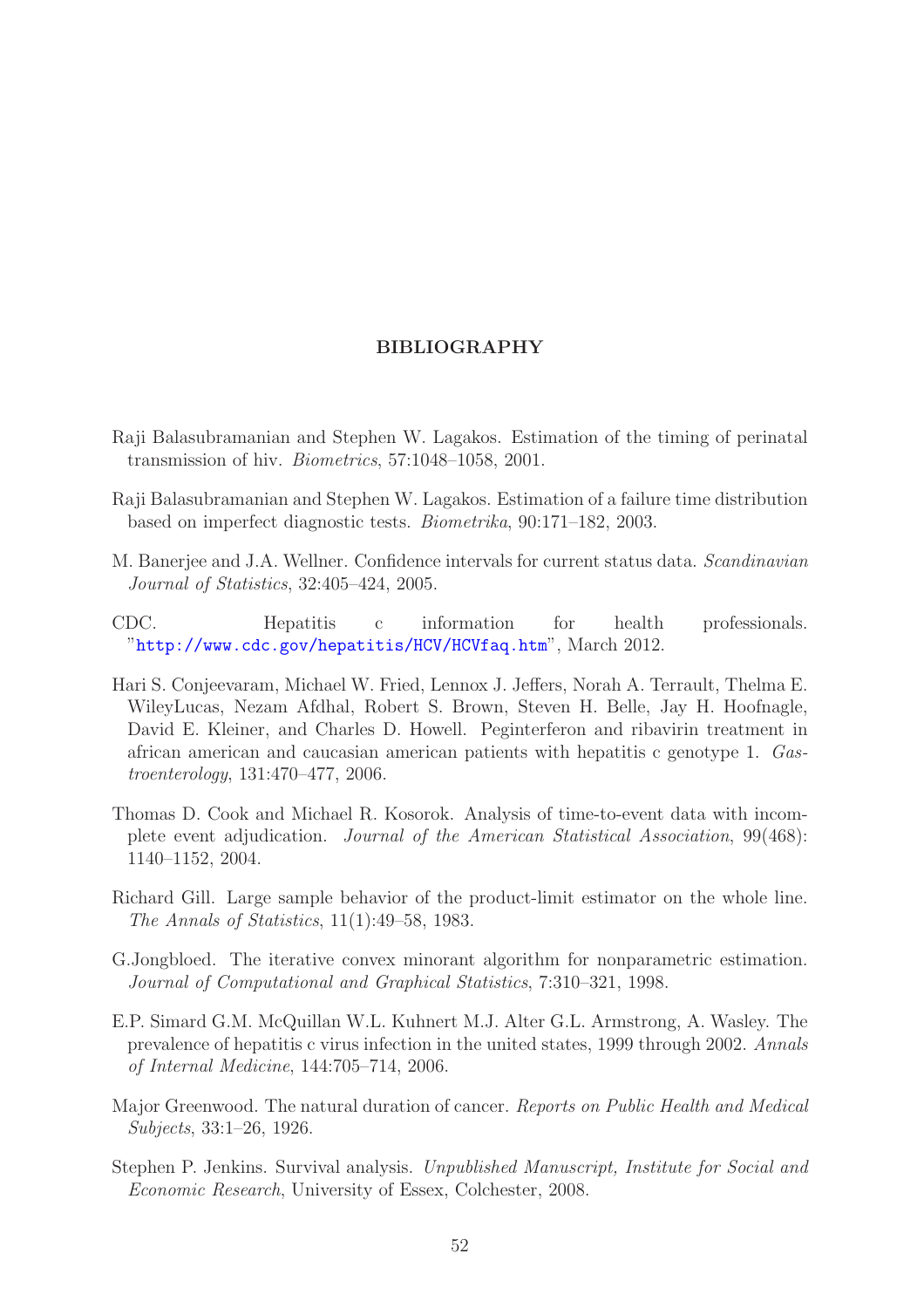- Nicholas P. Jewell and Mark J. van der Laan. Current status data: Review, recent developments and open problems. *U.C. Berkely Division of Biostatistics Working Paper Series*, 113, 2002.
- <span id="page-63-3"></span>Stephen Pianko Stuart C. Gordon Andrea E. Reid Jules Dienstag Timothy Morgan Ruji Yao Janice Albrecht John G. Mchutchison, Thierry Poynard. The impact of interferon plus ribavirin on response to therapy in black patients with chronic hepatitis c. *Gastroenterology*, 119(5):1317–1323, 2000.
- <span id="page-63-1"></span>E.L. Kaplan and P. Meier. Nonparametric estimation from incomplete observations. *Journal of American Statistical Association*, 53:457–481, 1958.
- <span id="page-63-0"></span>John P. Klein and Melvin L. Moeschberger. *Survival Analysis*. Springer, New York, 2003.
- <span id="page-63-4"></span>T. Wong M. Wilkinson L. Y. Lee, C.Y. W. Tong. New therapies for chronic hepatitis c infection: a systematic review of evidence from clinical trials. *International Journal of Clinical Practice*, 66:342–355, 2012.
- <span id="page-63-2"></span>Kung-Yee Liang and Scott L. Zeger. Longitudinal data analysis using generalized linear models. *Biometrika*, 73(1):13–22, 1986.
- Laurence S. Magder and James P. Hughes. Logistic regression when the outcome is measured with uncertainty. *American Journal of Epidemiology*, 146:195–203, 1997.
- P. Mccullagh and J.A. Nelder. *Generalized Linear Models*. Chapman and Hall, New York, 1989.
- Karen McKeown and Nicholas P. Jewell. Misclassification of current status data. *Lifetime Data Analysis*, 16:215–230, 2010.
- Guy McKhann. Clinical diagnosis of alzheimer's disease: report of the nincds-adrda work group under the auspices of department of health and human services task force on alzheimer's disease. *Neurology*, 34:939–944, 1984.
- Amalia S. Meier, Barbara A. Richardson, and James P. Hughes. Discrete proportional hazards models for mismeasured outcomes. *Biometrics*, 59(4):947–954, 2003.
- John M. Neuhaus. Bias and efficiency loss due to misclassified response in binary regression. *Biometrika*, 86:843–855, 1999.
- John M. Neuhaus. Analysis of clustered and longitudinal binary data subject to response misclassification. *Biometrics*, 58:675–683, 2002.
- Amy Racine-Poon and David G. Hoel. Nonparametric estimation of the survival function when cause of death is uncertain. *Biometrics*, 40:1151–1158, 1984.